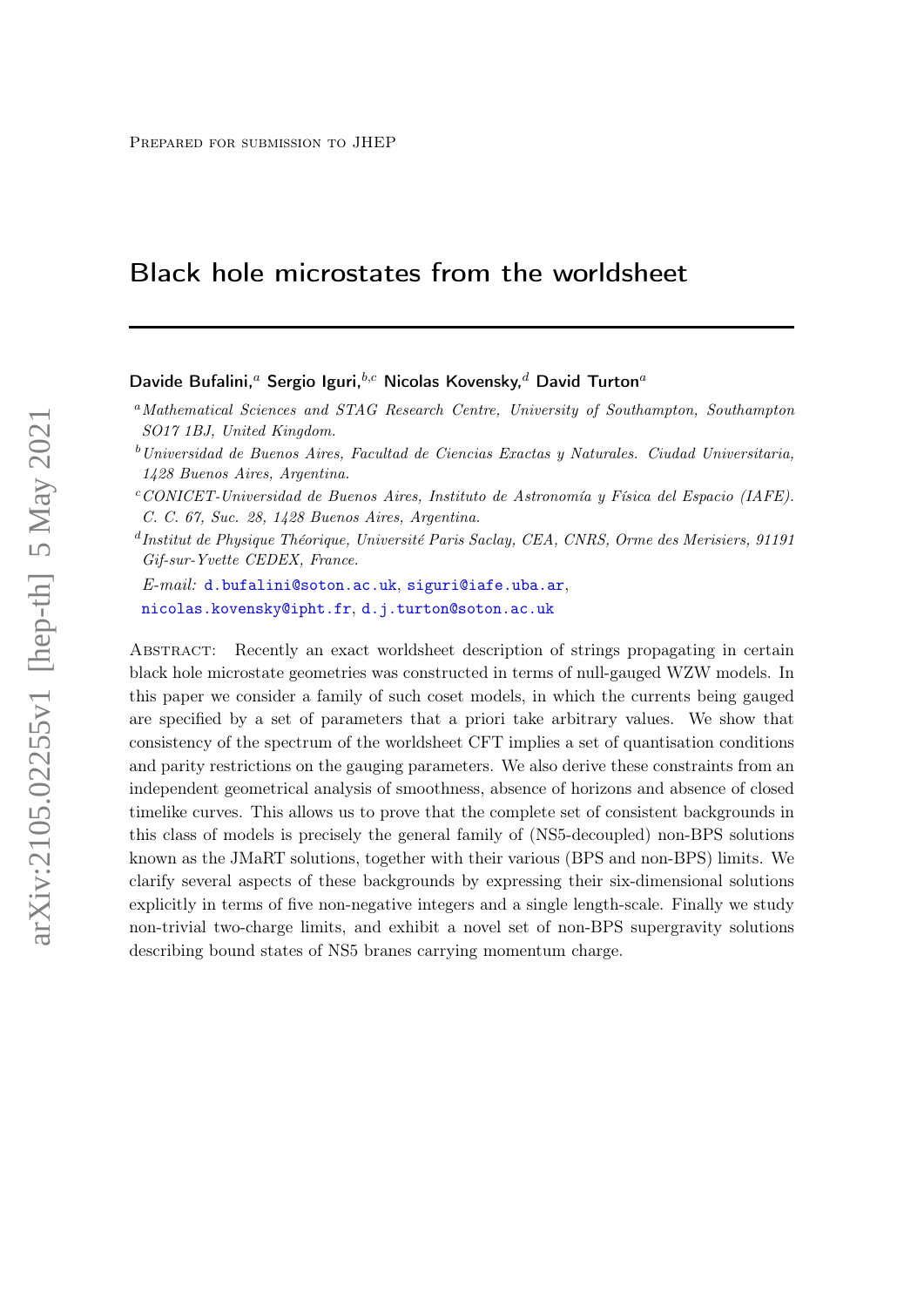## Contents

| $\mathbf{1}$   | Introduction                             | $\mathbf{1}$                                                                    |                         |
|----------------|------------------------------------------|---------------------------------------------------------------------------------|-------------------------|
| $\bf{2}$       |                                          | A class of null-gauged WZW models                                               | $\overline{\mathbf{4}}$ |
|                | 2.1                                      | Null-gauged sigma models                                                        | $\overline{5}$          |
|                | 2.2                                      | Null-gauged WZW models                                                          | $\boldsymbol{6}$        |
|                | 2.3                                      | The models we study                                                             | $\overline{7}$          |
|                | 2.4                                      | Supergravity fields                                                             | 10                      |
| 3              | Consistency of the worldsheet spectrum   |                                                                                 | 12                      |
|                | 3.1                                      | Brief review of superstrings in $AdS_3 \times \mathbb{S}^3 \times \mathbb{T}^4$ | 12                      |
|                | 3.2                                      | Superstring Theory in null-gauged models                                        | 18                      |
|                | 3.3                                      | Physical spectrum and consistency conditions                                    | 21                      |
| $\overline{4}$ | Analysis of the supergravity backgrounds |                                                                                 | 26                      |
|                | 4.1                                      | Eliminating potential closed timelike curves                                    | 26                      |
|                | 4.2                                      | Absence of horizons                                                             | 27                      |
|                | 4.3                                      | Smoothness and quantisation                                                     | 28                      |
|                | 4.4                                      | Killing Spinors                                                                 | 30                      |
| $\bf{5}$       | Matching to JMaRT and two-charge limits  |                                                                                 | 31                      |
|                | 5.1                                      | JMaRT metric and B-field                                                        | 31                      |
|                | 5.2                                      | The dilaton                                                                     | 34                      |
|                | 5.3                                      | <b>JMaRT</b> uniqueness                                                         | 34                      |
|                | 5.4                                      | Two-charge limits and novel non-BPS NS5-P solutions                             | 35                      |
|                | $5.5\,$                                  | $AdS3$ limit and holography                                                     | 36                      |
|                | 5.6                                      | From AdS back to the linear dilaton background                                  | 37                      |
| 6              | <b>Discussion</b>                        |                                                                                 | 38                      |

## <span id="page-1-0"></span>1 Introduction

The quantum description of black holes is notably problematic. From the spacetime point of view it remains unclear how to account for their entropy, resolve their singularities, and understand their evaporation. String theory provides the leading framework within which to address such difficult questions of quantum gravity, and in particular to study black hole microstates. Much progress has been made by constructing supergravity solutions describing these microstates. However, there is rich physics beyond supergravity that may prove crucial to understand the most entropic sector of the black hole Hilbert space.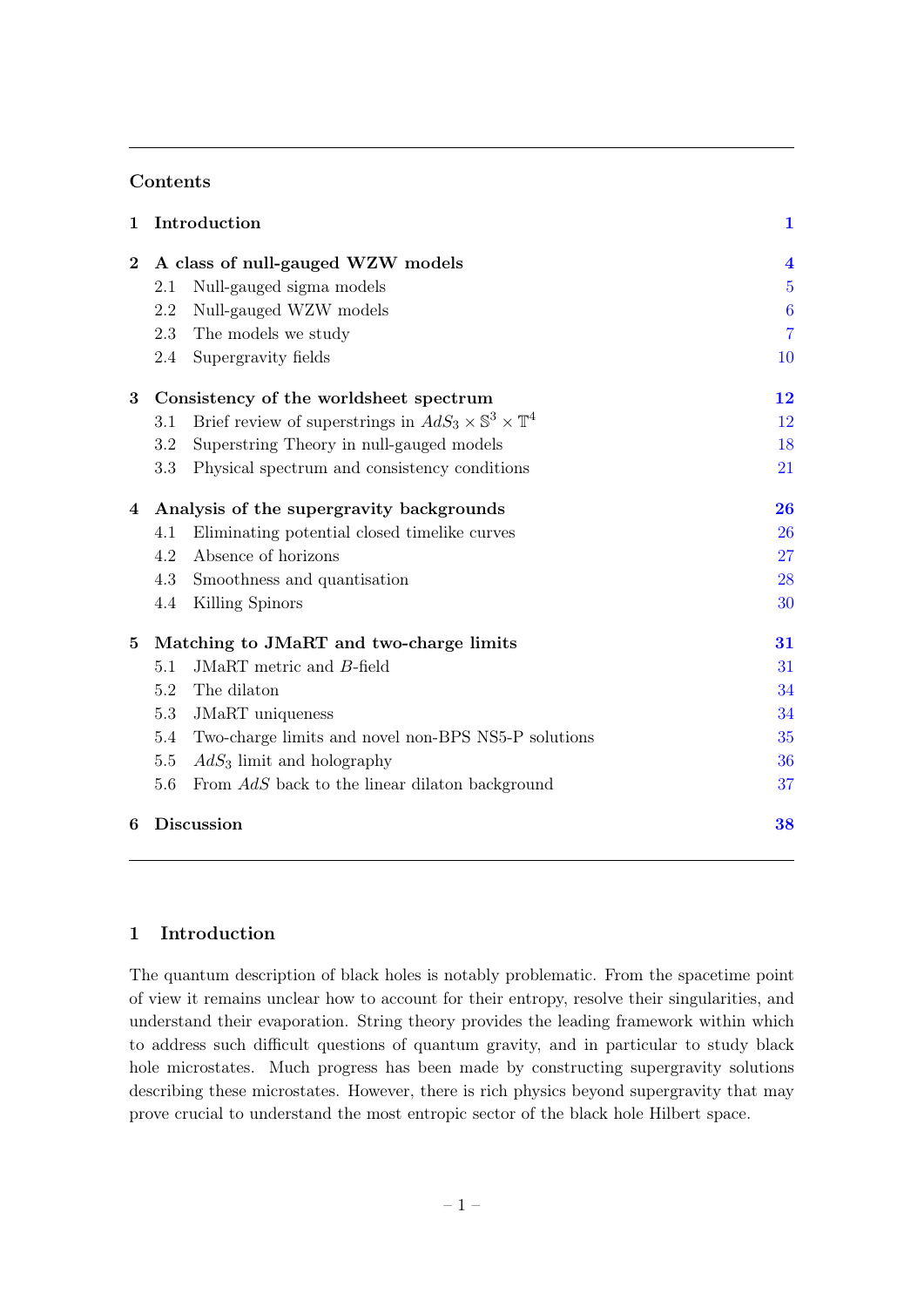Bound states of D1 and D5-branes, or of NS5 branes and fundamental strings (F1), possibly also carrying momentum P in a compact direction, have been a very fruitful arena in which to study black hole microstates in string theory. Taking the D1-D5 (or NS5-F1) decoupling limit gives rise to configurations that are asymptotically  $AdS_3 \times \mathbb{S}^3 \times \mathcal{M}$ , where M is  $\mathbb{T}^4$  or K3. This is one of the original examples of holographic duality [\[1\]](#page-40-0).

Configurations that have come to be known as circular supertubes [\[2,](#page-40-1) [3\]](#page-40-2) were important early supergravity solutions describing specific microstates of the two-charge system, in particular in the D1-D5 or NS5-F1 duality frames. These solutions were generalized by Lunin and Mathur, and others, to the full class of two-charge microstates [\[4–](#page-40-3)[8\]](#page-40-4).

An equally important family of three-charge (D1-D5-P or NS5-F1-P) microstate solutions are known as spectral flowed circular supertubes, of which there are both BPS and non-BPS configurations  $[9-13]$  $[9-13]$ . In the  $AdS_3$  decoupling limit, the general holographic de-scription of these configurations is well understood [\[13,](#page-40-6) [14\]](#page-40-7) and involves spectral flow in the  $\mathcal{N} = (4, 4)$  superconformal algebra. Moreover, two-charge circular supertubes have proven to be important seed solutions in the construction of much more general families of "superstratum" solutions (see e.g.  $[15-22]$  $[15-22]$ ).

The non-BPS spectral flowed circular supertubes in the family mentioned above are known as the JMaRT solutions, after the authors of [\[12\]](#page-40-9). These microstates emit ergoregion radiation, which has been interpreted (via holography) as an enhanced, unitary version of Hawking radiation [\[23–](#page-41-1)[25\]](#page-41-2). The JMaRT solutions also contain the BPS two-charge circular supertubes and BPS three-charge spectral flowed circular supertubes as (non-trivial) limits. All of these will be included in our analysis.

Recently a worldsheet description of the JMaRT three-charge NS5-F1-P configurations, in the NS5-brane decoupling limit, was constructed [\[26\]](#page-41-3). This regime corresponds to little string theory, an example of stringy holography which remains poorly understood. The models of [\[26\]](#page-41-3) make use of a well-known supersymmetric WZW theory, combining it with the null-gauging formalism. More precisely, they involve an auxiliary  $(10+2)$ -dimensional group manifold, which is reduced to the physical  $(9+1)$ -dimensional target space by gauging a pair of null chiral currents. The corresponding spectrum of perturbative strings and Dbranes were studied respectively in [\[27,](#page-41-4) [28\]](#page-41-5). The null-gauging construction was further extended to encompass more general Lunin-Mathur solutions [\[29\]](#page-41-6), which correspond to a larger family of gauged sigma models that are generically not cosets. Other coset models that describe wrapped and/or intersecting fivebranes have also recently been studied [\[30\]](#page-41-7).

The underlying microscopic configurations involve bound states of NS5 branes (possibly with F1 and/or P charge). Generically, the low-energy supergravity description is not reliable near the fivebrane sources, however the worldsheet theory remains under control. Indeed, these coset theories are exact in  $\alpha'$ , thus extending the description of these families of black hole microstates beyond the supergravity limit.

The models considered in [\[26–](#page-41-3)[28\]](#page-41-5) have the following basic structure. The upstairs theory (i.e. before gauging) involves pure NSNS fluxes and is of the form  $AdS_3 \times \mathbb{S}^3 \times \mathbb{R} \times$  $\mathbb{S}^1 \times \mathbb{T}^4$ , where the R factor is timelike, and where the  $\mathbb{S}^1$  is separated from the  $\mathbb{T}^4$  because it plays a preferred role. Indeed, the gauging does not involve the  $\mathbb{T}^4$  and we shall mostly work in six physical spacetime directions downstairs (i.e. after gauging). The non-trivial WZW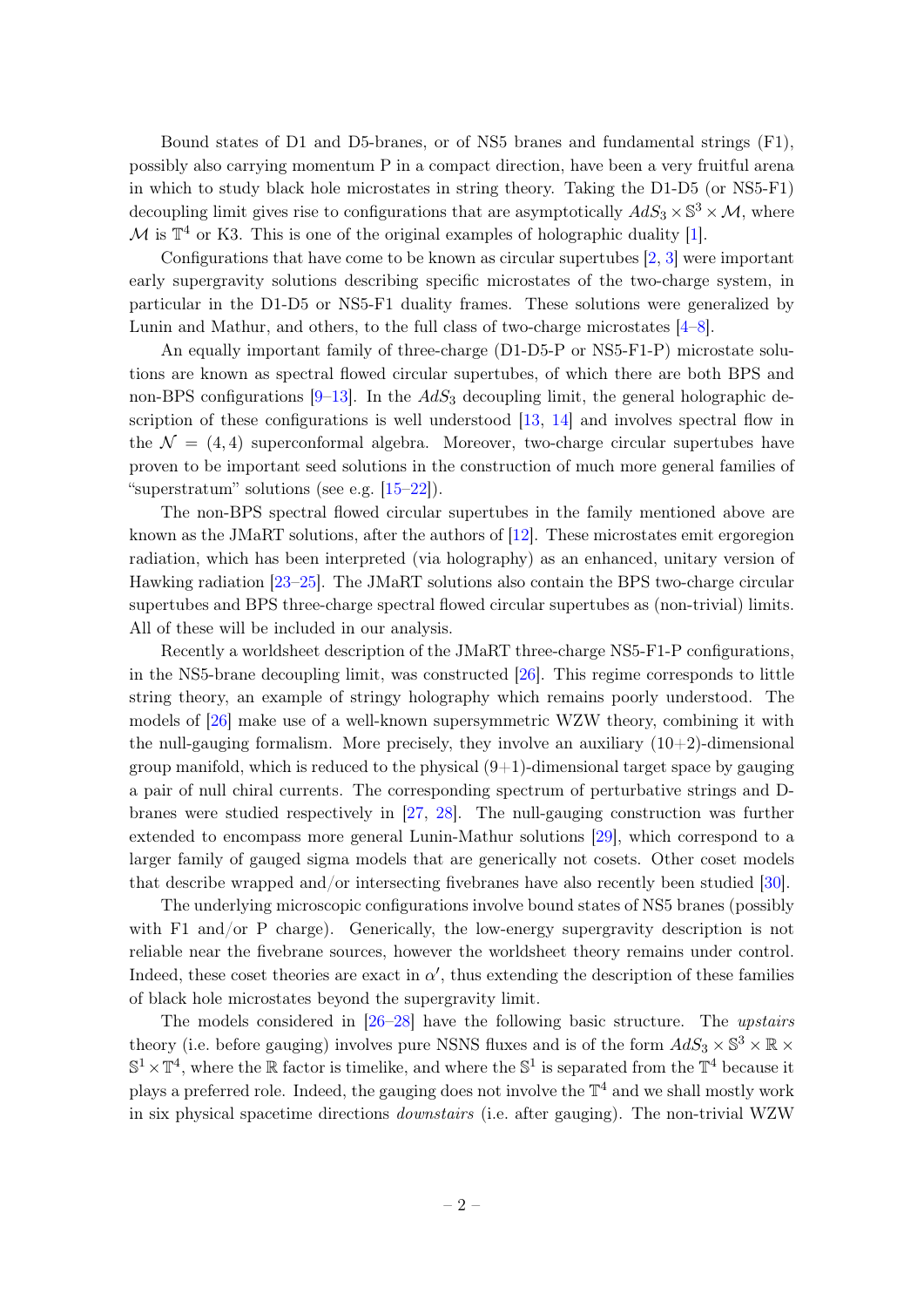model involved is that of the universal cover of  $SL(2,\mathbb{R})$  times  $SU(2)$ , which constitutes a rich and well studied example of an exactly solvable model [\[31–](#page-41-8)[35\]](#page-41-9). The currents to be gauged are specific null linear combinations of the Cartan currents of  $SL(2,\mathbb{R}) \times SU(2)$ and the chiral momenta on  $\mathbb{R} \times \mathbb{S}^1$ , plus a similar (though generically not identical) linear combination of their anti-chiral counterparts.

Within this class of models, it is natural to ask what is the general family of wellbehaved backgrounds that can be obtained by considering the most general null linear combination of the currents just described. This question was not addressed in [\[26–](#page-41-3)[28\]](#page-41-5). Developing a systematic method for classifying such backgrounds is important for three reasons. First, it offers the possibility of finding novel configurations. Second, it can sharpen our understanding of the general backgrounds and how their parameters are constrained by different consistency conditions, shedding further light on the interplay between worldsheet CFT and spacetime geometry. Third, such techniques may then be applied to other similar classes of gauged models.

In this paper we provide the answer to the above question, by proving that the JMaRT solutions and their limits represent the complete set of supergravity configurations described by this family of coset models. We do so from two complementary but independent points of view, and, in doing so, we clarify several aspects of both the worldsheet models and the supergravity backgrounds.

First, we consider the most general family of worldsheet coset theories, and derive necessary and sufficient conditions that lead to a consistent physical spectrum. These consistency conditions are obtained from analysing the gauge orbits, relating different representatives of the same physical operators, combined with worldsheet spectral flow (not to be confused with the spacetime/holographic spectral flow discussed above). This includes not only the spectral flow operation that is an essential part of the  $SL(2,\mathbb{R})$  WZW model [\[33\]](#page-41-10), but also that of  $SU(2)$ . While  $SU(2)$  spectral flow does not generate new affine representations, it has proven to be quite useful for string theory applications [\[27,](#page-41-4) [29,](#page-41-6) [36,](#page-41-11) [37\]](#page-41-12). As it turns out, we obtain constraints that take the form of algebraic relations for the a priori continuous gauging parameters, which imply that they can be written in terms of four integers,  $k, m, n, p$ (of which only three are independent), plus  $R_y$ , the continuous modulus corresponding to the asymptotic proper radius of the  $\mathbb{S}^1$ . Furthermore, we derive restrictions on the parities of k, m, n, p.

We then show that the same conditions can equally be derived from the analysis of the set of supergravity backgrounds obtained from the general gauged models. More precisely, we show that imposing absence of horizons, absence of closed time-like curves (CTCs), and smoothness up to orbifold singularities in the corresponding classical geometries leads to an identical quantisation of the gauging parameters.

On the other hand, the JMaRT solutions are usually written in terms of their own set of seemingly continuous parameters, which however are known to be constrained by regularity and absence of CTCs to obey their own set of algebraic relations [\[12\]](#page-40-9). This parametrisation is quite awkward to work with, and obscures aspects of the physics.

We find that for the (NS5-decoupled) JMaRT solutions and their limits, one can completely bypass most of the seemingly continuous parameters. Let  $n_5$ ,  $n_1$ ,  $n_p$  denote respec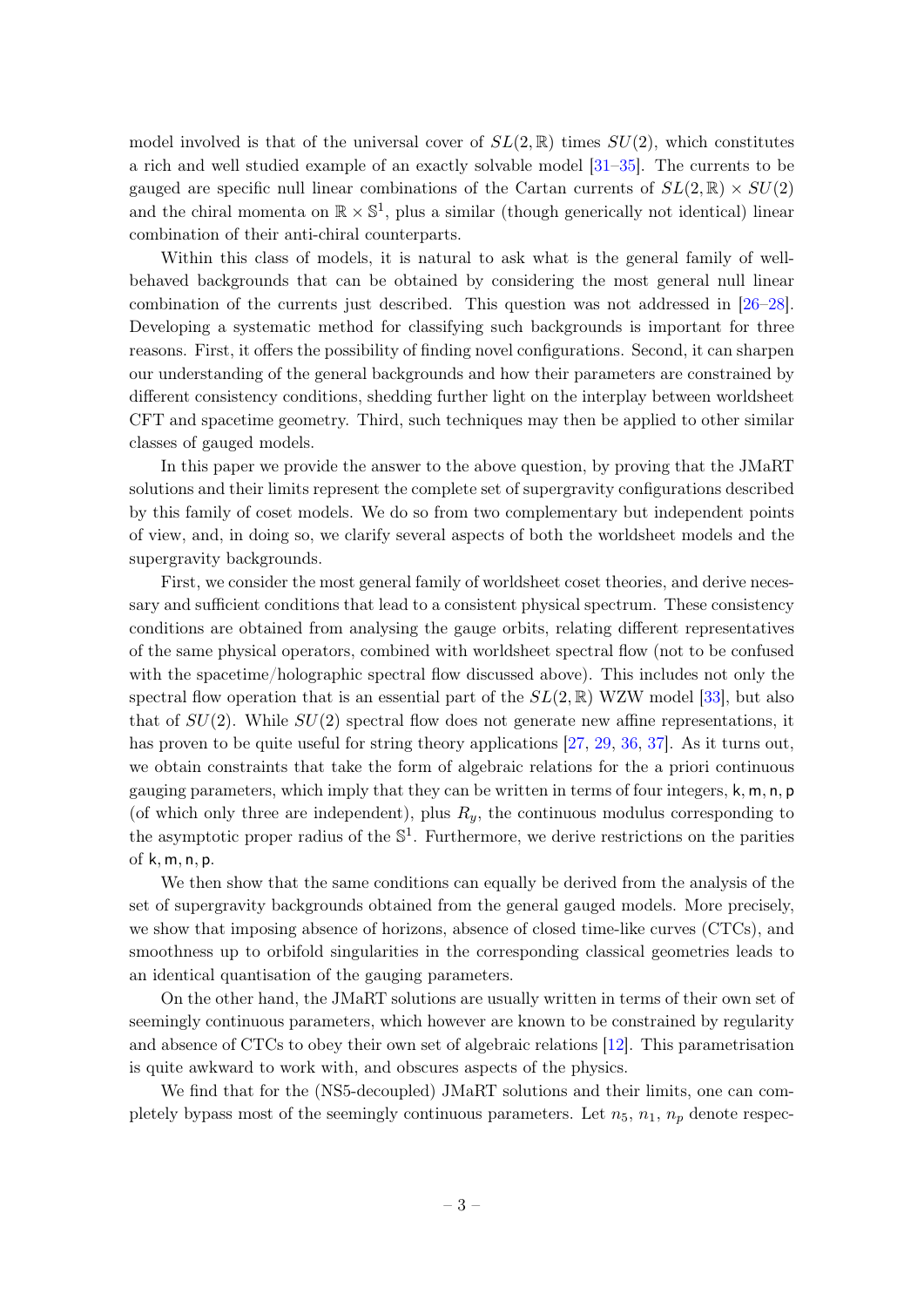tively the quantised numbers of NS5 branes, fundamental strings, and units of momentum along  $\mathbb{S}^1$  present in the background. We show that, in the NS5-brane decoupling limit, the six-dimensional metric and the NSNS B-field can be expressed explicitly in terms of the same set of integers  $k, m, n, p$  introduced in the coset models, together with  $n_5$  and  $R_y$ . Although this result is strongly inspired by our worldsheet analysis, we have derived it independently and purely within supergravity, via a non-trivial manipulation of the abovementioned algebraic constraints.

For the dilaton, an extra parameter is necessary, which can be taken to be either  $n_1/V_4$  or  $n_p/V_4$ , where  $V_4$  is the volume of the  $\mathbb{T}^4$ . In the three-charge solutions, there is a constraint that relates  $n_1$  and  $n_p$ , meaning that only one can be chosen independently. We take  $V_4$  to be microscopic and fixed, and ignore it when counting parameters, so that we consider the independent ones to be  $(m, n, n_5, R_y)$  plus one of either k or p, plus one of either  $n_1$  or  $n_p$ . Without loss of generality, one can restrict the range of the integer parameters to be non-negative.

The resulting expressions for the supergravity fields are identical to those obtained from the general coset worldsheet actions, completing the proof that these are the unique backgrounds that arise in these coset theories. Note that for the latter,  $n<sub>5</sub>$  defines the level of the  $SL(2,\mathbb{R})$  and  $SU(2)$  affine algebras.

The rewriting of these configurations in terms of the integer parametrisation significantly clarifies the properties of these solutions. In particular, it makes some of their symmetries and the action of T-duality manifest. It also sheds light on the somewhat delicate limits that lead to the two-charge configurations where either  $n_1$  or  $n_p$  is set to zero. As a result, this allows us to derive a novel and non-trivial two-charge non-BPS NS5-P limit of the general solutions in a straightforward way.

Finally, we also comment on a potential relation to recent investigations of the so-called single-trace  $T\bar{T}$  deformation of the (holographic) D1-D5 CFT [\[38–](#page-41-13)[40\]](#page-41-14). In the worldsheet model, this can be described by using a null-gauging procedure similar to the formalism employed throughout this paper, although in that context the  $SL(2,\mathbb{R})$  current involved in the gauging is not in the Cartan subalgebra.

The structure of this paper is as follows. In Section [2](#page-4-0) we introduce the worldsheet models that we consider in this paper, and write down the most general background metric and B-field that arise. In Section [3](#page-12-0) we review in more detail the  $SL(2,\mathbb{R})$  and  $SU(2)$ WZW models, and analyse the consistency of the CFT spectrum in terms of the gauging parameters. In Section [4](#page-26-0) we analyse absence of horizons, absence of CTCs, and smoothness in the corresponding supergravity backgrounds. In Section [5](#page-31-0) we firstly match the resulting worldsheet models to the general JMaRT solutions. We then discuss in detail their various limits, including two-charge (non-BPS), BPS, and  $AdS_3$  limits. In Section [6](#page-38-0) we further discuss our results.

#### <span id="page-4-0"></span>2 A class of null-gauged WZW models

In this section we review some relevant aspects of the models that we shall study in this work. We will aim to be brief where possible; the interested reader can find the details in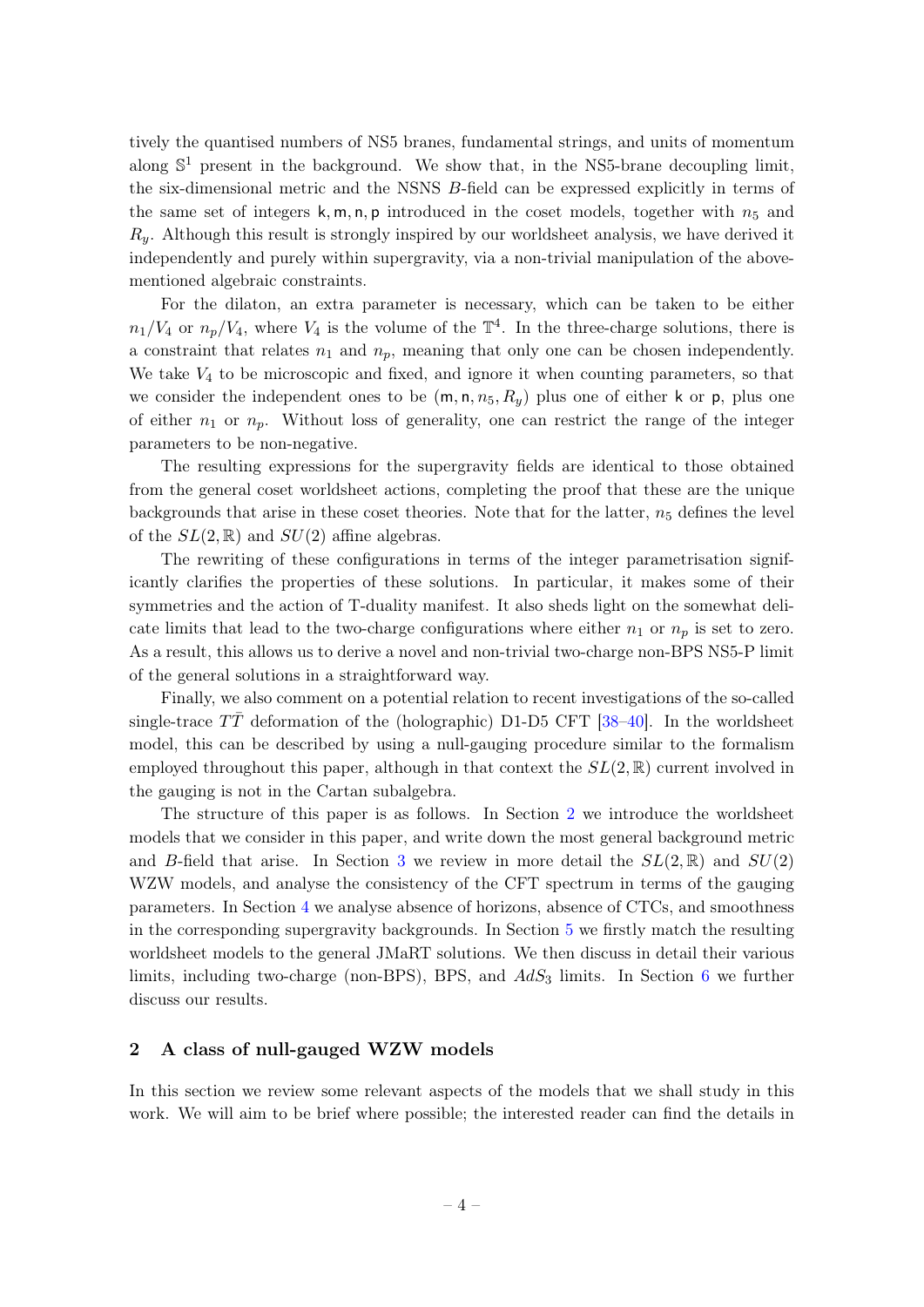the works  $[26-29]$  $[26-29]$ .

As discussed in the Introduction, we consider the  $(10+2)$ -dimensional upstairs target  $AdS_3 \times \mathbb{S}^3 \times \mathbb{R}_t \times \mathbb{S}_y^1 \times \mathbb{T}^4$ , where we have introduced coordinates t and y for the timelike  $\mathbb{R}$ and spacelike  $\mathbb{S}^1$  factors respectively. Since the Cartan direction in  $SL(2,\mathbb{R})$  is timelike, and that of  $SU(2)$  is spacelike, and the levels are the same, one can form null linear combinations  $J_{\rm sl}^3 \pm J_{\rm su}^3$  in both holomorphic and antiholomorphic sectors of the worldsheet theory. Gauging such null currents leads [\[36\]](#page-41-11) to the background sourced by a circular array of NS5 branes on their Coulomb branch [\[41–](#page-42-0)[43\]](#page-42-1).

The (10+2)-dimensional models have other null currents that are linear combinations of  $J_{\rm sl}^3$ ,  $J_{\rm su}^3$ ,  $\partial_t$  and  $\partial_y$ . It was recently found that particular linear combinations of these currents give rise to a family of backgrounds that include NS5-P and NS5-F1 BPS circular supertubes  $[2, 3]$  $[2, 3]$  $[2, 3]$ , as well as NS5-F1-P BPS and non-BPS spectral flowed supertubes  $[10-14]$  $[10-14]$ .

We now review the basics of these constructions and then consider the most general pair of such chiral null currents that can be gauged. We derive the corresponding supergravity fields, written as functions of the general gauging parameters.

#### <span id="page-5-0"></span>2.1 Null-gauged sigma models

We now briefly review the null gauging formalism for general sigma models, before specialising to WZW models (see e.g.  $[44-47]$  $[44-47]$ ). In this passage we follow the presentation of  $[29]$ . We use units in which  $\alpha' = 1$ , and work at tree level in the string coupling  $g_s$ .

Consider the string worldsheet  $\mathcal{M}_2$  and an embedding map  $\varphi$  into a pseudo-Riemannian manifold N, namely  $\varphi : \mathcal{M}_2 \to \varphi(\mathcal{M}_2) \subset \mathcal{N}$ . The target manifold N is endowed with a metric with components  $G_{ij}$ . We wish to gauge a set of Killing vectors  $\xi_a$  generating isometries of  $\mathcal N$ , where a labels the different Killing vectors (in this paper we will have  $a = 1, 2$ ). We introduce a set of independent worldsheet gauge fields  $\mathcal{A}^a$ , one corresponding to each Killing vector. Then the kinetic term in the string sigma model action is written in terms of the covariant derivative

<span id="page-5-3"></span>
$$
\mathcal{D}\varphi^i = \partial\varphi^i - \mathcal{A}^a \xi_a^i \tag{2.1}
$$

and takes the form

$$
\mathcal{L}_{\mathrm{K}} = \mathcal{D}\varphi^{i} G_{ij} \overline{\mathcal{D}}\varphi^{j} = (\partial \varphi^{i} - \mathcal{A}^{a} \xi_{a}^{i}) G_{ij} (\overline{\partial} \varphi^{j} - \overline{\mathcal{A}}^{a} \xi_{a}^{j}). \qquad (2.2)
$$

To write the gauged Wess-Zumino (WZ) term we introduce target-space one-forms  $\theta_a$  (we follow the notation of  $[47]$ , pulled back to the worldsheet. The WZ term can then be written as

<span id="page-5-2"></span>
$$
\mathcal{L}_{\rm WZ} = B_{ij}\partial\varphi^i\bar{\partial}\varphi^j + \mathcal{A}^a\theta_{a,i}\bar{\partial}\varphi^i - \bar{\mathcal{A}}^a\theta_{a,i}\partial\varphi^i + \xi^i_{[a}\theta_{b],i}\mathcal{A}^a\bar{\mathcal{A}}^b
$$
(2.3)

where  $\theta_{a,i}$  denotes the *i*<sup>th</sup> component of the one-form  $\theta_a$ . For our null-gauged models, the target-space one-forms  $\theta_a$  are given by

<span id="page-5-1"></span>
$$
\theta_a = (-1)^{a+1} \xi_a \cdot d\varphi \equiv (-1)^{a+1} \xi_a^i G_{ij} d\varphi^j, \qquad (a = 1, 2). \tag{2.4}
$$

For a consistent gauging, the following conditions must hold:

$$
i_a H = d\theta_a, \qquad i_a \theta_b = -i_b \theta_a, \qquad (2.5)
$$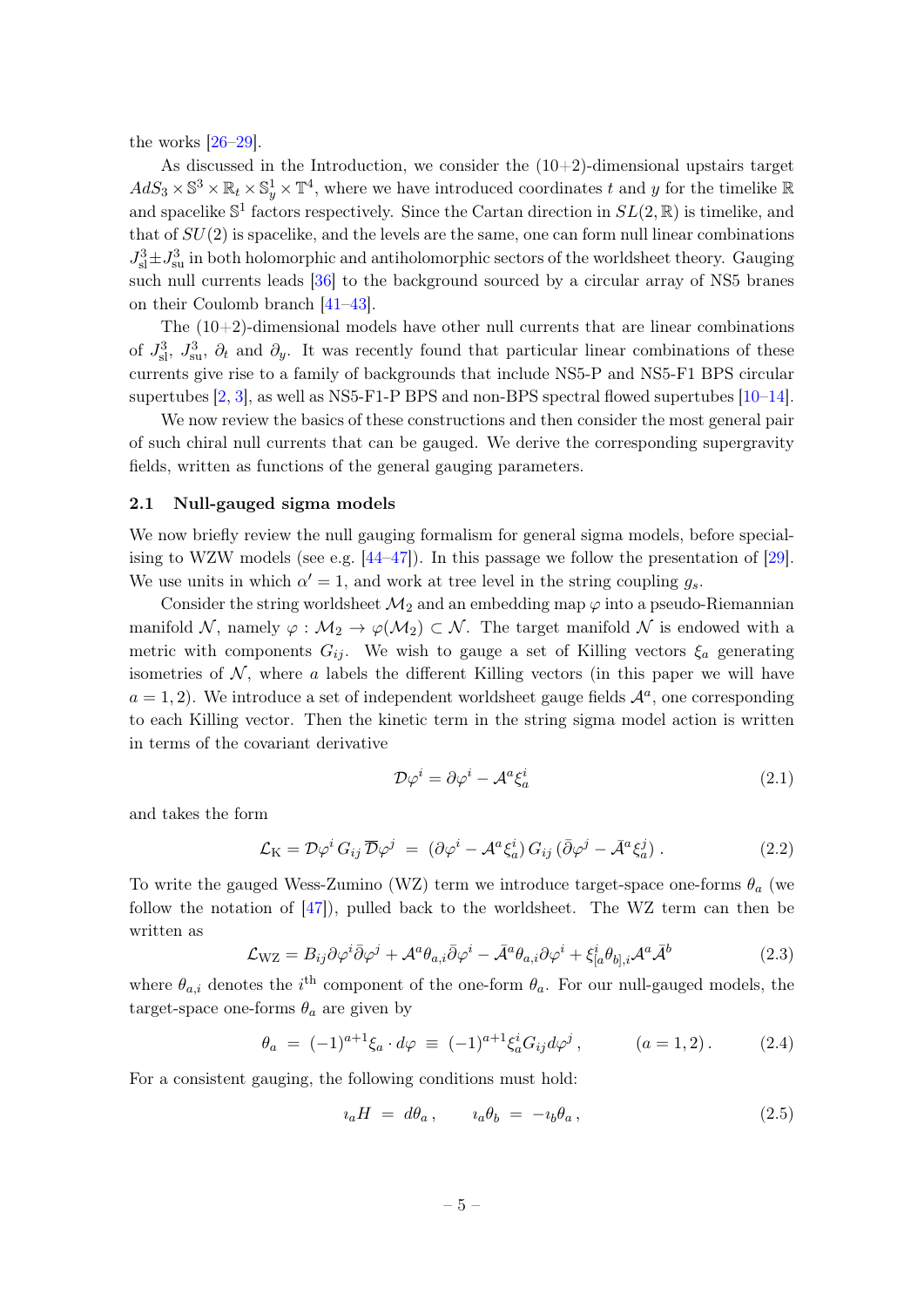where  $H = dB$ . The expression [\(2.4\)](#page-5-1) implies that half of the gauge field components decouple, so that they are naturally chiral. As a result, in our  $U(1) \times U(1)$  gauged models, the coefficient of the term quadratic in gauge fields is proportional to the quantity

<span id="page-6-5"></span>
$$
\Sigma \equiv -\frac{1}{2}\xi_1^i G_{ij}\xi_2^j. \tag{2.6}
$$

All together, the terms in the action involving the gauge fields then reduce to

<span id="page-6-2"></span>
$$
\mathcal{L}_{\mathcal{A}} = -2\mathcal{A}^2 \xi_2^i G_{ij} \bar{\partial} \varphi^j - 2\bar{\mathcal{A}}^1 \xi_1^i G_{ij} \partial \varphi^j - 4\mathcal{A}^2 \bar{\mathcal{A}}^1 \Sigma , \qquad (2.7)
$$

and in the following, we shall denote  $\mathcal{A} \equiv \mathcal{A}^2$ ,  $\bar{\mathcal{A}} \equiv \bar{\mathcal{A}}^1$ .

We define the worldsheet currents  $\bar{J}$ ,  $\bar{J}$  to be pull-backs of the target-space one-forms as follows<sup>[1](#page-6-1)</sup>

$$
\mathcal{J} \equiv -\theta_1 \cdot \partial \varphi \equiv -\theta_{1,i} \partial \varphi^i \,, \qquad \bar{\mathcal{J}} \equiv \theta_2 \cdot \bar{\partial} \varphi \equiv \theta_{2,i} \bar{\partial} \varphi^i \,. \tag{2.8}
$$

By using  $(2.4)$ , one can then write the gauge terms  $(2.7)$  as

$$
\mathcal{L}_{\mathcal{A}} = 2\mathcal{A}\theta_{2,i}\bar{\partial}\varphi^{i} - 2\bar{\mathcal{A}}\theta_{1,i}\partial\varphi^{i} - 4\mathcal{A}\bar{\mathcal{A}}\Sigma \equiv 2\mathcal{A}\bar{\mathcal{J}} + 2\bar{\mathcal{A}}\mathcal{J} - 4\mathcal{A}\bar{\mathcal{A}}\Sigma. \tag{2.9}
$$

Upon integrating out the gauge fields, the gauge terms in the action then become

<span id="page-6-3"></span>
$$
\frac{\mathcal{J}\bar{\mathcal{J}}}{\Sigma} = -\frac{1}{\Sigma} \big(\theta_1 \cdot \partial \varphi\big) \big(\theta_2 \cdot \bar{\partial} \varphi\big) = \frac{1}{\Sigma} \big(\xi_1 \cdot \partial \varphi\big) \big(\xi_2 \cdot \bar{\partial} \varphi\big) ,\tag{2.10}
$$

where  $\xi_1 \cdot \partial \varphi \equiv \xi_1^i G_{ij} \partial \varphi^j$ . Thus the overall effect of the null gauging procedure is to add the term [\(2.10\)](#page-6-3) to the ungauged sigma model lagrangian.

## <span id="page-6-0"></span>2.2 Null-gauged WZW models

We now specialise the discussion to the case where the upstairs theory is a WZW model whose target space is a Lie group  $\mathcal{G}$ , and thus we replace  $\varphi$  with a  $\mathcal{G}$ -valued function  $g : \mathcal{M}_2 \to \mathcal{G}$ . We will shortly consider  $\mathcal{G}$  to be a direct product of simple and abelian factors, but for the moment we focus on one of the simple factors. We follow in places the presentation in [\[28\]](#page-41-5).

We wish to gauge the action of a subgroup  $\mathcal{H} \subset \mathcal{G}$ . Its action on  $\mathcal{G}$  is defined by the group homomorphism embeddings

$$
\ell: \mathcal{H} \to \mathcal{G}_L , \qquad r: \mathcal{H} \to \mathcal{G}_R , \qquad (2.11)
$$

where  $\mathcal{G}_L \times \mathcal{G}_R$  is the standard left-right isometry group, and such that we will gauge the transformations

<span id="page-6-4"></span>
$$
g \mapsto \ell(h) \, g \, r(h)^{-1}, \qquad h \in \mathcal{H} \, . \tag{2.12}
$$

The group embeddings  $\ell$  and r induce corresponding Lie algebra homomorphisms. Since the meaning will be clear from the context, it is convenient to abuse notation and re-use the same symbols  $\ell$  and r for the induced Lie algebra homomorphisms,

 $\ell : \mathfrak{h} \to \mathfrak{g}$ ,  $r : \mathfrak{h} \to \mathfrak{g}$ . (2.13)

<span id="page-6-1"></span><sup>&</sup>lt;sup>1</sup>Note that  $\mathcal{J}, \bar{\mathcal{J}}$  are related to the CFT current operators  $J, \bar{J}$  by factors of i, e.g.  $J = i\mathcal{J}$ , see Eq. [\(3.50\)](#page-20-0).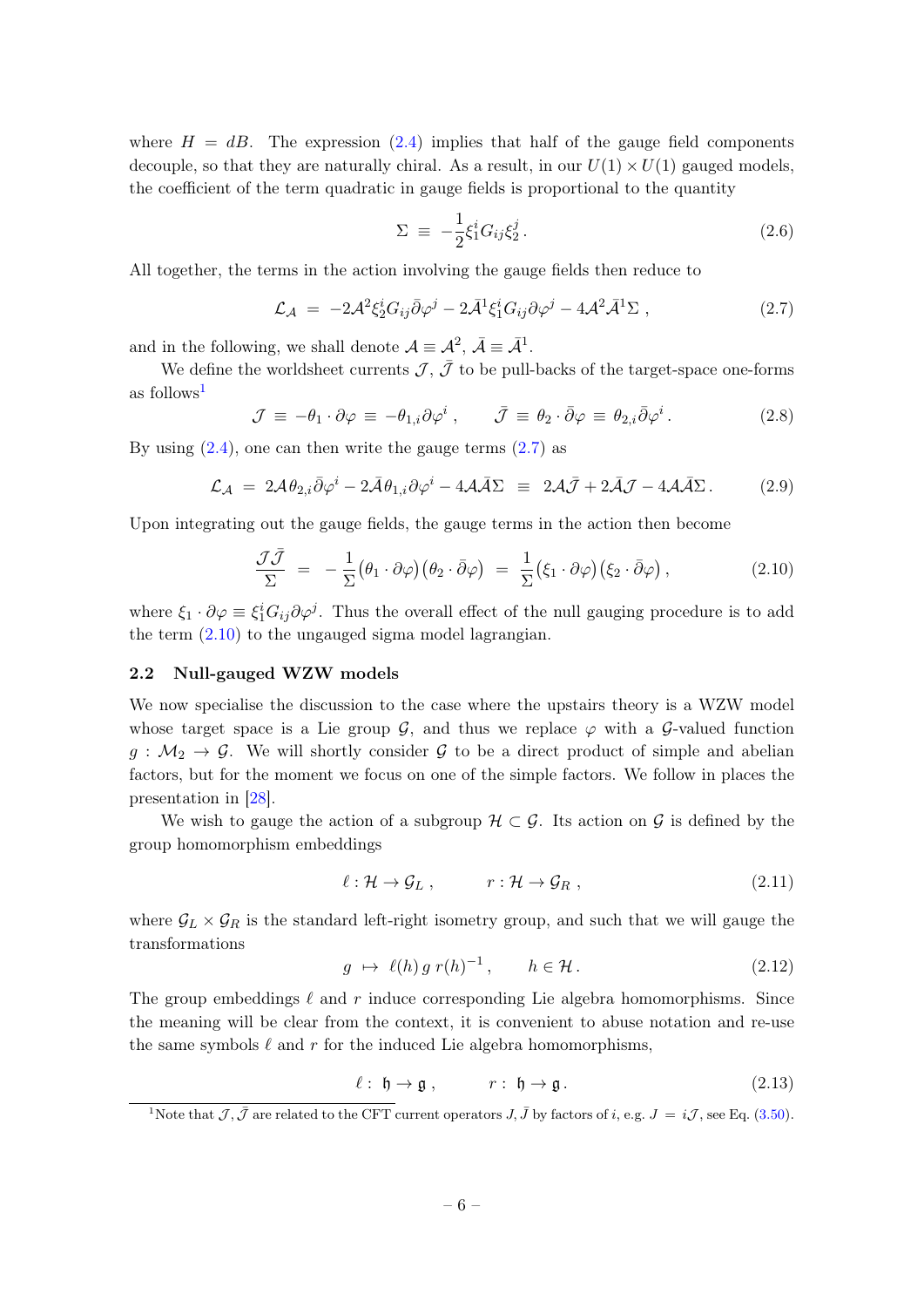To write the corresponding Killing vector field, let us denote the left(right)-invariant vector field corresponding to a generic  $X \in \mathfrak{g}$  by  $X^L$  ( $X^R$ ). Given a basis of  $\mathfrak{h}$ , for each element  $X_a$  there is a corresponding Killing vector field given by (see e.g. [\[47\]](#page-42-3))

$$
\xi_a \equiv -\ell(X_a)^R - r(X_a)^L. \tag{2.14}
$$

Let us write the left and right Maurer-Cartan one-forms as

$$
\theta_L = g^{-1} dg , \qquad \theta_R = -\,dg\,g^{-1} . \tag{2.15}
$$

We denote by  $\langle \cdot, \cdot \rangle$  the standard inner product on g given by the Killing form. More explicitly, for matrix groups we use the normalisation  $\langle A, B \rangle = \text{Tr}(AB)$ . In terms of these, the one-forms  $\theta_a$  introduced in Eqs. [\(2.3\)](#page-5-2)–[\(2.4\)](#page-5-1) take the form

$$
\theta_a = \langle \ell(X_a), \theta_R \rangle - \langle r(X_a), \theta_L \rangle \tag{2.16}
$$

## <span id="page-7-0"></span>2.3 The models we study

We work in Type II superstring theory, however we suppress worldsheet fermions in this section for ease of presentation. Worldsheet fermions will be discussed in detail in Section [3](#page-12-0) below. We consider the cosets

<span id="page-7-1"></span>
$$
\mathcal{G}/\mathcal{H} \times \mathbb{T}^4 = \frac{SL(2,\mathbb{R}) \times SU(2) \times \mathbb{R}_t \times U(1)_y}{U(1)_L \times U(1)_R} \times \mathbb{T}^4.
$$
 (2.17)

To define the action of  $\mathcal{H} = U(1)_L \times U(1)_R$  we must specify the embedding into each of the four subgroups of the upstairs group  $G$  that participate in the gauging. Parametrising  $SL(2,\mathbb{R})$  as  $SU(1,1)$ , we introduce coordinates for the upstairs subgroup elements as

$$
g = (g_{\rm sl}, g_{\rm su}, g_t, g_y)
$$
  
=  $\left(e^{\frac{i}{2}(\tau-\sigma)\sigma_3}e^{\rho\sigma_1}e^{\frac{i}{2}(\tau+\sigma)\sigma_3}, e^{\frac{i}{2}(\psi-\phi)\sigma_3}e^{i\theta\sigma_1}e^{\frac{i}{2}(\psi+\phi)\sigma_3}, e^t, e^{\frac{iy}{R_y}}\right)$ , (2.18)

where  $\sigma_i$  denotes the i<sup>th</sup> Pauli matrix and  $y \in [0, 2\pi R_y)$ . At the level of the algebra, the chiral embeddings we consider are specified by eight arbitrary real parameters  $l_i, r_i$ ,  $i = 1, 2, 3, 4$ , as follows (the ordering of subgroups is as in Eq.  $(2.18)$ ),

<span id="page-7-2"></span>
$$
\ell(\alpha) = \left( i \mathbb{1}_{1} \alpha \sigma_{3}, -i \mathbb{1}_{2} \alpha \sigma_{3}, \mathbb{1}_{3} \alpha, -i \frac{\mathbb{1}_{4}}{R_{y}} \alpha \right), \qquad r(\alpha) = 0,
$$
  

$$
r(\beta) = -\left( i \mathbb{1}_{1} \beta \sigma_{3}, -i \mathbb{1}_{2} \beta \sigma_{3}, \mathbb{1}_{3} \beta, -i \frac{\mathbb{1}_{4}}{R_{y}} \beta \right), \qquad \ell(\beta) = 0,
$$
 (2.19)

where  $\alpha, \beta \in \mathbb{R}$  and the signs have been chosen for later convenience, in particular for Eq.  $(2.27)$  below. The group action  $(2.12)$  being gauged is then

$$
g \mapsto \left(e^{i\ln\alpha\sigma_3}g_{\rm sl}\,e^{i\tau_1\beta\sigma_3}\,,\,e^{-i\ln\alpha\sigma_3}g_{\rm su}\,e^{-i\tau_2\beta\sigma_3}\,,\,e^{\ln\alpha}g_t\,e^{\tau_3\beta}\,,\,e^{-i\frac{1_4}{R_y}\alpha}g_y\,e^{-i\frac{\tau_4}{R_y}\beta}\right) \,. \tag{2.20}
$$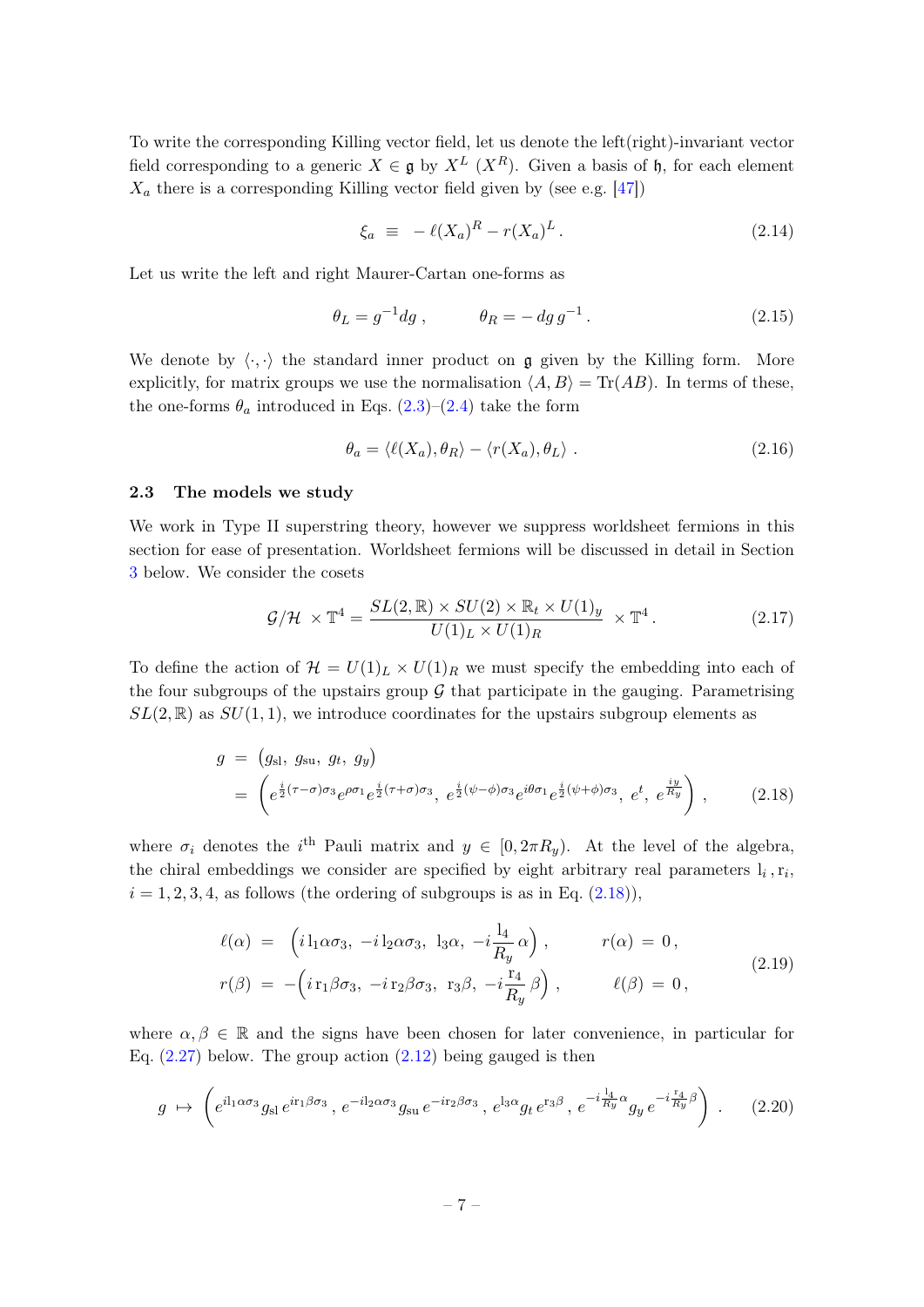The general gauge-invariant action for such asymmetric cosets can be found in [\[48\]](#page-42-4). We introduce two (independent)  $\mathfrak h$ -valued worldsheet gauge fields  $(\mathcal A_1, \bar{\mathcal A}_1)$  and  $(\mathcal A_2, \bar{\mathcal A}_2)$ . The gauged WZW action takes the form

$$
S = \sum_{j} sgn(\kappa_j) \frac{k_j}{\pi} \Bigg( \int_{\mathcal{M}_2} \frac{1}{2} \text{Tr} \left[ g^{-1} \partial g g^{-1} \bar{\partial} g \right]_j d^2 z + i \int_{\mathcal{M}_3} \frac{1}{3!} \text{Tr} \left[ g^{-1} dg \wedge g^{-1} dg \wedge g^{-1} dg \right]_j + \int_{\mathcal{M}_2} \text{Tr} \left[ - \sum_{a=1}^2 \left[ \ell(\bar{\mathcal{A}}_a) \partial g g^{-1} \right]_j + \sum_{a=1}^2 \left[ r(\mathcal{A}_a) g^{-1} \bar{\partial} g \right]_j - \sum_{a,b=1}^2 \left[ g^{-1} \ell(\bar{\mathcal{A}}_a) g r(\mathcal{A}_b) \right]_j \Bigg] d^2 z \Bigg),
$$
(2.21)

where j runs over the Lie algebras,  $\mathcal{M}_3$  is a three-dimensional auxiliary space such that  $\mathcal{M}_2 = \partial \mathcal{M}_3$ ,  $k_j$  are the levels of the Kac-Moody algebras, and sgn $(\kappa_j)$  are the signatures of the respective Killing forms, which in our conventions is positive for  $SL(2,\mathbb{R})$  and negative for  $(SU(2), \mathbb{R}_t, \mathbb{S}^1_y)$ . Here the embeddings  $\ell$ , r should be understood as corresponding to each respective Lie subalgebra, i.e. the components of the right-hand sides of Eq. [\(2.19\)](#page-7-2).

We now recall from the discussion of general gaugings of sigma models in Eqs.  $(2.1)$ – [\(2.10\)](#page-6-3) that, since the gauge fields are null and chiral, one of their components simply drops out, such that we can set

$$
A_1 = 0, \qquad \bar{A}_2 = 0. \tag{2.22}
$$

The gauge field embeddings are then

$$
\ell(\bar{A}_1) = (i1_1\bar{A}_1\sigma_3, -i1_2\bar{A}_1\sigma_3, 1_3\bar{A}_1, -i\frac{1_4}{R_y}\bar{A}_1), \qquad \ell(A_2) = 0, \nr(A_2) = -(i1_1A_2\sigma_3, -i1_2A_2\sigma_3, 1_3A_2, -i\frac{1_4}{R_y}\bar{A}_2), \qquad r(\bar{A}_1) = 0,
$$
\n(2.23)

consistently with [\(2.19\)](#page-7-2). As before, in order to lighten the notation we set  $\mathcal{A} = \mathcal{A}_2$ ,  $\bar{\mathcal{A}} = \bar{\mathcal{A}}_1$ from now on.

We introduce the currents (our conventions follow [\[29,](#page-41-6) App. A])

$$
j_{\rm sl}^3 = k_{\rm sl} \operatorname{Tr} \left( -i \frac{\sigma_3}{2} \partial g_{\rm sl} g_{\rm sl}^{-1} \right) , \qquad \qquad \bar{j}_{\rm sl}^3 = k_{\rm sl} \operatorname{Tr} \left( -i \frac{\sigma_3}{2} g_{\rm sl}^{-1} \bar{\partial} g_{\rm sl} \right) ,
$$
 (2.24)

and similarly for  $SU(2)$ . Their explicit form in our coordinates is

$$
\mathbf{j}_{\rm sl}^3 = n_5 \left( \cosh^2 \rho \, \partial \tau + \sinh^2 \rho \, \partial \sigma \right), \qquad \mathbf{\bar{j}}_{\rm sl}^3 = n_5 \left( \cosh^2 \rho \, \bar{\partial} \tau - \sinh^2 \rho \, \bar{\partial} \sigma \right),
$$
\n
$$
\mathbf{j}_{\rm su}^3 = n_5 \left( \cos^2 \theta \, \partial \psi - \sin^2 \theta \, \partial \phi \right), \qquad \mathbf{\bar{j}}_{\rm su}^3 = n_5 \left( \cos^2 \theta \, \bar{\partial} \psi - \sin^2 \theta \, \bar{\partial} \phi \right).
$$
\n(2.25)

We also define

$$
\mathsf{P}_L^t = \partial t \;, \qquad \mathsf{P}_R^t = \bar{\partial} t \;, \qquad \mathsf{P}_L^y = \partial y \;, \qquad \mathsf{P}_R^y = \bar{\partial} y \,. \tag{2.26}
$$

Note that, as usual, the bosonic subsector of the supersymmetric WZW model has  $k_{\rm sl}$  =  $n_5 - 2$  and  $k_{su} = n_5 + 2$  while the full supersymmetric model has  $k_{sl} = k_{su} = n_5$ . As noted above, we are suppressing worldsheet fermions in the present section. The shift in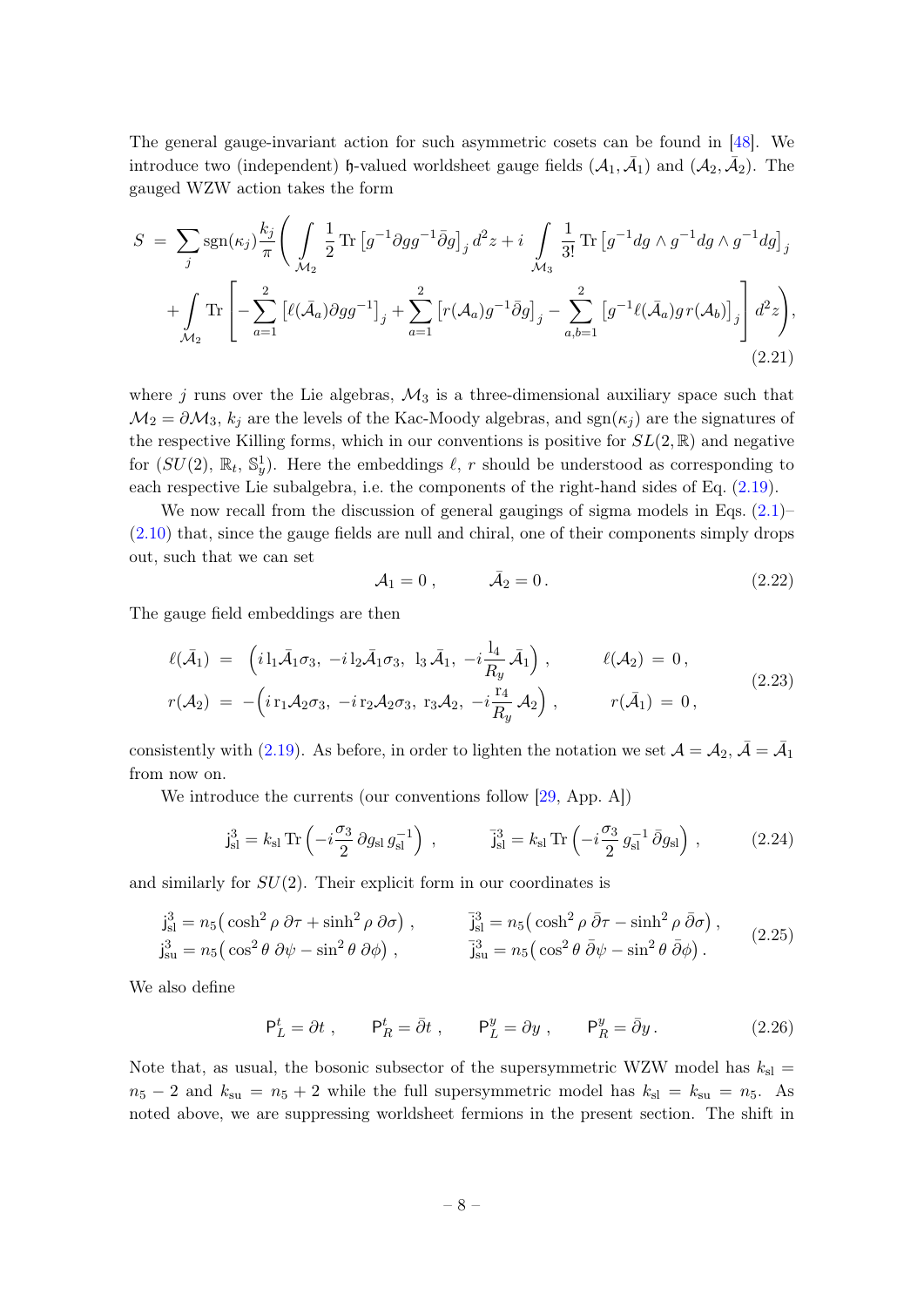the levels is important (see e.g. the discussion in [\[29\]](#page-41-6)), and we will take care of this in detail when discussing results in the worldsheet CFT in the next section. When discussing supergravity solutions we will work in the usual supergravity regime  $n_5 \gg 1$  (and in the fivebrane decoupling limit  $g_s \to 0$ ) and thus for our purposes in this section we can simply work with  $k_{\rm sl} = k_{\rm su} = n_5$ . To have canonical kinetic terms we set the (otherwise irrelevant)  $\mathfrak{u}(1)$  levels to be  $k_t = 2, k_y = 2R_y^2$ .

The group action that we gauge, defined in Eq.  $(2.19)$ , corresponds to gauging the currents

<span id="page-9-0"></span>
$$
\mathcal{J} = l_1 j_{\rm sl}^3 + l_2 j_{\rm su}^3 + l_3 P_{\rm L}^t + l_4 P_{\rm L}^y ,
$$
  
\n
$$
\bar{\mathcal{J}} = r_1 \bar{j}_{\rm sl}^3 + r_2 \bar{j}_{\rm su}^3 + r_3 P_{\rm R}^t + r_4 P_{\rm R}^y ,
$$
\n(2.27)

which we require to be null by imposing

<span id="page-9-2"></span>
$$
n_5\left(l_1^2 - l_2^2\right) + l_3^2 - l_4^2 = 0\,, \qquad n_5\left(r_1^2 - r_2^2\right) + r_3^2 - r_4^2 = 0\,. \tag{2.28}
$$

One can use these constraints to fix the overall normalization of the gauging parameters. We assume that  $l_1 = r_1 \neq 0$  and divide through by  $l_1^2$  and  $r_1^2$ , to work with the ratios

$$
l_i = \frac{l_i}{l_1}, \qquad r_i = \frac{r_i}{r_1}, \qquad i = 2, 3, 4. \tag{2.29}
$$

In practice this has the same effect as setting  $l_1 = r_1 = 1$ , however we have introduced a separate notation for later convenience. Of course, one can modify this step accordingly to deal with models in which  $l_1 = r_1 = 0$ . For later use we record that the ratio parameters  $l_i, r_i, i = 2, 3, 4$  are subject to the constraints

<span id="page-9-3"></span>
$$
n_5(1 - l_2^2) + l_3^2 - l_4^2 = 0 , \qquad n_5(1 - r_2^2) + r_3^2 - r_4^2 = 0 . \tag{2.30}
$$

In the upstairs model, the line element and NSNS three-form flux are given by

$$
ds^{2} = n_{5}(-\cosh^{2}\rho d\tau^{2} + d\rho^{2} + \sinh^{2}\rho d\sigma^{2} + d\theta^{2} + \cos^{2}\theta d\psi^{2} + \sin^{2}\theta d\phi^{2}) - dt^{2} + dy^{2},
$$
  
\n
$$
H = n_{5}(\sinh 2\rho \, d\rho \wedge d\tau \wedge d\sigma + \sin 2\theta \, d\theta \wedge d\psi \wedge d\phi).
$$
\n(2.31)

The Killing vectors associated to the group action [\(2.12\)](#page-6-4) being gauged are

<span id="page-9-1"></span>
$$
\xi_{\mathcal{L}} = (\partial_{\tau} - \partial_{\sigma}) - l_2(\partial_{\psi} - \partial_{\phi}) + l_3\partial_t - l_4\partial_y ,\n\xi_{\mathcal{R}} = (\partial_{\tau} + \partial_{\sigma}) - r_2(\partial_{\psi} + \partial_{\phi}) + r_3\partial_t - r_4\partial_y ,
$$
\n(2.32)

and so we obtain the one-forms  $\theta_a$ ,

$$
\theta_{\rm L} = -n_5 \left[ \left( \cosh^2 \rho \, d\tau + \sinh^2 \rho \, d\sigma \right) + l_2 \left( \cos^2 \theta \, d\psi - \sin^2 \theta \, d\phi \right) \right] - \left( l_3 \, dt + l_4 \, dy \right),
$$
\n
$$
\theta_{\rm R} = n_5 \left[ \left( \cosh^2 \rho \, d\tau - \sinh^2 \rho \, d\sigma \right) + r_2 \left( \cos^2 \theta \, d\psi + \sin^2 \theta \, d\phi \right) \right] + r_3 \, dt + r_4 \, dy.
$$
\n(2.33)

The full null-gauged Wess-Zumino-Witten action is then

$$
S = S_0^{\rm sl} + S_{\mathcal{A}}^{\rm sl} + S_0^{\rm su} + S_{\mathcal{A}}^{\rm su} + S_0^{t, y} + S_{\mathcal{A}}^{t, y}, \qquad (2.34)
$$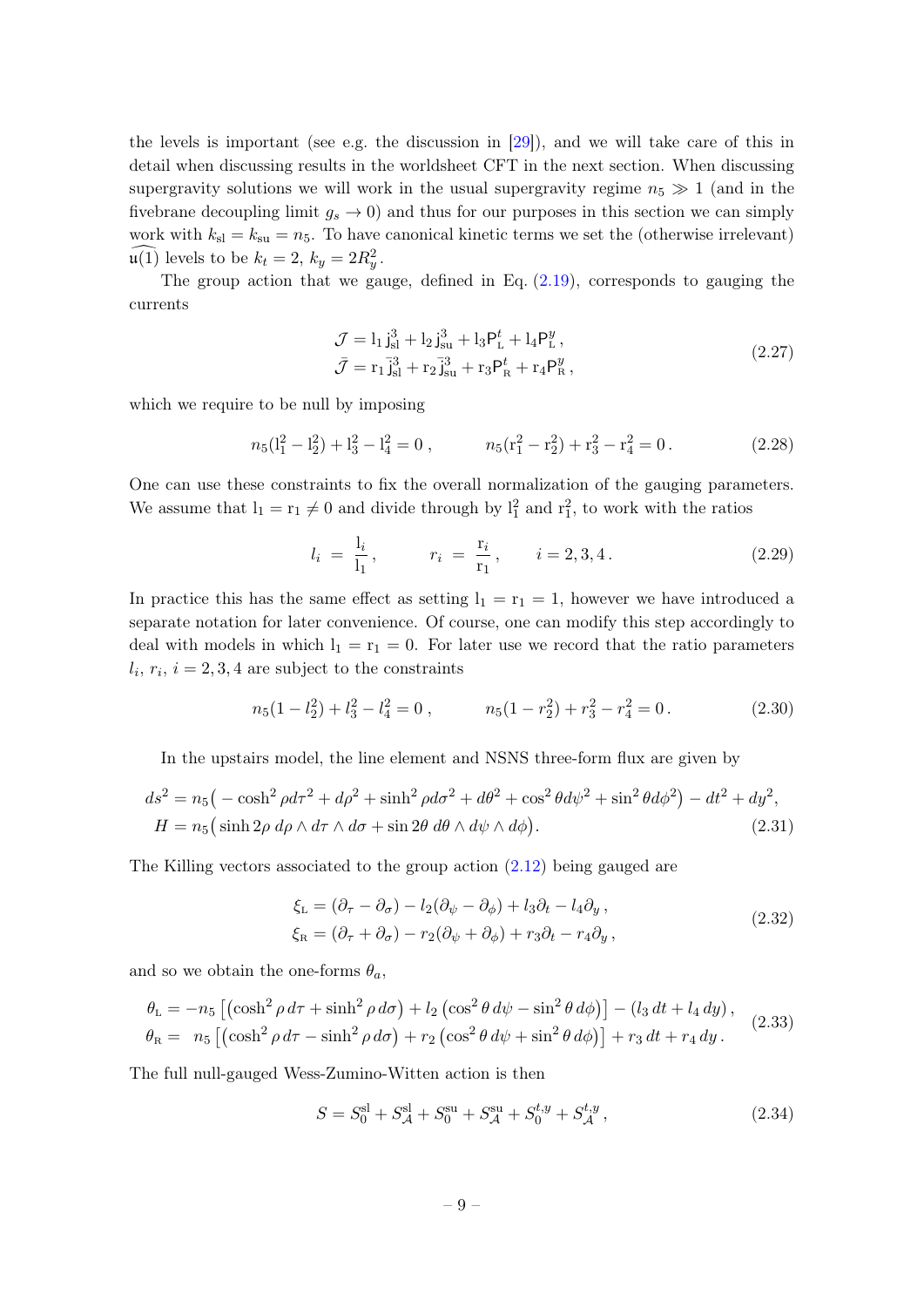with

$$
S_0^{\text{sl}} = \frac{n_5}{\pi} \int \left[ \partial \rho \bar{\partial} \rho + \text{sh}^2 \rho \partial \sigma \bar{\partial} \sigma - \text{ch}^2 \rho \partial \tau \bar{\partial} \tau - \text{sh}^2 \rho \left( \partial \sigma \bar{\partial} \tau - \partial \tau \bar{\partial} \sigma \right) \right] d^2 z ,
$$
  
\n
$$
S_A^{\text{sl}} = \frac{2n_5}{\pi} \int \left[ \bar{\mathcal{A}} \left( \text{sh}^2 \rho \partial \sigma + \text{ch}^2 \rho \partial \tau \right) + \mathcal{A} \left( \text{ch}^2 \rho \bar{\partial} \tau - \text{sh}^2 \rho \bar{\partial} \sigma \right) - \mathcal{A} \bar{\mathcal{A}} \left( \text{ch}^2 \rho \right) \right] d^2 z ,
$$
  
\n
$$
S_0^{\text{su}} = \frac{n_5}{\pi} \int \left[ \partial \theta \bar{\partial} \theta + c_\theta^2 \partial \psi \bar{\partial} \psi + s_\theta^2 \partial \phi \bar{\partial} \phi + c_\theta^2 \left( \partial \phi \bar{\partial} \psi - \bar{\partial} \phi \partial \psi \right) \right] d^2 z ,
$$
  
\n
$$
S_A^{\text{su}} = \frac{2n_5}{\pi} \int \left[ l_2 \bar{\mathcal{A}} \left( c_\theta^2 \partial \psi - s_\theta^2 \partial \phi \right) + r_2 \mathcal{A} \left( c_\theta^2 \bar{\partial} \psi + s_\theta^2 \bar{\partial} \phi \right) + l_2 r_2 \mathcal{A} \bar{\mathcal{A}} \cos(2\theta) \right] d^2 z ,
$$
  
\n
$$
S_0^{t,y} = \frac{1}{\pi} \int \left[ -\partial t \bar{\partial} t + \partial y \bar{\partial} y \right] d^2 z ,
$$
  
\n
$$
S_A^{t,y} = \frac{2}{\pi} \int \left[ l_3 \bar{\mathcal{A}} \partial t + r_3 \mathcal{A} \bar{\partial} t + l_4 \bar{\mathcal{A}} \partial y + r_4 \mathcal{A} \bar{\partial} y - (l_3 r_3 - l_4 r_4) \mathcal{A} \bar{\mathcal{A}} \right] d^2 z ,
$$
  
\n(

where we have used the shorthands  $c_{\theta} = \cos \theta$  and  $s_{\theta} = \sin \theta$ .

We note that with the Killing vectors  $(2.32)$ , the quantity  $\Sigma$  defined in  $(2.6)$  becomes

<span id="page-10-2"></span>
$$
\Sigma = \frac{1}{2} \Big( n_5 \big[ \cosh(2\rho) - l_2 r_2 \cos(2\theta) \big] + l_3 r_3 - l_4 r_4 \Big).
$$
 (2.36)

For convenience let us define the rescaled quantity

$$
\Sigma_0 = \frac{1}{n_5} \Sigma = \sinh^2 \rho - l_2 r_2 \cos^2 \theta + \frac{1 + l_2 r_2}{2} + \frac{l_3 r_3 - l_4 r_4}{2 n_5}.
$$
 (2.37)

## <span id="page-10-0"></span>2.4 Supergravity fields

By integrating out the gauge fields and choosing the gauge  $\sigma = \tau = 0$ , we obtain the following line element and B-field:

$$
ds^{2} = -\frac{h_{t}}{\Sigma_{0}}dt^{2} + \frac{h_{y}}{\Sigma_{0}}dy^{2} + \frac{(l_{3}r_{4} + l_{4}r_{3})}{n_{5}\Sigma_{0}}dtdy
$$
  
+  $n_{5}(d\theta^{2} + d\rho^{2}) + n_{5}\frac{h_{\phi}}{\Sigma_{0}}\sin^{2}\theta d\phi^{2} + n_{5}\frac{h_{\psi}}{\Sigma_{0}}\cos^{2}\theta d\psi^{2}$   
-  $\frac{1}{\Sigma_{0}}[(l_{2}r_{3} - l_{3}r_{2})dt + (l_{2}r_{4} - l_{4}r_{2})dy]\sin^{2}\theta d\phi$   
+  $\frac{1}{\Sigma_{0}}[(l_{2}r_{3} + l_{3}r_{2})dt + (l_{2}r_{4} + l_{4}r_{2})dy]\cos^{2}\theta d\psi,$  (2.38)

<span id="page-10-1"></span>
$$
B = \frac{(l_3r_4 - l_4r_3)}{2n_5\Sigma_0} dt \wedge dy + n_5 \frac{h_{\phi}}{\Sigma_0} \cos^2 \theta \, d\phi \wedge d\psi + \frac{1}{2\Sigma_0} [(l_2r_3 + l_3r_2)dt + (l_2r_4 + l_4r_2)dy] \wedge \sin^2 \theta d\phi - \frac{1}{2\Sigma_0} [(l_2r_3 - l_3r_2)dt + (l_2r_4 - l_4r_2)dy] \wedge \cos^2 \theta d\psi,
$$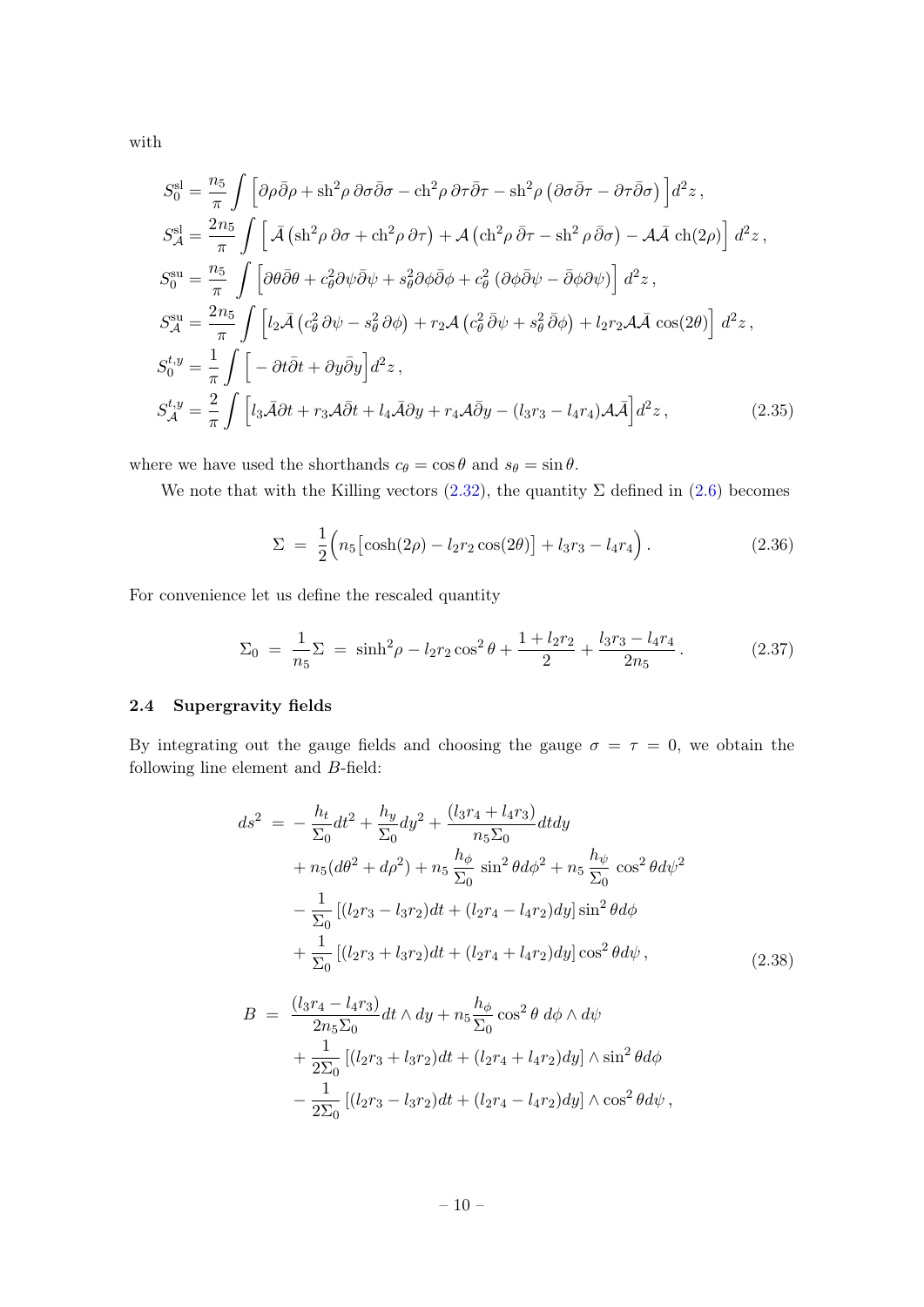where

$$
h_t = \sinh^2 \rho - l_2 r_2 \cos^2 \theta + \frac{1 + l_2 r_2}{2} - \frac{l_3 r_3 + l_4 r_4}{2r_5},
$$
  
\n
$$
h_y = \sinh^2 \rho - l_2 r_2 \cos^2 \theta + \frac{1 + l_2 r_2}{2} + \frac{l_3 r_3 + l_4 r_4}{2r_5},
$$
  
\n
$$
h_{\phi} = \sinh^2 \rho + \frac{1 - l_2 r_2}{2} + \frac{l_3 r_3 - l_4 r_4}{2r_5},
$$
  
\n
$$
h_{\psi} = \sinh^2 \rho + \frac{1 + l_2 r_2}{2} + \frac{l_3 r_3 - l_4 r_4}{2r_5}.
$$
\n(2.39)

A non-trivial dilaton  $\Phi$  is generated as usual at one-loop level on the worldsheet. In the null-gauging formalism, this arises from a change in the measure in the path integral formulation. The most direct way to compute the dilaton is by considering the usual oneloop beta function (equivalently the supergravity equations of motion). This fixes  $e^{2\Phi}$  to be proportional to

<span id="page-11-2"></span><span id="page-11-1"></span>
$$
e^{2\Phi} \sim \frac{1}{\Sigma_0} \,. \tag{2.40}
$$

The overall normalization of the dilaton can be fixed by matching to the NS5-brane decoupling limit of known solutions; we shall discuss this in detail in Section [5.](#page-31-0) Nevertheless, let us make some preliminary comments on this in order to highlight the physical meaning of this constant. The simplest scenario corresponds to the solution sourced by a stack of  $n<sub>5</sub>$  coincident fivebranes, which is described by using the harmonic function

<span id="page-11-0"></span>
$$
H_5 = 1 + \frac{n_5}{r^2},\tag{2.41}
$$

where r is a radial coordinate, and where the dilaton is given by  $e^{2\Phi} = g_s^2 H_5$ . The fivebrane decoupling limit corresponds to  $g_s \to 0$  with fixed  $r/g_s$  and fixed  $\alpha'$  [\[49\]](#page-42-5) (recall we have set  $\alpha' = 1$ , which can be implemented via a scaling limit  $g_s \to \epsilon$ ,  $r \to \epsilon r$ , with  $\epsilon \to 0$ . This brings the dilaton to the form

$$
e^{2\Phi} = \frac{n_5}{r^2} \,. \tag{2.42}
$$

Here we could have kept a fiducial rescaled  $\tilde{g}_s$  (i.e.  $g_s = \epsilon \tilde{g}_s$ ) as in [\[26,](#page-41-3) [27\]](#page-41-4), but since the asymptotic value of the  $e^{2\Phi}$  is zero this has no precise physical meaning. Next, for an array of  $n_5$  fivebranes in a circular,  $\mathbb{Z}_{n_5}$  symmetric configuration, the supergravity solution sees a smeared source and the relevant harmonic function is based on the function  $\Sigma =$  $r^2 + a^2 \cos^2 \theta$ , where the scale a parametrises the radius of the circular array (see e.g. [\[26\]](#page-41-3) and references within). Changing variables to  $r = a \sinh \rho$  in order to match the notation used above, we have  $\tilde{\Sigma} = a^2(\sinh^2 \rho + \cos^2 \theta) \equiv a^2 \tilde{\Sigma}_0$ . The harmonic function in [\(2.41\)](#page-11-0) is replaced by  $[26, 36, 41]$  $[26, 36, 41]$  $[26, 36, 41]$  $[26, 36, 41]$  $[26, 36, 41]$ 

$$
H_5 = 1 + \frac{n_5}{a^2 \tilde{\Sigma}_0},\tag{2.43}
$$

so in the decoupling limit the dilaton takes the form

$$
e^{2\Phi} = \frac{n_5}{a^2 \tilde{\Sigma}_0} \,. \tag{2.44}
$$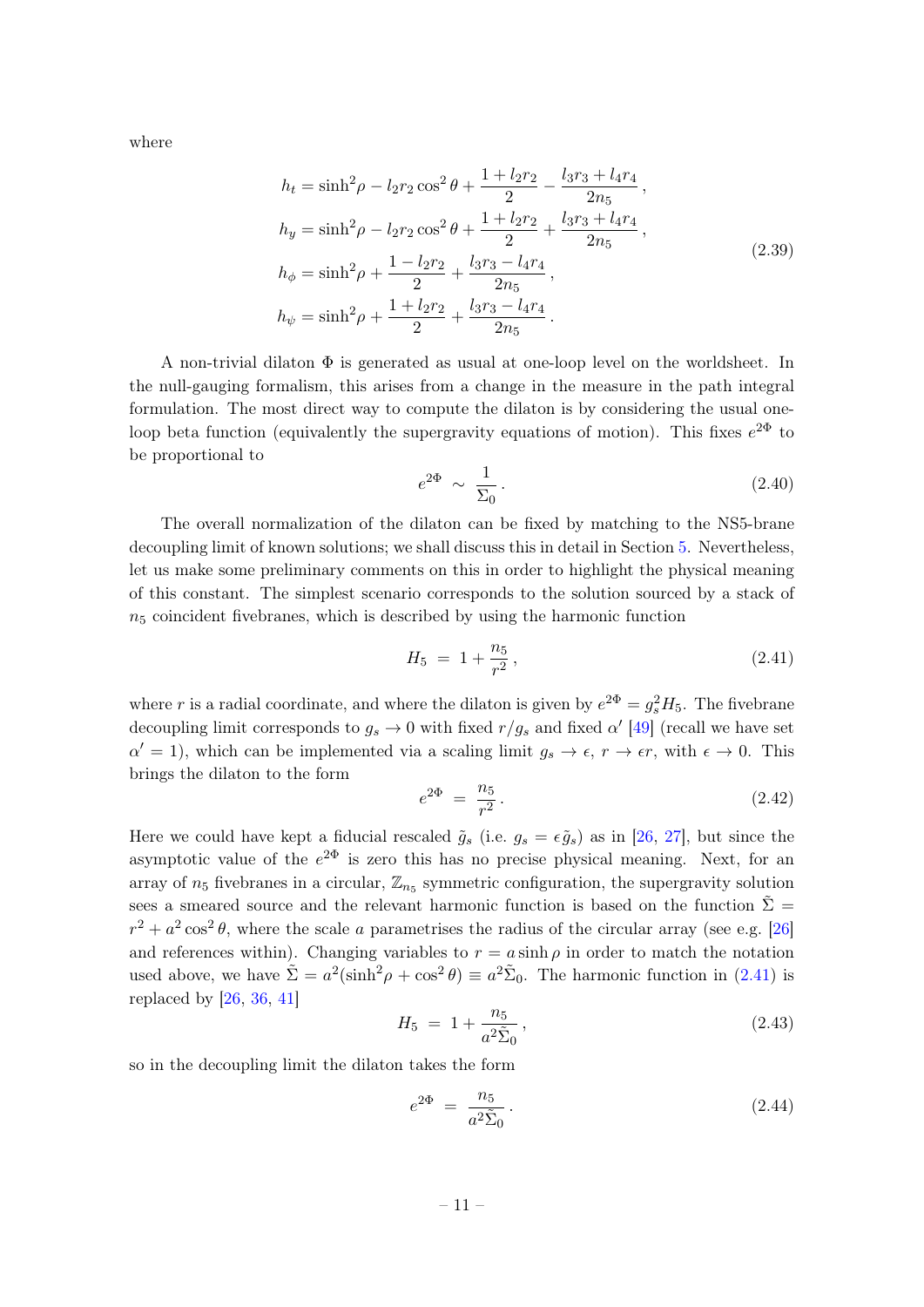The backgrounds we consider will turn out to be generalisations of the circular array of fivebranes, such that, as a general expectation, the normalisation constant for the exponentiated dilaton in Eq. [\(2.40\)](#page-11-1) should be proportional to the number of NS5 branes in the geometry. When F1 charge is also present this gets divided by  $n_1$ , giving a factor  $n_5/n_1$  (or  $\sim n_5/n_p$  in the NS5-P frame). Furthermore, there should also be a factor in the denominator given by the square of a length scale characterising the distribution of the sources. At this point however, we are working generally, so we do not yet know the details of the underlying bound state of branes. We postpone the precise computation until Section [5.](#page-31-0)

Together with the constraints  $(2.28)$  on the  $l_i, r_i$  parameters, the expressions for the supergravity fields  $(2.38)$ ,  $(2.39)$ ,  $(2.40)$  describe the most general backgrounds that can be obtained within the class of null-gauged models considered in this paper, under our assumption  $l_1 = r_1 = 0$ . Models in which  $l_1 = r_1 = 0$  can easily be treated as a special case and we shall not consider them further.

In this paper we shall prove that these are in fact all consistent solutions in this class of null-gauged models. Moreover, we will show that this conclusion can be reached either from consistency of the worldsheet CFT or from asking that the supergravity fields [\(2.38\)](#page-10-1), [\(2.39\)](#page-11-2), [\(2.40\)](#page-11-1) are free of CTCs, horizonless and smooth up to physical sources of string theory (in our cases, orbifold singularities or NS5-brane singularities).

## <span id="page-12-0"></span>3 Consistency of the worldsheet spectrum

In the previous section we introduced a class of null-gauged models from a classical point of view. Here we discuss the corresponding worldsheet coset CFTs, focusing on the relevant algebraic considerations and the associated spectrum. We start by briefly reviewing the construction of superstring theory on  $AdS_3 \times \mathbb{S}^3 \times \mathbb{T}^4$  generated by  $n_5$  NS5 branes and  $n_1$  fundamental strings. This is a pure NSNS background, which can be treated from the worldsheet perspective as a WZW model based on the group manifold  $SL(2,\mathbb{R})\times SU(2)\times$  $U(1)^4$ . Then, we introduce the novel ingredients of null-gauged models. We discuss how the BRST charges are modified and under which conditions the resulting background is supersymmetric. Finally, we derive a series of constraints leading to a consistent gaugeinvariant spectrum. Spectral flow considerations play a key role in the analysis below.

## <span id="page-12-1"></span>3.1 Brief review of superstrings in  $AdS_3 \times \mathbb{S}^3 \times \mathbb{T}^4$

The  $SL(2,\mathbb{R})$  WZW model was studied in detail in [\[33](#page-41-10)[–35\]](#page-41-9). Here we will follow the notation of [\[50\]](#page-42-6). The  $SL(2,\mathbb{R})$  currents satisfy the OPEs

<span id="page-12-3"></span>
$$
j^{a}(z)j^{b}(w) \sim \frac{\eta^{ab}k/2}{(z-w)^{2}} + \frac{f^{ab}_{c}j^{c}(w)}{z-w}
$$
\n(3.1)

where k is the level of the affine algebra, while  $-2\eta^{33} = \eta^{+-} = 2$ ,  $f^{+-}{}_{3} = -2$  and  $f^{3+}{}_{+} =$  $-f^{3-}$  = 1. The energy-momentum tensor and the central charge follow from the Sugawara construction and are given by

<span id="page-12-2"></span>
$$
T_{\rm sl}(z) = \frac{1}{k-2} : -j^3(z)j^3(z) + \frac{1}{2} \left[ j^+(z)j^-(z) + j^-(z)j^+(z) \right] ; \tag{3.2}
$$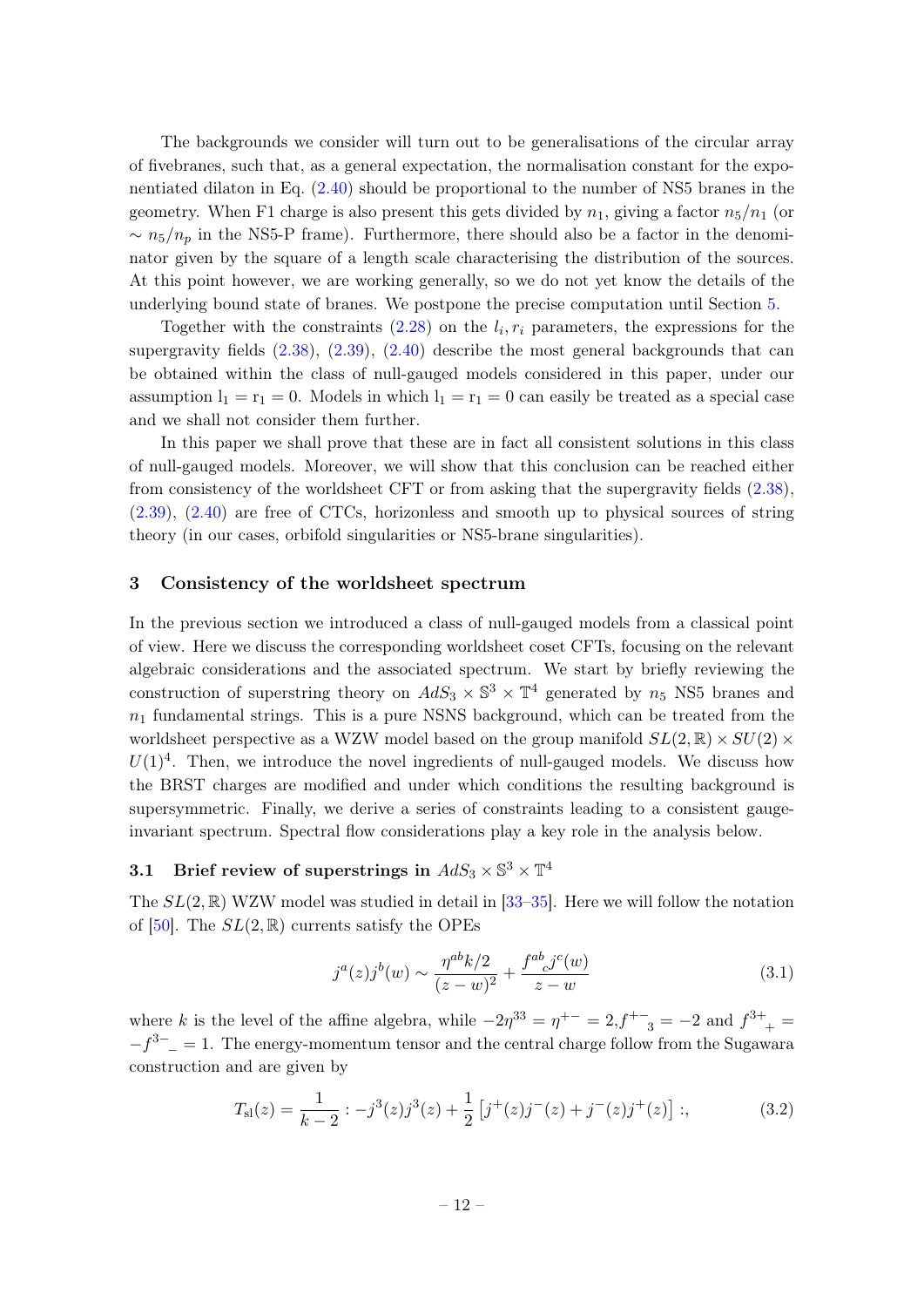and

$$
c_{\rm sl} = \frac{3k}{k - 2},\tag{3.3}
$$

respectively. Identical expressions hold for the anti-holomorphic sector.

The canonical spectrum of the model is built out of lowest- and highest-weight, and continuous representations of the zero-mode algebra. A principal discrete series of lowest weight is built out of the state  $|j, j\rangle$ , annihilated by  $j_0^-$  by acting with  $j_0^+$ , thus spanning

<span id="page-13-0"></span>
$$
\mathcal{D}_j^+ = \langle |j, m \rangle \ , \ m = j, j+1, j+2, \cdots \rangle,
$$
 (3.4)

where  $j_0^3|j,m\rangle = m|j,m\rangle$ . This is a unitary representation for any j real and positive. The corresponding conjugates  $\mathcal{D}_j^-$  are highest-weight representations, defined analogously. For consistency one must restrict to

<span id="page-13-3"></span>
$$
\frac{1}{2} < j < \frac{k-1}{2},\tag{3.5}
$$

as follows from  $L^2(AdS_3)$  normalisation conditions, no-ghost theorems and spectral flow considerations to be discussed below. On the other hand, principal continuous series are

<span id="page-13-1"></span>
$$
\mathcal{C}^{\alpha}_{j} = \left\langle \left| j, m, \alpha \right\rangle, \ 0 \leq \alpha < 1 \right., \ j = \frac{1}{2} + is \ , \ s \in \mathbb{R} \ , \ m = \alpha, \alpha \pm 1, \alpha \pm 2, \cdots \right\rangle. \tag{3.6}
$$

All states in [\(3.4\)](#page-13-0) and [\(3.6\)](#page-13-1) give rise to primary fields with conformal weights given by

$$
\Delta = -\frac{j(j-1)}{k-2}.\tag{3.7}
$$

A spectral flow automorphism of the current algebra is defined as

<span id="page-13-2"></span>
$$
j^{\pm}(z) \to \tilde{j}^{\pm}(z) = z^{\pm w} j^{\pm}(z) , j^3(z) \to \tilde{j}^3(z) = j^3(z) - \frac{k\omega}{2} z^{-1}, \tag{3.8}
$$

where the so-called spectral flow charge  $\omega$  is an integer number. This induces, in turn, an automorphism of the Virasoro algebra given by

<span id="page-13-4"></span>
$$
L_n \to \tilde{L}_n = L_n + \omega j_n^3 - \frac{k}{4} \omega^2 \delta_{n,0},\tag{3.9}
$$

where  $L_n$  denotes the modes of  $(3.2)$ . Analogous formulas hold for the anti-holomorphic sector. We work with the universal cover of  $SL(2,\mathbb{R})$ , which further imposes that the left and right spectral flows must be equal, namely  $\bar{\omega} = \omega$ .

As it was shown in  $[33]$ , the action of  $(3.8)$  on the canonical affine representations discussed above defines, in general, inequivalent representations that must be considered in order to generate a consistent spectrum. An exception occurs, however, given that the module obtained by flowing the affine representation  $\mathcal{D}_j^+$  in  $\omega$  units is identical to that obtained by flowing  $\mathcal{D}_k^ \overline{k}_{2-j}$  in  $\omega - 1$  units. The spectrum is thus constructed solely upon lowest-weight representations with  $j$  restricted to the range  $(3.5)$ .

Spectrally flowed primary states are not affine primaries. They are, however, Virasoro primaries with weight

$$
\Delta = -\frac{j(j-1)}{k-2} - m\omega - \frac{k}{4}\omega^2,\tag{3.10}
$$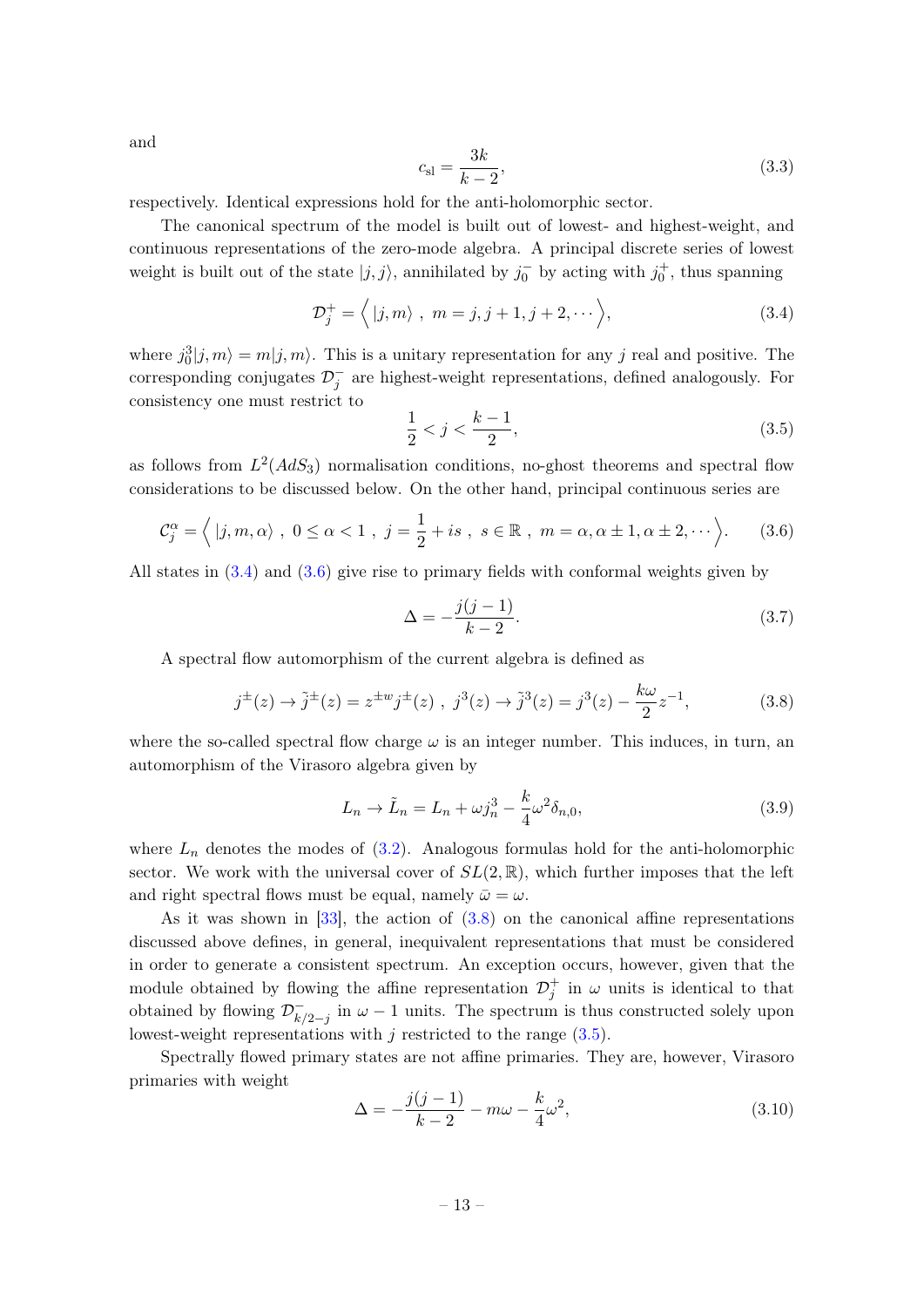as follows from [\(3.9\)](#page-13-4).

The supersymmetric affine  $\widehat{\mathfrak{sl}(2,\mathbb{R})}_{n_5}$  algebra is generated by the supercurrents  $\psi^a+\theta J^a,$ where  $\theta$  is a formal Grassmann variable. The currents  $J^a$  satisfy [\(3.1\)](#page-12-3) with level  $n_5$ , and the OPEs involving the fermions are

$$
J^{a}(z)\psi^{b}(w) \sim \frac{f^{ab}{}_{c}\psi^{c}(w)}{(z-w)},
$$
\n(3.11)

$$
\psi^{a}(z)\psi^{b}(w) \sim \frac{\frac{n_{5}}{2}\eta^{ab}}{(z-w)}.\tag{3.12}
$$

One can split the  $J^a$  currents into two independent contributions as

$$
J^{a} = j^{a} - \frac{1}{n_{5}} f^{a}_{\;bc} \psi^{b} \psi^{c}.
$$
 (3.13)

The bosonic currents  $j^a$  generate an  $\widehat{\mathfrak{sl}(2,\mathbb{R})}_k$  algebra with level  $k = n_5 + 2$ , commuting with the free fermion system. In the fermionic sector, the spectral flow automorphisms are given by

<span id="page-14-1"></span>
$$
\psi^{\pm}(z) \to \tilde{\psi}^{\pm}(z) = z^{\mp \omega} \psi^{\pm}(z) , \ \psi^3(z) \to \tilde{\psi}^3(z) = \psi^3(z)
$$
 (3.14)

while the corresponding maps for the  $J^a$  and  $j^a$  currents are as in [\(3.8\)](#page-13-2) with the respective levels.

The bosonic WZW model based on the  $SU(2)$  group manifold was studied in [\[51,](#page-42-7) [52\]](#page-42-8). The generators of the current algebra will be denoted  $k^a$ , and for most quantities we use primes to distinguish them from their  $SL(2,\mathbb{R})$  counterparts. They satisfy the OPEs

<span id="page-14-0"></span>
$$
k^{a}(z)k^{b}(w) \sim \frac{\delta^{ab}k'/2}{(z-w)^{2}} + \frac{f'^{ab}_{\ c}k^{c}(w)}{z-w},
$$
\n(3.15)

where k' is the level of the affine Lie algebra,  $\delta^{ab}$  is the Killing form and  $f'^{abc}$  are the corresponding structure constants, namely  $2\delta^{33} = \delta^{+-} = 2$ ,  $f'^{+-}{}_{3} = 2$ ,  $f'^{3+}{}_{+} = -f'^{3-} = 1$ . The energy momentum tensor is

$$
T_{\rm su}(z) = \frac{1}{k' + 2} : k^3(z)k^3(z) + \frac{1}{2} \left[ k^+(z)k^-(z) + k^-(z)k^+(z) \right] : . \tag{3.16}
$$

This gives the central charge

$$
c_{\rm su} = \frac{3k'}{k' + 2}.\tag{3.17}
$$

The unitary representations of the zero-mode algebra upon which the  $SU(2)_{k'}$  WZW spectrum is constructed are labelled by

$$
j' \in \mathbb{Z}/2 \;, \qquad 0 \le j' \le k'/2,\tag{3.18}
$$

and they are spanned by

$$
|j',m'\rangle, \ m' = -j', -j'+1,\dots, j'-1, j', \tag{3.19}
$$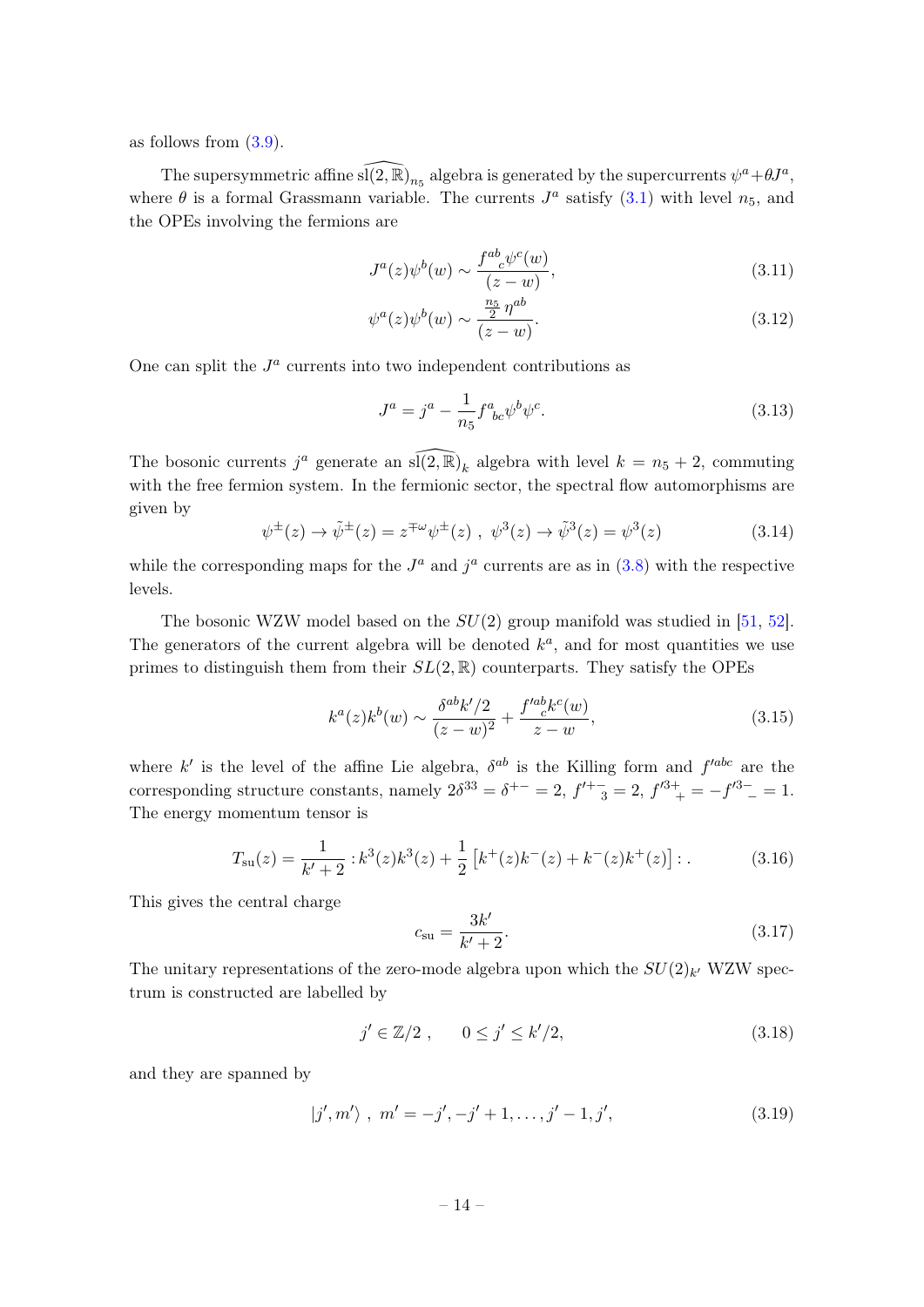where  $m'$  is the eigenvalue of  $k_0^3$ . The associated primary fields have weights

$$
\Delta' = \frac{j'(j'+1)}{k+2}.\tag{3.20}
$$

Unlike in the  $SL(2,\mathbb{R})$  case, for the  $SU(2)$  WZW model spectral flow is not necessary for constructing a consistent spectrum due to the compactness of the underlying manifold. Indeed, the spectral flow automorphisms merely reshuffle primary and descendant fields, and they do not introduce new inequivalent representations. Nevertheless, for superstring theory applications (and in the context of the null-gauged models in particular) it is of practical use to include it in the discussion<sup>[2](#page-15-0)</sup> [\[27,](#page-41-4) [29,](#page-41-6) [36,](#page-41-11) [37\]](#page-41-12). In the  $SU(2)_{k'}$  context, spectral flow is defined as

$$
k^{\pm}(z) \to \tilde{k}^{\pm}(z) = z^{\mp w'} k^{\pm}(z) , k(z)^3 \to \tilde{k}^3(z) = k^3(z) - \frac{k'\omega'}{2}z^{-1}.
$$
 (3.21)

The associated shift of the Virasoro modes is

$$
L_n \to \tilde{L}_n = L_n - \omega' k_n^3 + \frac{k'}{4} \omega'^2 \delta_{n,0}.
$$
 (3.22)

Similar expressions hold for the anti-holomorphic sector. In this case, however, it is possible to have  $\bar{\omega}' \neq \omega'$ . As before, spectrally flowed primary fields are Virasoro primaries of weight

<span id="page-15-2"></span>
$$
\Delta' = \frac{j'(j'+1)}{k'-2} + m'\omega' + \frac{k'}{4}\omega'^2,
$$
\n(3.23)

however they are not affine primaries.

As for the  $SL(2,\mathbb{R})$  case, the supersymmetric  $SU(2)_{n_5}$  generators are given by  $\chi^a + \theta K^a$ , where the currents  $K^a$  satisfy [\(3.15\)](#page-14-0) with the same level  $n_5$ , while the rest of the OPEs take the form

$$
K^{a}(z)\chi^{b}(w) \sim \frac{f'^{ab}_{c}\chi^{c}(w)}{(z-w)},
$$
\n(3.24)

$$
\chi^a(z)\chi^b(w) \sim \frac{\frac{n_5}{2}\,\delta^{ab}}{(z-w)}.\tag{3.25}
$$

As before, it is convenient to define

$$
K^{a} = k^{a} - \frac{1}{n_{5}} f^{\prime a}_{bc} \chi^{b} \chi^{c}, \qquad (3.26)
$$

where now the bosonic currents  $k^a$  generate an  $\widehat{\mathfrak{su}(2)}_{k'}$  algebra with level  $k' = n_5 - 2$ . The spectrally flowed fermionic modes are analogous to the  $SL(2,\mathbb{R})$  case, i.e.

<span id="page-15-1"></span>
$$
\chi^{\pm}(z) \to \tilde{\chi}^{\pm}(z) = z^{\pm w} \chi^{\pm}(z) , \qquad \chi^{3}(z) \to \tilde{\chi}^{3}(z) = \chi^{3}(z). \tag{3.27}
$$

<span id="page-15-0"></span><sup>&</sup>lt;sup>2</sup>For instance,  $SU(2)$  spectral flow is a convenient way to describe specific combinations of excitations such as giant gravitons.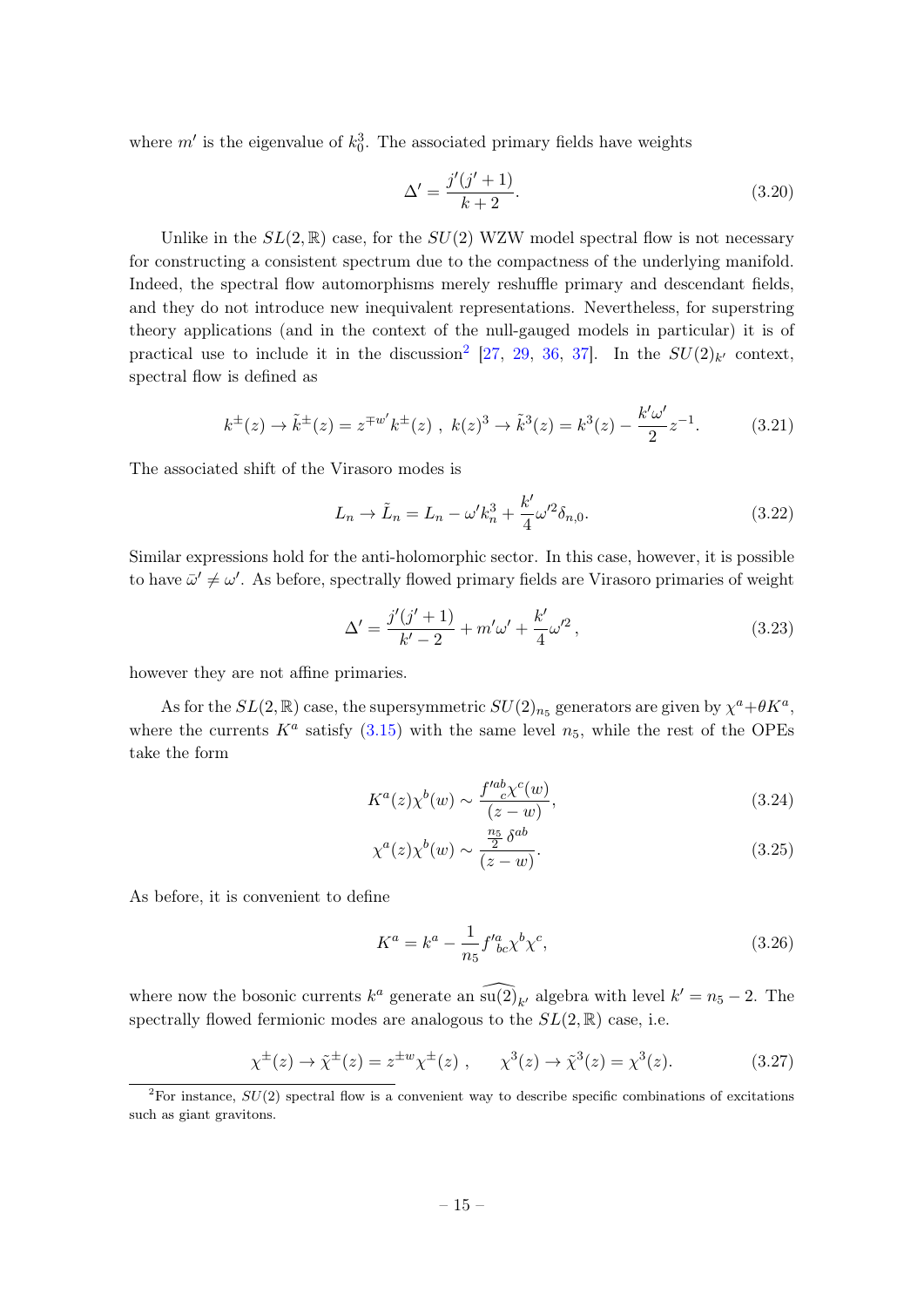We can now describe the worldsheet theory for superstrings on  $AdS_3 \times \mathbb{S}^3 \times \mathbb{T}^4$ . The energy momentum tensor  $T$  and supercurrent  $G$  of the full WZW model are given by

<span id="page-16-2"></span>
$$
T = \frac{1}{n_5} \left( j^a j_a - \psi^a \partial \psi_a + k^a k_a - \chi^a \partial \chi_a \right) + \frac{1}{2} \left( \partial Y^i \partial Y_i - \lambda^i \partial \chi_j \right), \tag{3.28}
$$

$$
G = \frac{2}{n_5} \left( \psi^a j_a - \frac{1}{3n_5} f_{abc} \psi^a \psi^b \psi^c + \chi^a k_a - \frac{1}{3n_5} f'_{abc} \chi^a \chi^b \chi^c \right) + \lambda^i \partial Y_i, \tag{3.29}
$$

where the flat compact directions are treated as usual by including four canonically normalized free bosons  $Y^i$  and their fermionic partners  $\lambda^i$   $(i = 6, \ldots, 9)$ . The (matter) central charge is

$$
c = \frac{3(n_5+2)}{n_5} + \frac{3}{2} + \frac{3(n_5-2)}{n_5} + \frac{3}{2} + 6 = 15.
$$
 (3.30)

In the superstring model this is cancelled out by the contribution coming from the usual bc and  $\beta\gamma$  ghost systems. The corresponding BRST charge is given by

$$
\mathcal{Q} = \oint dz : c(T + T_{\beta\gamma}) - \gamma G + c(\partial c)b - \frac{1}{4}b\gamma^2 ; \qquad (3.31)
$$

where  $T_{\beta\gamma}$  is the energy-momentum tensor of the  $\beta\gamma$  system.

It is useful to bosonize the latter as

$$
\beta = e^{-\varphi} \partial \xi , \qquad \gamma = \eta e^{\varphi}, \qquad (3.32)
$$

where  $\varphi$  is a canonically normalized scalar with background charge 2, and  $\xi(z)\eta(w) \sim$  $(z-w)^{-1}$ . The rest of the fermions are dealt with similarly by introducing (c.f. [\[29,](#page-41-6) [31,](#page-41-8) [53\]](#page-42-9)) the canonically normalized bosonic fields  $H_I$  with  $I = 1, \ldots 5$  as

$$
i\partial H_1 = -\frac{2i}{n_5} \psi^1 \psi^2 = \frac{1}{n_5} \psi^+ \psi^-, \qquad i\partial H_2 = -\frac{2i}{n_5} \chi^1 \chi^2 = \frac{1}{n_5} \chi^+ \chi^-,
$$
  
\n
$$
i\partial H_3 = \frac{2}{n_5} \psi^3 \chi^3, \qquad i\partial H_4 = i\lambda^6 \lambda^7, \qquad i\partial H_5 = i\lambda^8 \lambda^9,
$$
\n(3.33)

where  $H_I^{\dagger} = H_I$  for  $I \neq 3$  and  $H_3^{\dagger} = -H_3$ . In terms of these, the space-time supercharges read [\[31\]](#page-41-8):

<span id="page-16-1"></span>
$$
Q_{\varepsilon} = \oint dz \, e^{-\varphi/2} S_{\varepsilon} \;, \quad S_{\varepsilon} = \exp\left(\frac{i}{2} \sum_{I=1}^{5} \varepsilon_{I} H_{I}\right), \tag{3.34}
$$

where  $S_{\varepsilon}$  are the spin fields and  $\varepsilon_I = \pm 1$ . One can show that BRST invariance and mutual locality of the supercharges respectively impose the conditions

$$
\prod_{I=1}^{3} \varepsilon_I = \prod_{I=1}^{5} \varepsilon_I = 1.
$$
\n(3.35)

The eight possible sign choices then define the supercharges of the  $\mathcal{N}=4$  superconformal spacetime algebra.

Notice that, according to Eqs. [\(3.14\)](#page-14-1) and [\(3.27\)](#page-15-1), the respective spectral flow operations in  $SL(2,\mathbb{R})$  and  $SU(2)$  act on fermion fields as

<span id="page-16-0"></span>
$$
\tilde{\psi}^{\pm} = \psi^{\pm} e^{-i\omega H_1} , \qquad \tilde{\chi}^{\pm} = \chi^{\pm} e^{i\omega' H_2} , \qquad (3.36)
$$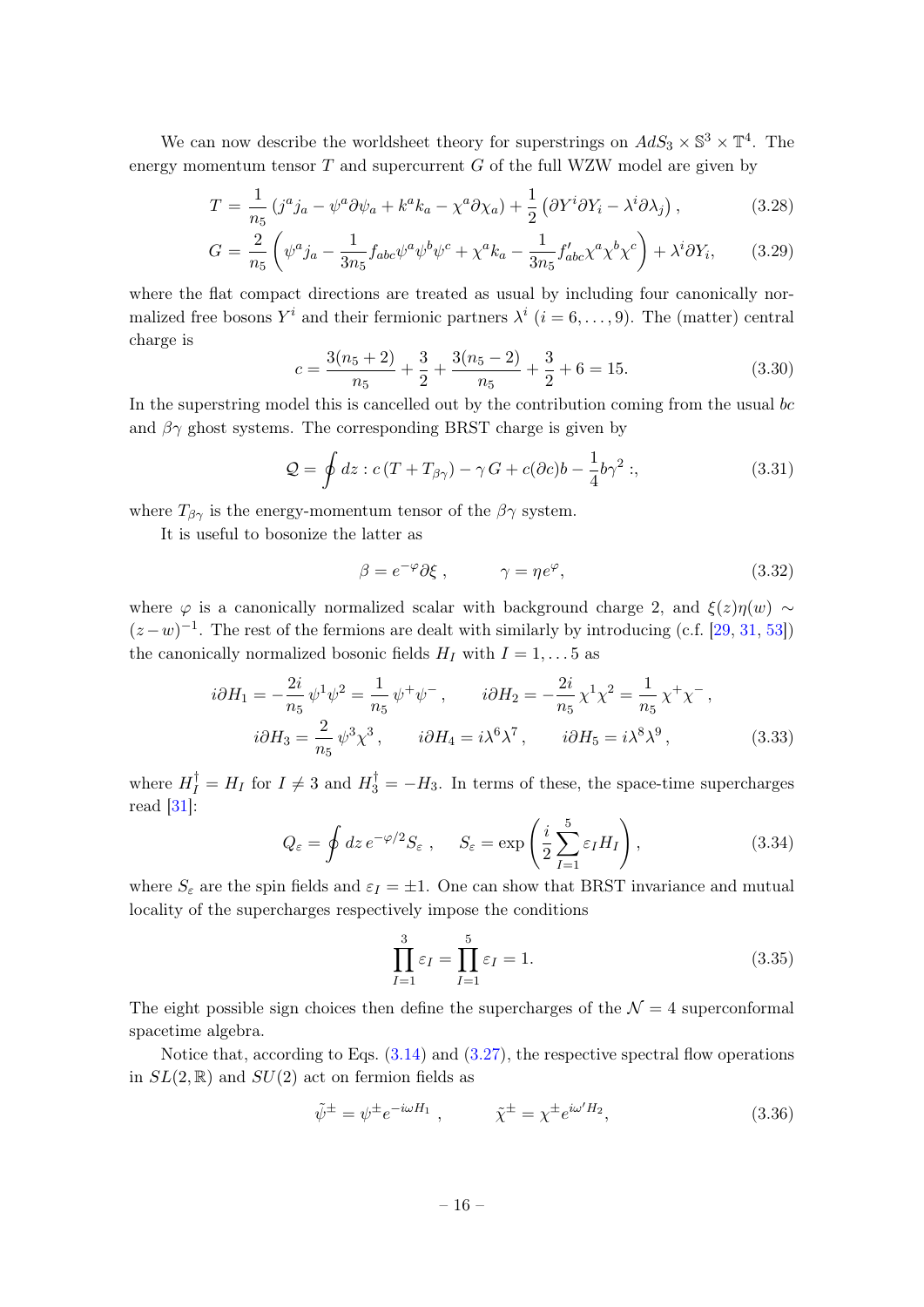while the rest of the fermions remain unchanged.

We now discuss the physical states, focusing on the NSNS sector. We briefly review the differences between discrete and continuous representations, and also the consequences of including spectral flow. The unflowed sector was discussed in [\[54\]](#page-42-10). Here, the ground state is tachyonic as it does not survive the GSO projection. On the other hand, for states with one fermionic excitation one combines bosonic primaries and free fermions into spin  $j \pm 1$ and  $j' \pm 1$  representations of the supersymmetric currents. The Virasoro condition for these states reads

$$
\frac{1}{2} + \frac{1}{2} - \frac{j(j-1)}{n_5} + \frac{j'(j'+1)}{n_5} = 1,
$$
\n(3.37)

which is solved by setting  $j' = j - 1$ , so that one is restricted to deal with the discrete representations. By identifying the space-time theory weight and charge, one recognises chiral multiplets of the holographic CFT.

Spectrally flowed states were constructed for instance in Refs. [\[55,](#page-42-11) [56\]](#page-42-12) for generic  $AdS_3\times$  $\mathcal N$  models, and also in [\[37,](#page-41-12) [57\]](#page-42-13) in the present context. In the supersymmetric theory, the  $SL(2,\mathbb{R})$  contribution to the conformal weight of a spectrally flowed primary takes the form

$$
\Delta = -\frac{j(j-1)}{n_5} - m\omega - \frac{n_5}{4}\omega^2.
$$
\n(3.38)

This is indeed the case once the extra factor  $e^{i\omega H_1}$  associated with the shift of the fermionic modes in  $(3.14)$  is included (see Eq.  $(3.36)$ ). More precisely, the spectral flow operator is given by

$$
\exp\left(-i\omega H_1 + \omega \sqrt{\frac{n_5 + 2}{2}}\phi\right),\tag{3.39}
$$

where  $\phi$  bosonizes the current  $j^3$ . By flowing primaries with no excitations in this way, we obtain states that are actually consistent with GSO for odd values of  $\omega$ , and the corresponding Virasoro condition becomes

<span id="page-17-0"></span>
$$
\frac{1}{2} - \frac{j(j-1)}{n_5} - m\omega - \frac{n_5}{4}\omega^2 + \frac{j'(j'+1)}{n_5} = 1,
$$
\n(3.40)

while for singly excited states we need  $\omega$  to be even, and also to add an extra  $1/2$  on the LHS of the previous equation. When the unflowed bosonic  $SL(2,\mathbb{R})$  primary belongs to the continuous representation, we have  $j = \frac{1}{2} + is$  with  $s \in \mathbb{R}$  such that  $-j(j-1) = \frac{1}{4} + s^2$ , hence we use  $(3.40)$  to solve for m (with s and j' fixed). The vertex operators obtained in this way constitute the long string sector, which was recently interpreted in [\[57\]](#page-42-13) in terms of a Liouville factor included in the seed theory of the symmetric orbifold holographic CFT.

In the discrete case, m can only take values  $\pm(j+n)$  with  $n \in \mathbb{N}_0$ , and, as a consequence, the modified Virasoro condition becomes difficult to solve in general. A simple way out is to further include spectral flow in the  $SU(2)$  sector, generating additional terms as in  $(3.23)$ (again with  $n_5$ ) which can be used to cancel the extra  $SL(2,\mathbb{R})$  contributions if  $\omega' = \omega$ . More precisely, we use a spectral flow operator of the form

<span id="page-17-1"></span>
$$
\exp\left(-i\omega H_1 + \omega \sqrt{\frac{n_5 + 2}{2}}\phi + i\omega H_2 + i\omega \sqrt{\frac{n_5 - 2}{2}}\phi'\right),\tag{3.41}
$$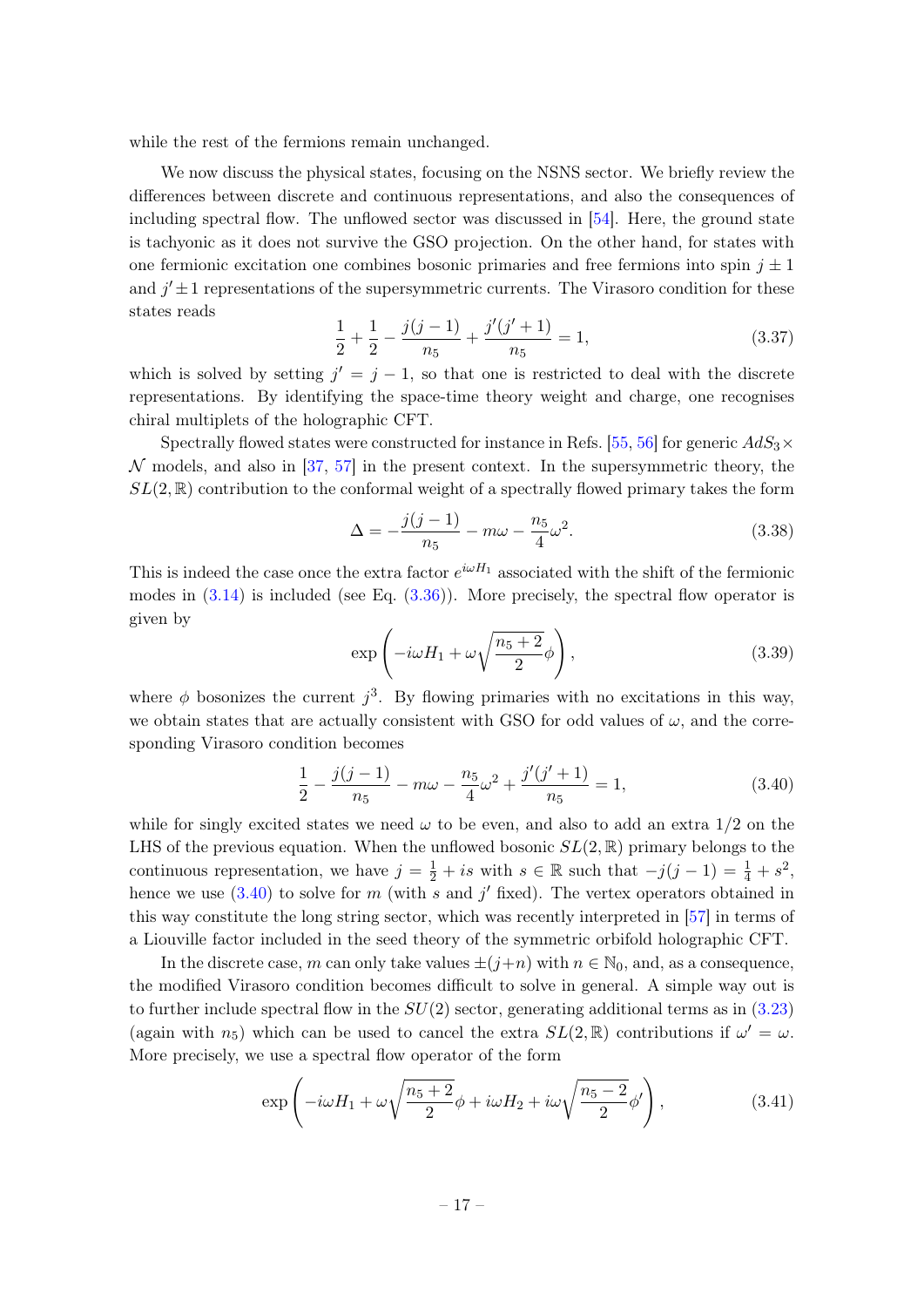which, moreover, is mutually local with the supercharges  $(3.34)$ , ensuring that flowed excited states will also survive the GSO projection. Instead of [\(3.40\)](#page-17-0), the Virasoro condition for such spectrally flowed states becomes

$$
\frac{1}{2} + \frac{1}{2} - \frac{j(j-1)}{n_5} - m\omega - \frac{n_5}{4}\omega^2 + \frac{j'(j'+1)}{n_5} + m'\omega + \frac{n_5}{4}\omega^2 = 1.
$$
 (3.42)

Once again, we impose  $j' = j - 1$  and are thus left with the condition  $m = m'$ . This is a highly restrictive condition that only specific highest/lowest-weight operators satisfy. We also note that the associated values for  $m$  and  $m'$  ensure that these flowed states are BRST invariant [\[37\]](#page-41-12). Furthermore, they correspond to additional chiral states of the holographic CFT.

Of course, at the beginning of the discussion leading to  $(3.41)$  we could have chosen to work with opposite spectral flows on the  $SU(2)$  sector, i.e.  $\omega' = -\omega$ . This alternative spectral flow operator would lead to  $m' = -m$  instead. As was discussed in [\[55,](#page-42-11) [56\]](#page-42-12), this is purely conventional: the set of operators obtained in this way is equivalent to the one we have described above.

We note in passing that the requirement of introducing spectral flow in  $SU(2)$  has been recently highlighted in the context of the tensionless string in  $AdS_3$  [\[58\]](#page-42-14). This corresponds to the  $n_5 = 1$  case, where the usual RNS formalism fails since the level of the bosonic  $SU(2)$  factor  $k' = n_5 - 2$  would be negative. The hybrid formalism used in [\[58\]](#page-42-14) makes use of the WZW model for the supergroup  $PSU(1, 1|2)$ , whose maximal bosonic subgroup is  $SL(2,\mathbb{R})\times SU(2)$ . In this context, the spectral flow operation is naturally carried out simultaneously on both factors with identical charges as in [\(3.41\)](#page-17-1).

Finally, let us recall that all the above considerations concerning the spectrum were circumscribed to the holomorphic sector. Similar arguments hold for the antiholomorphic sector as well, thus imposing  $\bar{\omega}' = \omega' = \omega$ . Consequently, the  $AdS_3 \times \mathbb{S}^3 \times \mathbb{T}^4$  spectrum only contains states which have the same left and right  $SU(2)$  spectral flow charge. However, we stress that this constraint will be relaxed for the null-gauged models analysed in the following sections. Indeed, the need for including operators with  $\bar{\omega}' \neq \omega'$  was instrumental in the particular case of NS5 branes on the Coulomb branch studied in [\[36\]](#page-41-11) (see also [\[29\]](#page-41-6)).

## <span id="page-18-0"></span>3.2 Superstring Theory in null-gauged models

We now proceed to analyse the class of gauged WZW models introduced in Section [2.](#page-4-0) In this section we work directly at the level of the coset CFT. We will see that a number of consistency conditions can be derived, which restrict the possible values of the parameters  $l_i, r_i$  that define the embedding of the abelian subgroups being gauged.

As advertised above, the transformations we gauge are chiral and correspond to  $g \rightarrow$  $h_L g h_R^{-1}$ , where  $g \in \mathcal{G} = SL(2,\mathbb{R}) \times SU(2) \times \mathbb{R}_t \times U(1)_y$  and  $h_{L(R)} \in \mathcal{H}_{L(R)} = U(1)_{L(R)}$ . Keeping the notation general, we have seen that introducing two independent gauge fields  $A, A$  transforming as

$$
\mathcal{A} \to h_L \mathcal{A} h_L^{-1} + \partial h_L h_L^{-1} , \ \bar{\mathcal{A}} \to h_R \bar{\mathcal{A}} h_R^{-1} + \bar{\partial} h_R h_R^{-1}
$$
(3.43)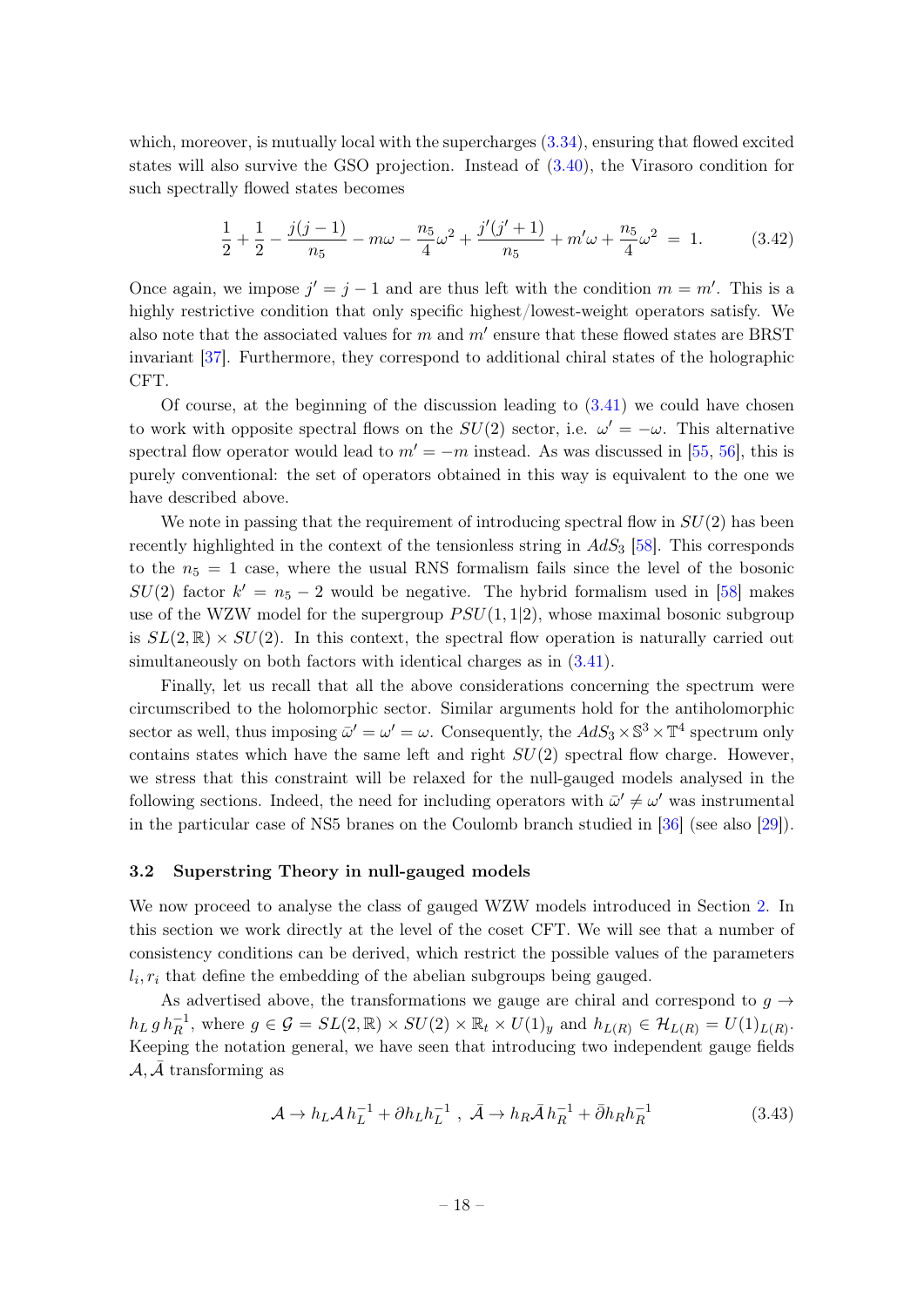leads to the gauge-invariant action [\[59\]](#page-42-15)

$$
S[g, \mathcal{A}, \bar{\mathcal{A}}] = S_{\text{WZW}}(g) + \frac{k}{\pi} \int d^2 z \text{ Tr} \left[ \mathcal{A}g^{-1} \bar{\partial}g - \bar{\mathcal{A}}\partial g g^{-1} - g^{-1} \bar{\mathcal{A}}g \mathcal{A} \right]. \tag{3.44}
$$

By parametrising the gauge fields as

<span id="page-19-0"></span>
$$
\mathcal{A} = \partial H_L H_L^{-1} , \ \bar{\mathcal{A}} = \bar{\partial} H_R H_R^{-1} , \ (H_L \to h_L H_L , \ H_R \to h_R H_R) \tag{3.45}
$$

and making use of the Polyakov-Wiegmann identity

$$
S_{\text{WZW}}(ab) = S_{\text{WZW}}(a) + S_{\text{WZW}}(b) + \text{sgn}(\kappa) \frac{k}{\pi} \int d^2 z \text{ Tr} \left[ a^{-1} \bar{\partial} a \partial b b^{-1} \right],\tag{3.46}
$$

we can rewrite the gauged action as

$$
S[g, \mathcal{A}, \bar{\mathcal{A}}] = S_{\text{WZW}} \left( H_L^{-1} g H_R \right) - S_{\text{WZW}} \left( H_L^{-1} \right) - S_{\text{WZW}} \left( H_R \right). \tag{3.47}
$$

A crucial simplification occurs when the currents being gauged are null. In this case we have  $S_{\text{WZW}}\left(H_L^{-1}\right)$  $\binom{-1}{L} = S_{\text{WZW}}(H_R) = 0.$  Moreover, the Jacobian associated to the change of variables in Eq. [\(3.45\)](#page-19-0) can be seen to trivialise for the same reason, except for the appearance of the usual  $\tilde{b}\tilde{c}$  system [\[59\]](#page-42-15). Finally, one can change variables from q to the gauge-invariant G-valued quantity  $\tilde{g} = H_L^{-1}$  $L^{-1}gH_R$ . As a result, the path integral of the gauged theory is simply interpreted as that of the original upstairs WZW model on  $\mathcal G$  combined with the ghost contributions. The same holds for the supersymmetric case.

The consequences of the presence of the ghosts signalling the null gaugings can be understood intuitively as follows. Upon quantisation, we find that, on top of the usual string theory contributions to the BRST charges  $\mathcal Q$  and  $\bar{\mathcal Q}$ , it becomes necessary to include new chiral terms of the (schematic) form

$$
\oint dz : \tilde{c} J : , \quad \oint dz : \overline{\tilde{c}} \, \overline{J} : , \tag{3.48}
$$

together with their fermionic counterparts. This ensures that, under the gauging procedure outlined above, the spectrum of the coset model is built simply out of the vertex operators of the upstairs theory that are BRST-closed. In other words, physical operators must be gauge invariant.

We can now make this construction explicit for the models under consideration. These include black hole microstate solutions with up to three charges, and we view them in the NS5-F1-P duality frame, where the relevant fields are the metric, the B-field and the dilaton. The corresponding geometries were described in Section [2.](#page-4-0) We know from [\[26\]](#page-41-3) that these models include both BPS and non-BPS black hole microstates. Given that all the necessary ingredients belong to the NSNS sector we expect to have a well-defined solvable worldsheet model describing strings propagating in these backgrounds. Indeed, as shown in [\[26,](#page-41-3) [27\]](#page-41-4) and reviewed in Section [2](#page-4-0) above, the worldsheet theory associated to the propagation of strings in this context corresponds to a coset CFT of the form

$$
\frac{SL(2,\mathbb{R})\times SU(2)\times \mathbb{R}_t\times U(1)_y}{U(1)_L\times U(1)_R} \times U(1)^4.
$$
\n(3.49)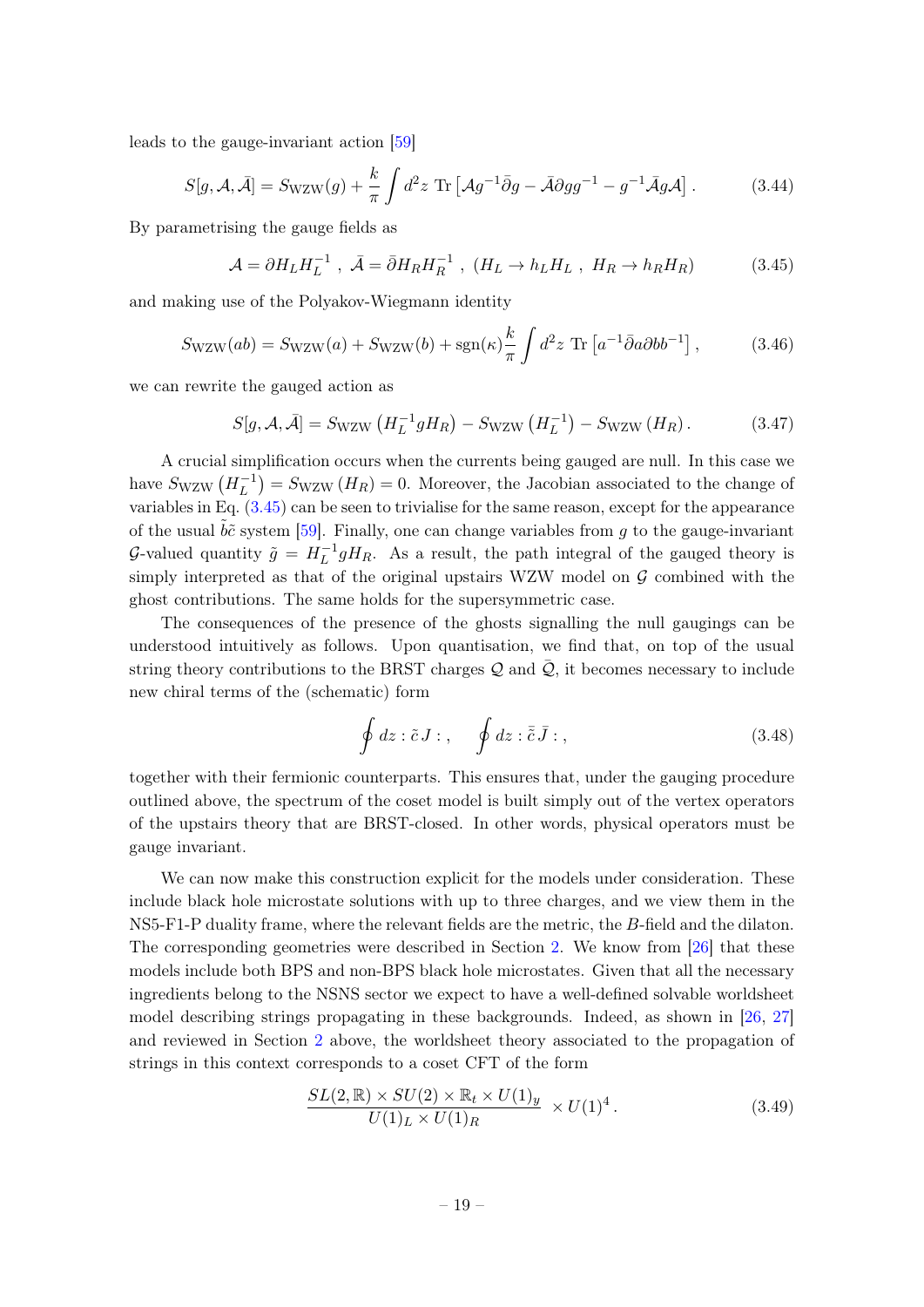Let us first characterise the upstairs twelve-dimensional model. Here we simply add the extra time direction t and spatial circle  $y$  to the matter content employed in the previous section, together with the corresponding fermionic partners  $\lambda^t$  and  $\lambda^y$ . The latter are bosonized as  $i\partial H_6 = \lambda^t \lambda^y$ , with  $H_6^{\dagger} = -H_6$ . They give additional free field contributions to the matter T and G in  $(3.28)$  and  $(3.29)$ . The null current operators being gauged are then

$$
J = iJ = J^3 + l_2 K^3 + l_3 P_t + l_4 P_{y,L} ,
$$
  
\n
$$
\bar{J} = i\bar{J} = \bar{J}^3 + r_2 \bar{K}^3 + r_3 P_t + r_4 P_{y,R} ,
$$
\n(3.50)

where  $P_t = i\partial t$ ,  $P_{y,L} = i\partial y$ , and  $P_{y,R} = i\overline{\partial} y$ . Together with the extra coordinates we also include the additional set of ghosts mentioned above, together with their fermionic partners. Note that it is necessary to take  $h[\tilde{c}] = 0$  and  $h[\tilde{\gamma}] = 1/2$ , such that the central charges  $c_{\tilde{b}\tilde{c}} = -2$  and  $c_{\tilde{\beta}\tilde{\gamma}} = -1$  cancel the additional matter contribution  $c_{ty} = 3$ . This also implies that the bosonization

<span id="page-20-0"></span>
$$
\tilde{\beta} = e^{-\tilde{\varphi}} \partial \tilde{\xi} , \qquad \tilde{\gamma} = \tilde{\eta} e^{\tilde{\varphi}} \tag{3.51}
$$

yields a canonically normalized scalar  $\tilde{\varphi}$  with no background charge. Consequently, we can work with  $\tilde{\varphi}$ -independent vertex operators in the NSNS sector. On the other hand, the definition of the spin fields and the would-be spacetime supercharges is modified to [\[29\]](#page-41-6)

$$
Q_{\varepsilon} = \oint dz \, e^{-(\varphi - \tilde{\varphi})/2} S_{\varepsilon} \;, \qquad S_{\varepsilon} = \exp\left(\frac{i}{2} \sum_{I=1}^{6} \varepsilon_{I} H_{I}\right), \tag{3.52}
$$

where the contributions to the conformal dimension of the integrand in  $Q_{\varepsilon}$  from the  $\tilde{\varphi}$ and  $H_6$  exponentials cancel exactly. Note that the mutual locality condition now reads  $\prod_{I=1}^{6} \varepsilon_I = 1$ . An analogous formula defines the anti-holomorphic counterpart  $\bar{Q}_{\varepsilon}$ .

As stressed above, the present procedure can lead to both BPS and non-BPS backgrounds. This depends on whether the charges  $Q_{\varepsilon}$  turn out to be BRST invariant or not, according to the precise current we choose to gauge. The left-handed BRST charge takes the form

<span id="page-20-1"></span>
$$
\mathcal{Q} = \oint dz : \left[ c \left( T + T_{\beta \gamma \tilde{\beta} \tilde{\gamma}} \right) + \gamma G + \tilde{c} J + \tilde{\gamma} \lambda + \text{ ghosts} \right] : , \tag{3.53}
$$

and similarly for the right-handed one. Here  $\lambda$  and  $\bar{\lambda}$  are the superpartners of the currents in Eq.  $(3.50)$ , that is

<span id="page-20-2"></span>
$$
\lambda = \psi^3 + l_2 \chi^3 + l_3 \lambda^t + l_4 \lambda^y , \quad \bar{\lambda} = \bar{\psi}^3 + r_2 \bar{\chi}^3 + r_3 \bar{\lambda}^t + r_4 \bar{\lambda}^y . \tag{3.54}
$$

This ensures that only operators satisfying the usual Virasoro and  $\gamma G$ -invariance conditions that are also uncharged under the bosonic currents  $J, \bar{J}$  and annihilated by  $\tilde{\gamma} \lambda$  and  $\bar{z} \bar{\lambda}$ are physical. In particular, by using the  $\gamma G$ -invariance condition  $\varepsilon_1 \varepsilon_2 \varepsilon_3 = -1$ , the  $Q_{\varepsilon}$ supercharges survive the gauging if and only if [\[29\]](#page-41-6)

<span id="page-20-3"></span>
$$
\varepsilon_1 + \varepsilon_2 l_2 = 0 , \t l_4 + \varepsilon_6 l_3 = 0,
$$
\n(3.55)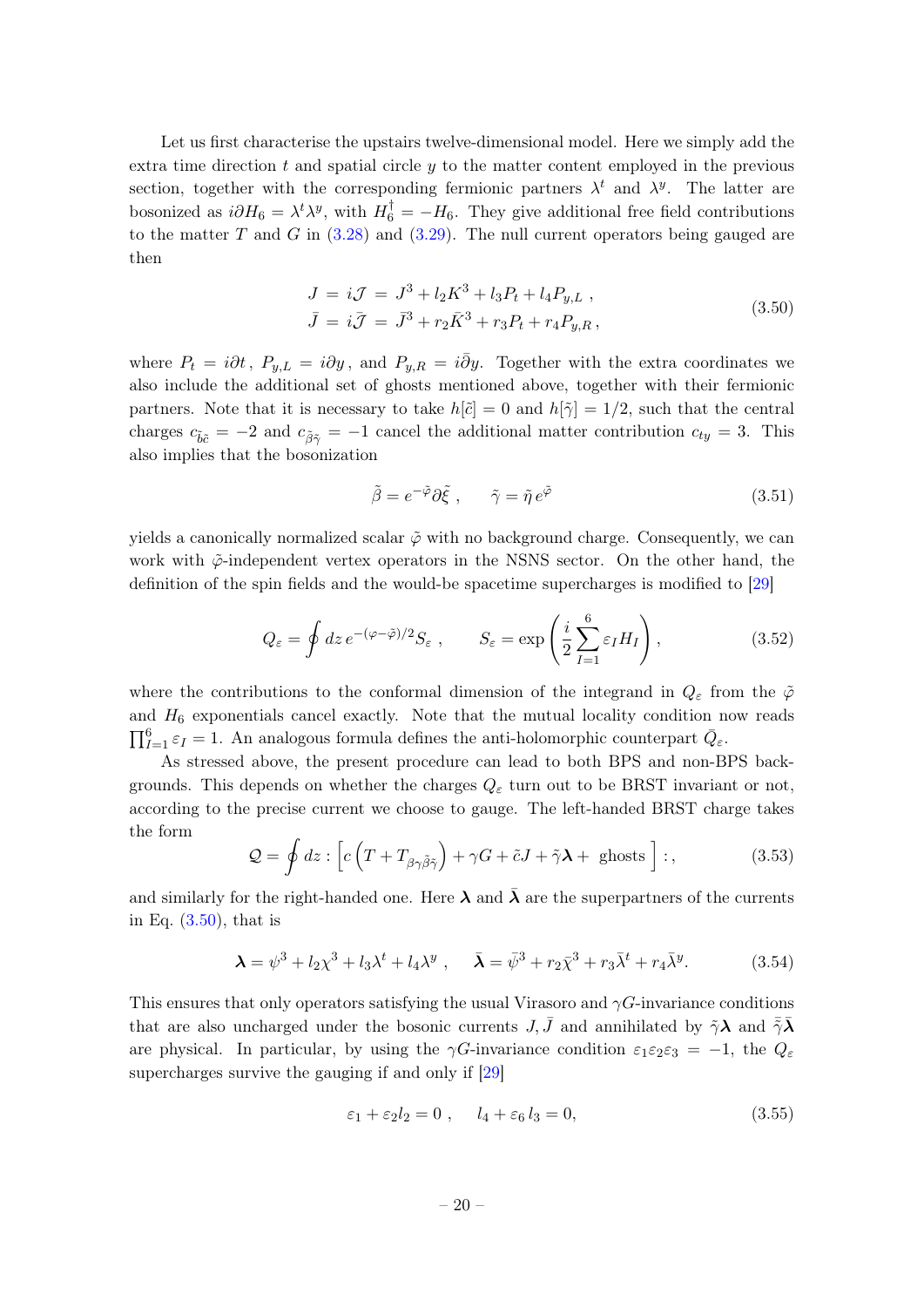where the former constraint comes from the bosonic current and the latter arises from the fermionic one. Actually, only one of these two restrictions is independent due to the null condition [\(2.28\)](#page-9-2). Analogously, for the antiholomorphic supercharges one has

<span id="page-21-4"></span>
$$
\varepsilon_1 + \varepsilon_2 r_2 = 0 , \quad r_4 + \varepsilon_6 r_3 = 0,
$$
\n
$$
(3.56)
$$

For instance, the cases with  $(4, 4)$  and  $(4, 0)$  spacetime supersymmetry were considered recently in [\[29,](#page-41-6) App. B]. In the present work we focus mainly on the more general nonsupersymmetric case, in which there is no solution to this set of constraints since  $l_2 \neq \pm 1$ and  $r_2 \neq \pm 1$ .

We pause here to stress that we start from a  $(10+2)$ -dimensional model where all operators are taken to be mutually local. This includes the charges  $Q_{\varepsilon}, \bar{Q}_{\varepsilon}$ . In particular, this amounts to imposing the analogue of the GSO projection in the upstairs theory. Consequently, there are no tachyons in the resulting spectrum, nor in that of the coset model [\[27,](#page-41-4) [29\]](#page-41-6). Indeed, even if no supersymmetry is preserved, the supergravity solutions we are dealing with are expected to be classically stable. Note that this is consistent with the fact that we only recover the fivebrane decoupling limit of JMaRT geometries, where there is no ergoregion [\[27\]](#page-41-4). The full solutions with flat asymptotics do exhibit the well-known ergoregion instability  $[14, 60]$  $[14, 60]$  $[14, 60]$ , interpreted as an enhanced version of Hawking radiation  $[23-25]$  $[23-25]$ .

## <span id="page-21-0"></span>3.3 Physical spectrum and consistency conditions

We now consider the physical states in the null-gauged theory. These are given in terms of vertex operators of the upstairs model that are BRST invariant as defined by the charge [\(3.53\)](#page-20-1) and its anti-holomorphic counterpart.

The lightest physical states (with no winding) are given by unflowed operators with a single fermionic excitation. All such operators must satisfy the Virasoro condition

<span id="page-21-2"></span>
$$
0 = -\frac{j(j-1)}{n_5} + \frac{j'(j'+1)}{n_5} - \frac{1}{4}E^2 + \frac{1}{4}P_y^2.
$$
 (3.57)

These are automatically invariant under the action of  $\lambda$  in [\(3.54\)](#page-20-2), so that they are BRST-invariant iff the following null-gauging<sup>[3](#page-21-1)</sup> constraints hold:

<span id="page-21-3"></span>
$$
0 = m + l_2 m' + \frac{l_3}{2} E + \frac{l_4}{2} P_y , \qquad 0 = \bar{m} + r_2 \,\bar{m}' + \frac{r_3}{2} E + \frac{r_4}{2} P_y . \tag{3.58}
$$

The simplest states of this sort are the 6D scalars, whose spectrum was shown to coincide with that of minimally coupled massless scalar perturbations on top of the JMaRT geometries in [\[27\]](#page-41-4). There are also the extremal-weight states, which for  $E = P_y = 0$  are half-BPS and were studied in [\[29\]](#page-41-6) in the context of supertubes. Note that operators with  $\mathbb{T}^4$  polarisations can also give BPS states in specific models with non-trivial twisted sectors [\[54\]](#page-42-10).

On the other hand, operators with more general projections need to be combined with polarisations on the extra directions  $t$  and  $y$  in order to achieve BRST-invariance. The

<span id="page-21-1"></span><sup>&</sup>lt;sup>3</sup>The factors of 2 in the free field terms of Eqs. [\(3.57\)](#page-21-2) and [\(3.58\)](#page-21-3) arise from the OPEs  $\partial t(z)\partial t(0) \sim -\frac{1}{2}\frac{1}{z^2}$ ,  $\partial y(z)\partial y(0) \sim \frac{1}{2} \frac{1}{z^2}$  (recall that we work with  $\alpha' = 1$ ).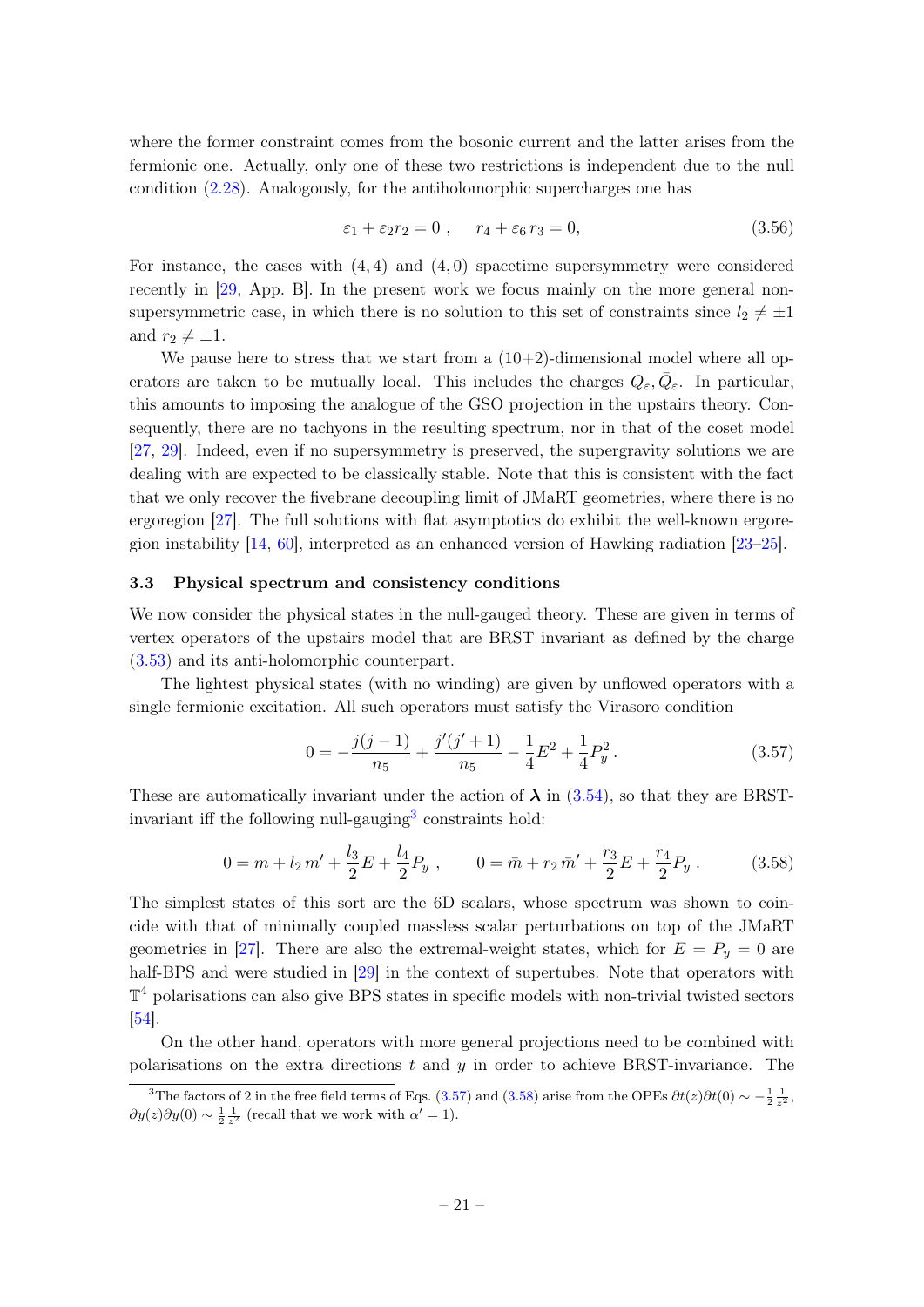corresponding coefficients are determined by invariance under  $\lambda$  together with transversality in the  $t, y$  directions. The anti-holomorphic variables must satisfy analogous conditions as well, together with the gauge invariance conditions  $(3.58)$ . Consequently, these constraints restrict the possible polarisations to those expected in the  $(9+1)$ -dimensional setting.

Let us now consider spectrally flowed states. A particularly simple case corresponds to the circular array of fivebranes on the Coulomb branch, which is obtained by choosing  $l_1 = l_2 = r_1 = -r_2 = 1$  and  $l_3 = l_4 = r_3 = r_4 = 0$  [\[26,](#page-41-3) [36\]](#page-41-11). From the worldsheet point of view, this null-gauged model is analogous to the cigar construction used in [\[42,](#page-42-17) [43\]](#page-42-1) provided we replace the extra circle by an  $\mathbb{S}^3$  and take  $J_y \to K^3$ . Thus, as in that example, introducing spectral flow with  $\omega = \omega' = \bar{\omega}'$  does not produce new physical states since it merely amounts to a large gauge transformation. In a more general context, however, this is not true anymore, and spectrally flowed sectors contribute non-trivially to the spectrum. At this point, we also allow for both momentum  $n_y$  and winding  $\omega_y$  on  $\mathbb{S}^1_y$ , and use the shorthands

<span id="page-22-1"></span>
$$
P_{y,L/R} = \left(\frac{n_y}{R_y} \pm \omega_y R_y\right) , n_y, \omega_y \in \mathbb{Z}.
$$
 (3.59)

For generic states with spectral flow charges  $\omega$  on  $SL(2,\mathbb{R})$ ,  $(\omega',\bar{\omega}')$  on  $SU(2)$ , and winding  $\omega_y$  on  $\mathbb{S}^1_y$ , the null-gauge constraints [\(3.58\)](#page-21-3) read

$$
0 = m + \frac{n_5}{2}\omega + l_2\left(m' + \frac{n_5}{2}\omega'\right) + \frac{l_3}{2}E + \frac{l_4}{2}P_{y,L},
$$
\n(3.60a)

<span id="page-22-0"></span>
$$
0 = \bar{m} + \frac{n_5}{2}\omega + r_2\left(\bar{m}' + \frac{n_5}{2}\bar{\omega}'\right) + \frac{r_3}{2}E + \frac{r_4}{2}P_{y,R},
$$
\n(3.60b)

while the Virasoro constraints take the form

$$
\frac{1}{2} = \frac{j'(j'+1) - j(j-1)}{n_5} - m\omega + m'\omega' + \frac{n_5}{4} (\omega'^2 - \omega^2) - \frac{1}{4} (E^2 - P_{y,L}^2) + N, \quad (3.61a)
$$

$$
\frac{1}{2} = \frac{j'(j'+1) - j(j-1)}{n_5} - \bar{m}\omega + \bar{m}'\bar{\omega}' + \frac{n_5}{4}(\bar{\omega}'^2 - \omega^2) - \frac{1}{4}(E^2 - P_{y,R}^2) + \bar{N}.
$$
 (3.61b)

Here N and  $\bar{N}$  are the excitation numbers, and we have restricted to unflowed states with no fermion excitations for simplicity.

The discussion so far does not characterise the physical spectrum in a unique way: there is a residual discrete gauge orbit connecting equivalent representatives of the same physical state. This fact was noticed in [\[27\]](#page-41-4), so let us first recall the observations made in that work before making a set of generalisations. First, spectral flow in the null direction corresponding to the gauge current is gauge-trivial. Second, the non-compactness of the time coordinate in  $SL(2,\mathbb{R})$  means that we must take the left and right spectral flow parameters in  $SL(2,\mathbb{R})$ to be equal,  $\omega = \bar{\omega}$ . Third, the non-compactness of the time coordinate t imposes

<span id="page-22-2"></span>
$$
l_3 = r_3, \t\t(3.62)
$$

or, in terms of the original gauging parameters,  $l_3/l_1 = r_3/r_1$ . We will re-derive this condition from an independent point of view in the following section by imposing smoothness, absence of horizons, and absence of CTCs in the corresponding geometry.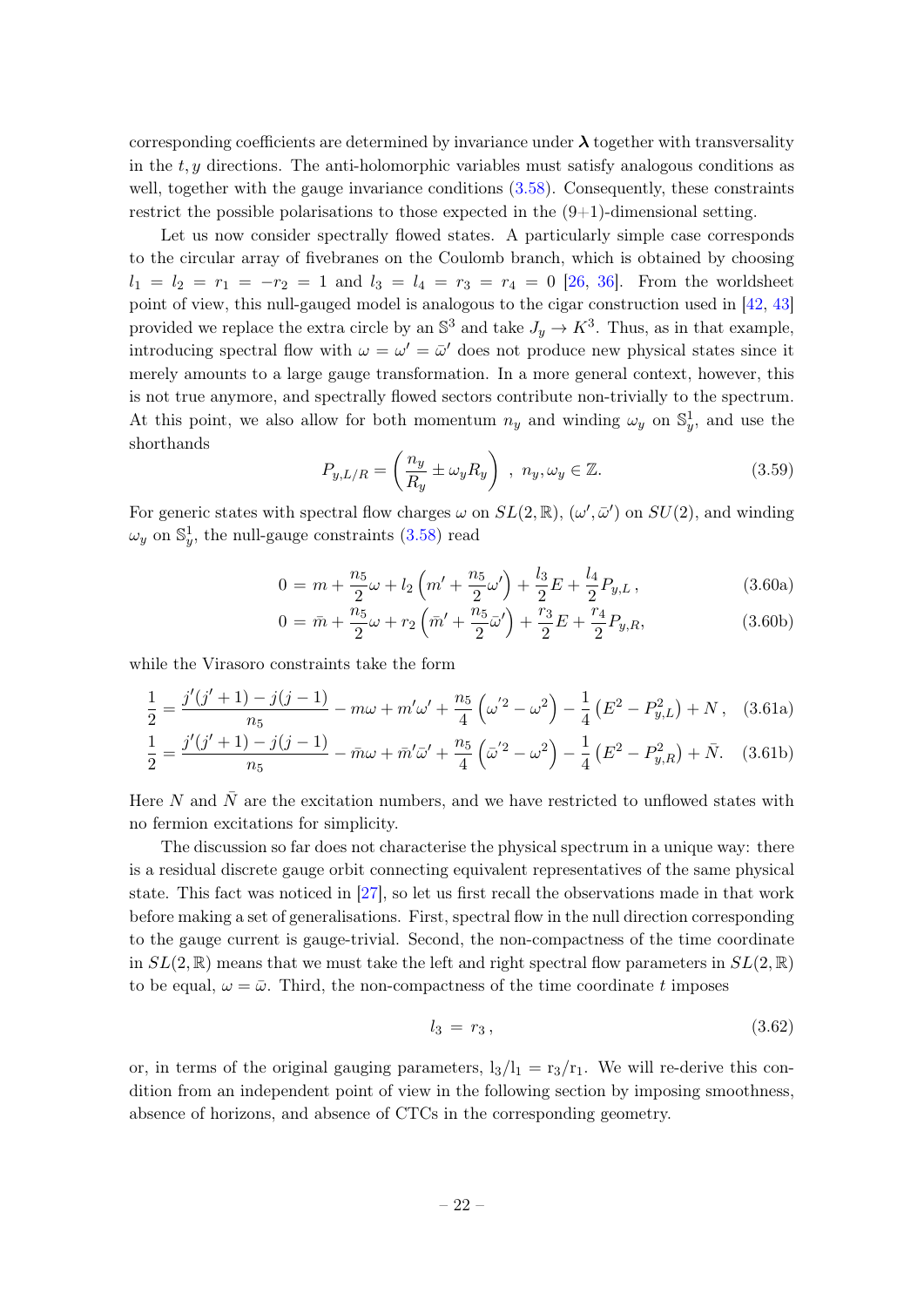We now make a more general analysis of this phenomenon in the general models defined in the previous section. Let us stress that the analysis of such gauge orbits is not simply about the counting of states. Indeed, being able to identify gauge-equivalent operators in terms of the quantum numbers of the WZW model is necessary for building a consistent theory, and we will show that it further constrains the allowed values for the gauging parameters  $l_i, r_i$ .

Given a physical state, let us seek spectral flow transformations that result in the same operator. The Bose/Fermi statistics of the state must be preserved. By subtracting the two equations in  $(3.61)$  we find

$$
0 = \omega(\bar{m} - m) + m'\omega' - \bar{m}'\bar{\omega}' + \frac{n_5}{4}(\omega'^2 - \bar{\omega}'^2) + n_y\omega_y + N - \bar{N},
$$
 (3.63)

which plays the role of the level-matching condition in this context. To preserve the statistics,  $(\omega'^2 - \bar{\omega}'^2)$  must be a multiple of 4, so  $\omega' \pm \bar{\omega}'$  must be even.

Let us consider a shift of the form<sup>[4](#page-23-0)</sup>

<span id="page-23-1"></span>
$$
\omega \to \omega + q, \qquad q \in \mathbb{Z} \,. \tag{3.64}
$$

We shall show that this can be compensated at the level of the null-gauge constraints [\(3.60\)](#page-22-1) without altering the weights [\(3.61\)](#page-22-0) by shifting the remaining quantum numbers appropriately. We begin with a general shift and show that only the shift in the null gauge direction achieves this. We allow for arbitrary multiples of q to shift  $\omega'$ ,  $\bar{\omega}'$ ,  $E$ ,  $n_y$  and  $\omega_y$ as well, namely

$$
(\omega', \bar{\omega}', E, P_{y,L}, P_{y,R}) \to (\omega' - a_2 q, \bar{\omega}' - b_2 q, E + a_3 q, P_{y,L} - a_4 q, P_{y,R} - b_4 q). \tag{3.65}
$$

For the weights  $(3.61)$  and gauge constraint  $(3.60)$  to remain unchanged for arbitrary q, we must have

$$
0 = m + \frac{n_5}{2}\omega + a_2\left(m' + \frac{n_5}{2}\omega'\right) + \frac{a_3}{2}E + \frac{a_4}{2}P_{y,L},
$$
  
\n
$$
0 = n_5(1 - a_2^2) + a_3^2 - a_4^2,
$$
  
\n
$$
0 = n_5(1 - l_2a_2) + l_3a_3 - l_4a_4,
$$
\n(3.66)

and the same with  $a_{2,4} \to b_{2,4}$ ,  $l_{2,4} \to r_{2,4}$ ,  $m' \to \bar{m}'$ ,  $\omega' \to \bar{\omega}'$  and  $P_{y,L} \to P_{y,R}$ . To satisfy the first of these three conditions for general states without over-restricting the spectrum, we must set  $a_i = l_i$  and  $b_i = r_i$ . Indeed, in this case the first condition becomes  $(3.60)$ , while the last two conditions both reduce to  $(2.30)$ . The compensating shifts then take the form

<span id="page-23-2"></span>
$$
\omega' \to \omega' - l_2 q \;, \quad \bar{\omega}' \to \bar{\omega}' - r_2 q,\tag{3.67}
$$

for the left and right  $SU(2)$  spectral flow charges, respectively,

<span id="page-23-3"></span>
$$
E \to E + l_3 q = E + r_3 q,\tag{3.68}
$$

<span id="page-23-0"></span><sup>&</sup>lt;sup>4</sup>As in Section [3.1,](#page-12-1) here we include both the bosonic and the free fermion spectral flows, so that the shifted charges and weights are written in terms of the supersymmetric level  $n<sub>5</sub>$  as opposed to the bosonic levels  $k = n_5 + 2$  and  $k' = n_5 - 2$ .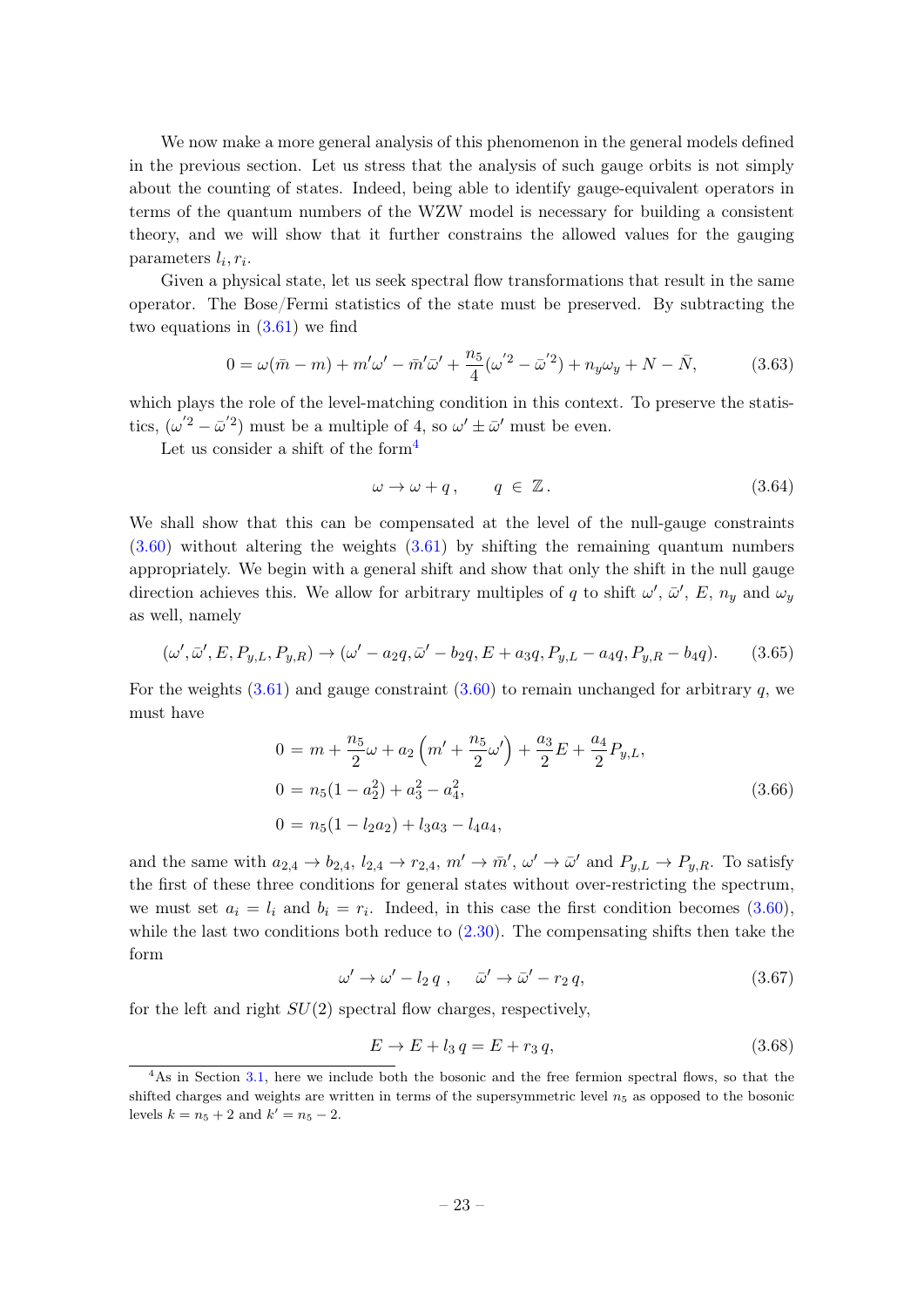for the energy, and

<span id="page-24-0"></span>
$$
n_y \to n_y - \frac{R_y}{2} (l_4 + r_4) q , \quad \omega_y \to \omega_y - \frac{1}{2R_y} (l_4 - r_4) q, \tag{3.69}
$$

for the  $\mathbb{S}^1_y$  quantum numbers.

For Eqs.  $(3.64)$  and  $(3.67)$ – $(3.69)$  to make sense in terms of integer spectral flows and momentum/winding numbers, the gauging parameters must be quantised in a specific way. On the one hand, taking into account that, as argued above,  $\omega' \pm \bar{\omega}'$  must be even, for the  $SU(2)$  sector we find  $l_2 \pm r_2 \in 2\mathbb{Z}$ . We can thus write as a first pass (to be refined momentarily)

<span id="page-24-1"></span>
$$
l_2 = m + n , r_2 = -(m - n) , \t m, n \in \mathbb{Z} , \t (3.70)
$$

where the signs are chosen for later convenience. Furthermore, recall that in the  $SL(2,\mathbb{R})$ and  $SU(2)$  sectors the spectral flow operations do not act solely on the bosonic sub-algebras. Indeed, they also shift the fermionic modes as in Eqs. [\(3.14\)](#page-14-1) and [\(3.27\)](#page-15-1). At the level of the vertex operators, this is accounted for by including the  $H_{1,2}$  exponentials introduced in [\(3.36\)](#page-16-0), which were taken into account for computing the weights [\(3.61\)](#page-22-0). However, if as in the computation above we start from an unflowed state with no fermionic excitations, and use the shifts  $(3.64)$  and  $(3.67)$  with, say,  $q = 1$  (or any other odd value), the presence of these exponentials also indicates that the fermion numbers on the left- and right-handed components will not be preserved for arbitrary values of  $m \pm n$ . Thus, we see that it is necessary to make Eq. [\(3.70\)](#page-24-1) more precise by restricting to

<span id="page-24-2"></span>
$$
l_2 = m + n \in 2\mathbb{Z} + 1
$$
,  $r_2 = -(m - n) \in 2\mathbb{Z} + 1$ ,  $m, n \in \mathbb{Z}$ . (3.71)

On the other hand, from [\(3.69\)](#page-24-0) we also must have

<span id="page-24-6"></span>
$$
\frac{1}{2R_y}(r_4 - l_4) = \mathsf{k} \in \mathbb{Z} \;, \qquad \frac{R_y}{2}(l_4 + r_4) = \mathsf{p} \in \mathbb{Z} \;, \tag{3.72}
$$

or equivalently

<span id="page-24-3"></span>
$$
l_4 = -\left(kR_y - \frac{\mathsf{p}}{R_y}\right), \qquad r_4 = kR_y + \frac{\mathsf{p}}{R_y} \,. \tag{3.73}
$$

By plugging the expressions  $(3.71)$  and  $(3.73)$  into the null constraints  $(2.28)$ , we now solve for  $l_3$ ,  $r_3$  and  $p$ . Firstly, we obtain

<span id="page-24-5"></span>
$$
l_3 = r_3 = -\sqrt{k^2 R_y^2 + \frac{p^2}{R_y^2} + n_5 (m^2 + n^2 - 1)},
$$
\n(3.74)

where we have chosen the negative square root for  $l_3$ ,  $r_3$ , so that we gauge away the difference of the upstairs time directions. This fixes the energy shift  $(3.68)$  in terms of k, m, n, p. More interestingly, we also get

<span id="page-24-4"></span>
$$
\mathsf{k}\,\mathsf{p}=n_5\,\mathsf{m}\,\mathsf{n},\tag{3.75}
$$

which shows that only three of the integers  $k, m, n, p$  are actually independent. Moreover, either k or p (or both) must be even.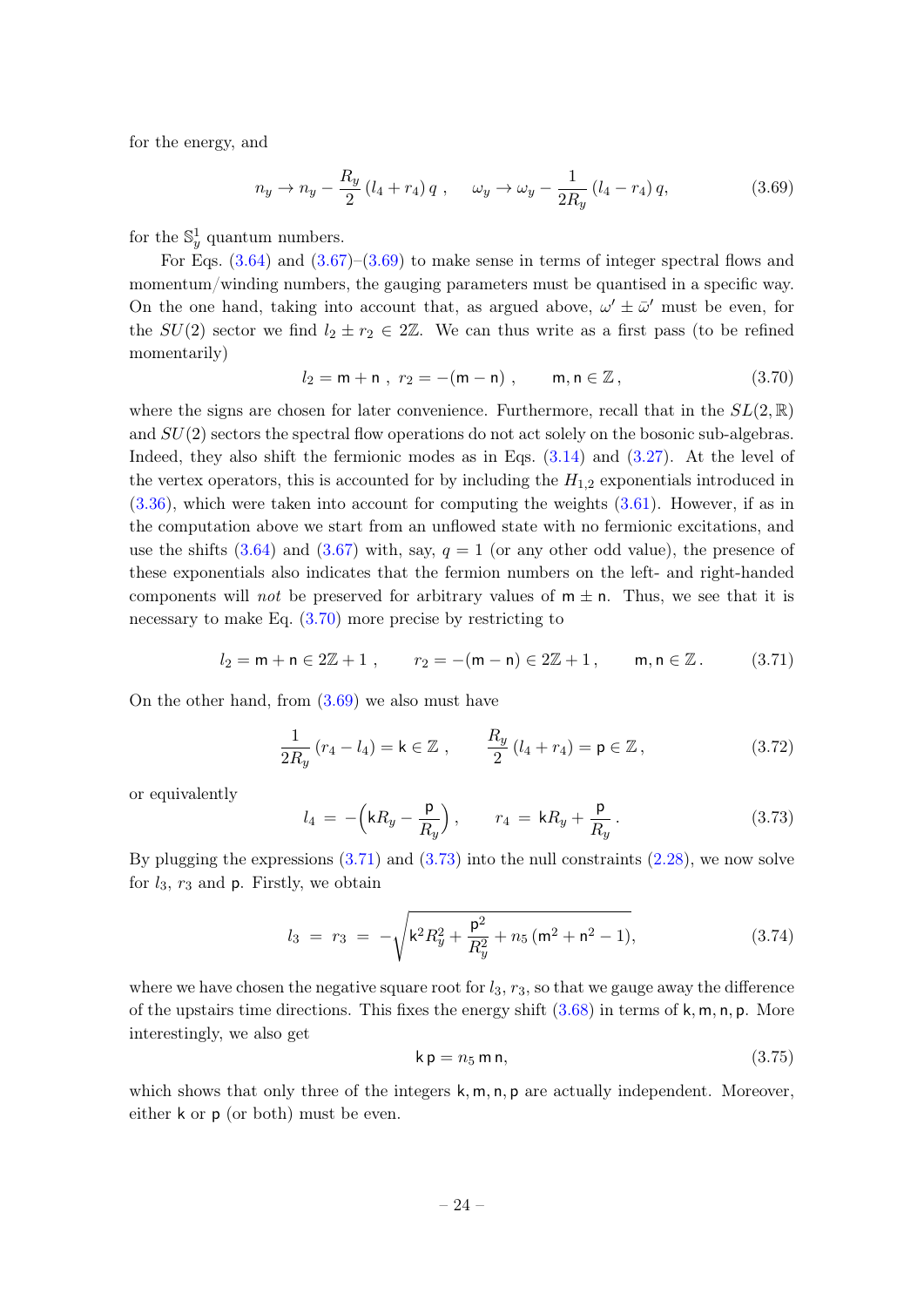We will show below that the integers m and n introduced above control the angular momenta of the classical configuration along the  $\mathbb{S}^3$  coordinates  $\phi$  and  $\psi$ , respectively. We will further argue in the following that the absolute value of the integer k is to be interpreted as an orbifold parameter. The meaning of the remaining integer  $p$  is slightly complicated to interpret in classical terms. This is due to its stringy nature, and it can be understood either holographically or in terms of T-duality, as follows.

For  $k \neq 0$ , from [\(3.75\)](#page-24-4) we find that p is  $n_5$  times the momentum per strand mn/k in the holographic description of JMaRT states, as noted in [\[27\]](#page-41-4). This must be an integer since the holographic CFT is a symmetric product orbifold theory (see the discussions in [\[13,](#page-40-6) [14\]](#page-40-7)). On the other hand, it is well known that the worldsheet theory is invariant under T-duality along a circular direction. In the language of gauged WZW models, T-dual models arise due to the equivalence of vector and axial gaugings. In the present context, T-duality along y amounts to  $l_4 \rightarrow -l_4$ . Together with the usual radius redefinition  $R_y \rightarrow 1/R_y$ , this exchanges the role of the integers k and p. Thus, depending on the choice of duality frame, either k or p are interpreted as an orbifold parameter, while the remaining integer is fixed in terms of  $n_5$ , m and n, and it controls the momentum charge.

While on the subject of the T-duality, let us also observe that [\(3.73\)](#page-24-3) has special features at the self-dual radius, which in  $\alpha' = 1$  units is at  $R_y = 1$ . For instance, the expressions of the gauging parameters  $l_4, r_4$  corresponding to the  $U(1)_y$  component resemble those of their  $SU(2)$  counterparts  $l_2, r_2$ . In addition, we see that it becomes possible to set either  $l_4$  or  $r_4$  to zero while keeping the other one non-trivial, which is not possible for generic values of  $R_y$ . Since the self-dual radius is associated with the appearance of new massless states (in the upstairs theory), this might lead to new solutions. We leave a more detailed exploration of such configurations for future work.

Note that the values of the gauging parameters  $(3.71)$ – $(3.74)$  imply that

<span id="page-25-0"></span>
$$
\Sigma_0 \left( \rho = 0, \theta = 0 \right) = \frac{1 - l_2 r_2}{2} + \frac{l_3 r_3 - l_4 r_4}{n_5} = m^2 + \frac{k^2 R_y^2}{n_5},
$$
\n
$$
\Sigma_0 \left( \rho = 0, \theta = \frac{\pi}{2} \right) = \frac{1 + l_2 r_2}{2} + \frac{l_3 r_3 - l_4 r_4}{n_5} = n^2 + \frac{k^2 R_y^2}{n_5}.
$$
\n(3.76)

The combinations in [\(3.76\)](#page-25-0) correspond to the minimal values of the quantity  $\Sigma_0$  appearing in the denominator of various components of the supergravity fields [\(2.38\)](#page-10-1). We have just shown that the consistency conditions of the spectrum imply that they are both nonnegative quantities. This will be important when studying the corresponding geometry in the following section.

Let us summarise our results so far. Starting with a class of generic null gauged models, the gauged currents are defined in terms of eight parameters, namely  $l_i, r_i, i = 1, 2, 3, 4$ . Since only the direction of the gauging matters, the overall scale becomes irrelevant. This means that we can work directly with the six ratios  $l_i, r_i$ . These must satisfy the two null conditions [\(2.30\)](#page-9-3) and also  $l_3 = r_3$  from the non-compactness of t. Finally, by focusing on the worldsheet CFT and relating the action of spectral flow in  $SL(2,\mathbb{R})$  to that of the gauge orbits, we have shown that the theory is consistent only if the remaining three parameters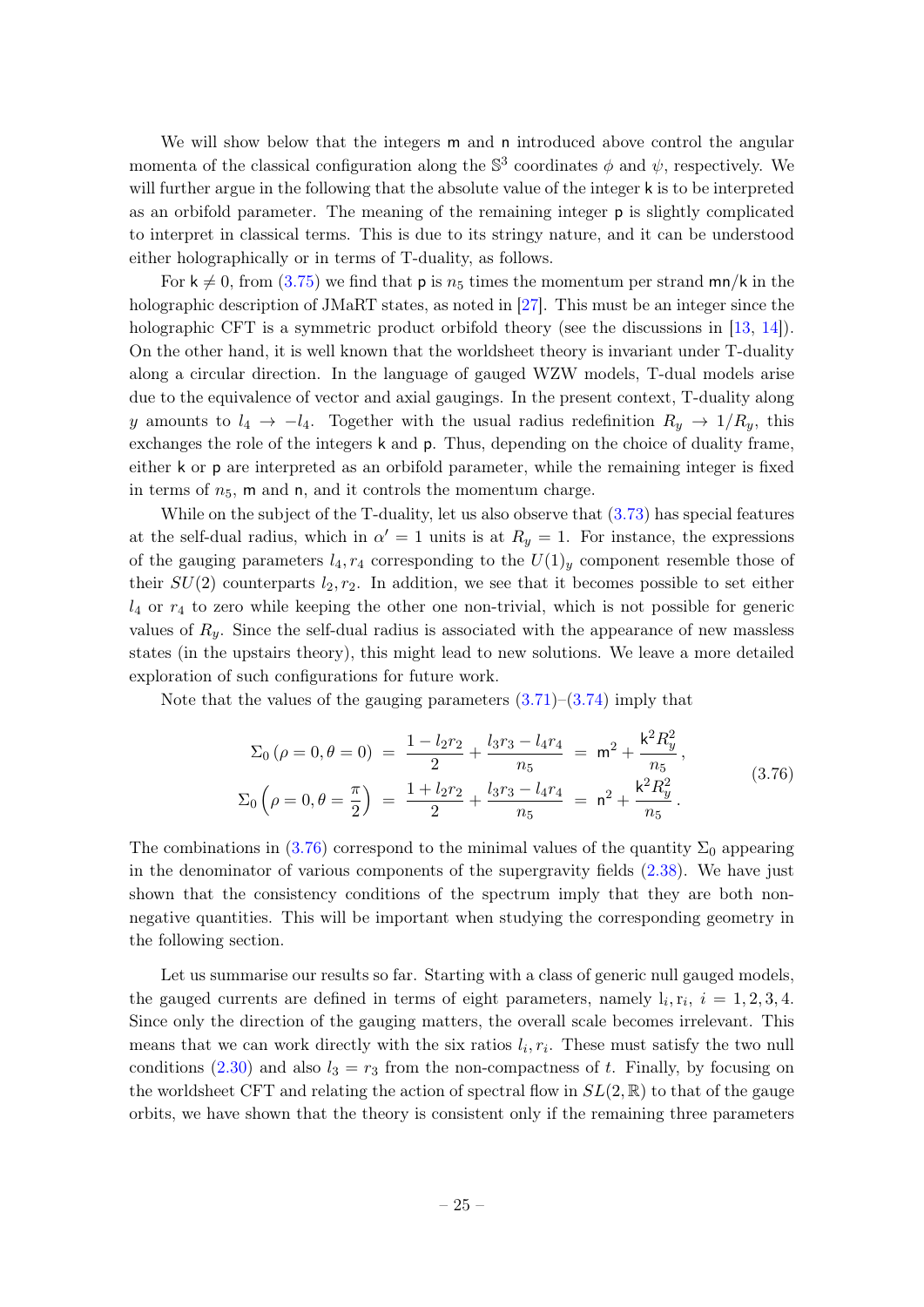can be written in terms of three integers (in addition to  $R_y$ ), which we can take to be m, n and k (when  $k \neq 0$ ). Moreover, these must be chosen so that  $p = n_5$ mn/k is also integer-valued.

The set of conditions  $(3.71)$ – $(3.74)$  is one of the main results of this paper. It will allow us to rewrite the general supergravity fields in Eqs.  $(2.38)$ – $(2.40)$  in a simple way, making their main physical features and some of their symmetries manifest. Furthermore, this will lead to a complete characterisation of the full set of consistent solutions.

## <span id="page-26-0"></span>4 Analysis of the supergravity backgrounds

In the previous section we have shown that the gauging parameters  $l_i, r_i, i = 1, 2, 3$  can be defined in terms of  $k, m, n, p$ , all of which are integers that have a clear physics meaning. We now perform an independent supergravity analysis of the metrics introduced in Eq.  $(2.38)$ , and show that imposing smoothness and absence of closed timelike curves provides an alternative derivation and complementary interpretation of the constraints [\(3.71\)](#page-24-2)–[\(3.74\)](#page-24-5).

## <span id="page-26-1"></span>4.1 Eliminating potential closed timelike curves

To investigate potential closed timelike curves we complete the squares successively in the periodic variables  $\psi$ ,  $\phi$  and  $\psi$ , to rewrite the line element [\(2.38\)](#page-10-1). We obtain

$$
ds^{2} = -T(\rho)dt^{2} + Y(\rho)[dy + A_{y}(\rho; dt)]^{2} + n_{5}(d\rho^{2} + d\theta^{2}) +
$$
  
+  $n_{5} \sin^{2} \theta \frac{h_{\phi}}{\Sigma_{0}} [d\phi + A_{\phi}(\rho; dt, dy)]^{2} + n_{5} \cos^{2} \theta \frac{h_{\psi}}{\Sigma_{0}} [d\psi + A_{\psi}(\rho; dt, dy)]^{2},$  (4.1)

where the functions  $\Sigma_0$ ,  $h_{\phi}$  and  $h_{\psi}$  were defined in [\(2.36\)](#page-10-2) and [\(2.39\)](#page-11-2) respectively,  $A_{\psi}$ ,  $A_{\psi}$ , and  $A_{\phi}$  are one-forms depending only on the radial variable  $\rho$  and with legs in the appropriate arguments, while  $T(\rho)$  will turn out to be a non-negative function whose explicit expression we will not need. In order to ensure the absence of CTCs we must require the functions multiplying the squares in the periodic variables to be non-negative, i.e.

$$
\frac{h_{\phi}}{\Sigma_0} \ge 0, \qquad \frac{h_{\psi}}{\Sigma_0} \ge 0, \qquad Y(\rho) \ge 0.
$$
\n(4.2)

We now show that asking for the inequalities  $(4.2)$  to hold everywhere in geometry is equivalent to imposing

<span id="page-26-4"></span><span id="page-26-3"></span><span id="page-26-2"></span>
$$
l_3 = r_3. \tag{4.3}
$$

Let us first see that  $(4.2)$  implies  $(4.3)$ . By combining the first two inequalities we find that the product  $h_{\phi}h_{\psi}$  is non-negative. On the other hand, the explicit expression of  $Y(\rho; l_i, r_i)$ reads

$$
Y(\rho) = \frac{4\sinh^2 \rho \left(n_5 \cosh^2 \rho + l_3 r_3\right) + (n_5 + l_3 r_3)^2 - (n_5 l_2^2 + l_4^2)(n_5 r_2^2 + r_4^2)}{4n_5^2 h_\phi h_\psi}
$$
  
= 
$$
\frac{4n_5 \sinh^2 \rho \left(n_5 \cosh^2 \rho + l_3 r_3\right) - (l_3 - r_3)^2}{4n_5 h_\phi h_\psi},
$$
 (4.4)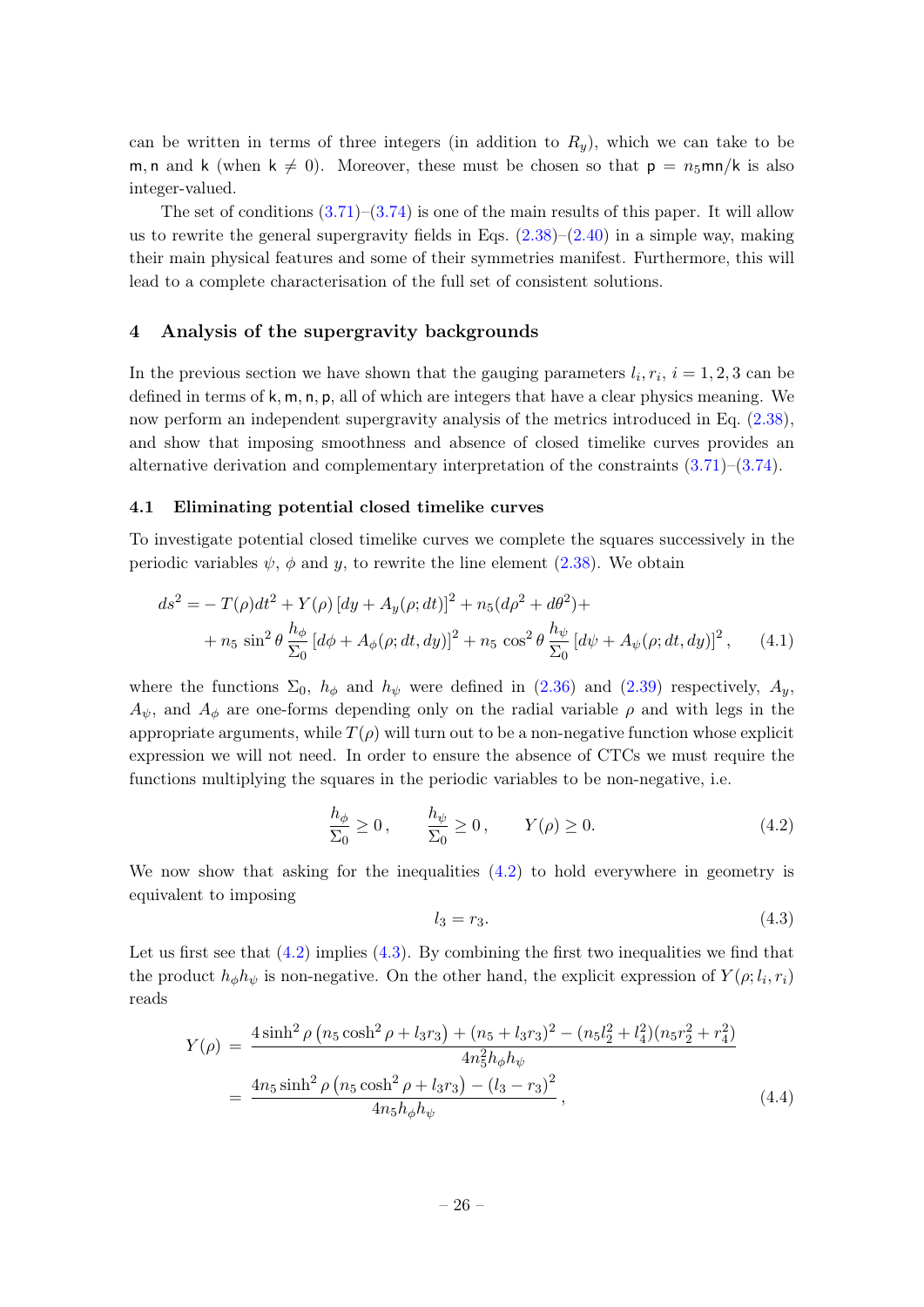where in the second line we have used  $(2.30)$ . It follows from this last expression that the third inequality in [\(4.2\)](#page-26-2) can only be satisfied at the origin  $\rho = 0$  if  $l_3 = r_3$ .

It remains to be seen that the implication holds in the other direction as well. For this, we note that the minimal value of  $\Sigma_0$  is given by

$$
\Sigma_0^{\min} = \frac{1}{2n_5} \left[ n_5(1 - |l_2r_2|) + l_3r_3 - l_4r_4 \right]. \tag{4.5}
$$

Using  $l_3 = r_3$  we can rewrite the null conditions  $(2.30)$  as

$$
n_5\left(l_2^2-r_2^2\right)+r_4^2-l_4^2=0\;, \qquad l_3^2+r_3^2=2l_3^2=l_4^2+r_4^2+n_5\left(l_2^2+r_2^2-2\right),\qquad(4.6)
$$

so that

$$
2[n_5(1 \pm l_2r_2) + l_3r_3 - l_4r_4] = n_5(l_2 \pm r_2)^2 + (l_4 - r_4)^2.
$$
 (4.7)

It follows that  $\Sigma_0 \geq 0$  everywhere. Given that  $h_{\phi} = \Sigma_0(\rho, \theta = 0)$  and  $h_{\psi} = \Sigma_0(\rho, \theta = \pi/2)$ , the same holds for these functions and the first two inequalities in  $(4.2)$  are thus satisfied. The third one also holds, as can be checked from [\(4.4\)](#page-26-4).

This proves that in the asymptotically linear dilaton geometry the necessary and sufficient condition for avoiding CTCs is precisely  $l_3 = r_3$ , Eq. [\(4.3\)](#page-26-3). This constraint was also obtained in the worldsheet analysis of Section [3](#page-12-0) from the non-compactness of the t direction, Eq. [\(3.62\)](#page-22-2). Moreover, once this is imposed we find that, as advertised above,  $T(\rho)$  is non-negative.

#### <span id="page-27-0"></span>4.2 Absence of horizons

Here and in the following subsection we perform an analysis which closely follows that of [\[12\]](#page-40-9). The determinant of the metric [\(2.38\)](#page-10-1) reads

<span id="page-27-1"></span>
$$
\det g = -\left(\frac{n_5^2 \sin(2\theta) \sinh(2\rho)}{4\Sigma_0}\right)^2,\tag{4.8}
$$

where we have used the null-gauge constraints  $(2.30)$ . Besides the usual zeros at the poles of the  $\mathbb{S}^3$ , this only vanishes at  $\rho = 0$ . Given that the determinant of the induced metric on surfaces of constant  $\rho$  is simply [\(4.8\)](#page-27-1) divided by  $n_5$ , we see that  $\rho = 0$  corresponds to either a horizon or an origin of higher codimension. In order to distinguish between these two cases, we further compute the determinant of the induced metric on surfaces of constant  $\rho$ and t, and we evaluate it at  $\rho = 0$ , giving

<span id="page-27-2"></span>
$$
\lim_{\rho \to 0} \det g \big|_{(y,\theta,\phi,\psi)} = -\left(\frac{n_5(l_3 - r_3) \sin(2\theta)}{4\Sigma_0(0,\theta)}\right)^2. \tag{4.9}
$$

Hence, in order to obtain a horizonless and possibly smooth geometry we again need to impose  $l_3 = r_3$ , Eq. [\(4.3\)](#page-26-3), such that [\(4.9\)](#page-27-2) vanishes. Smoothness will then be achieved if some circle direction shrinks appropriately when  $\rho \to 0$ , as we discuss next.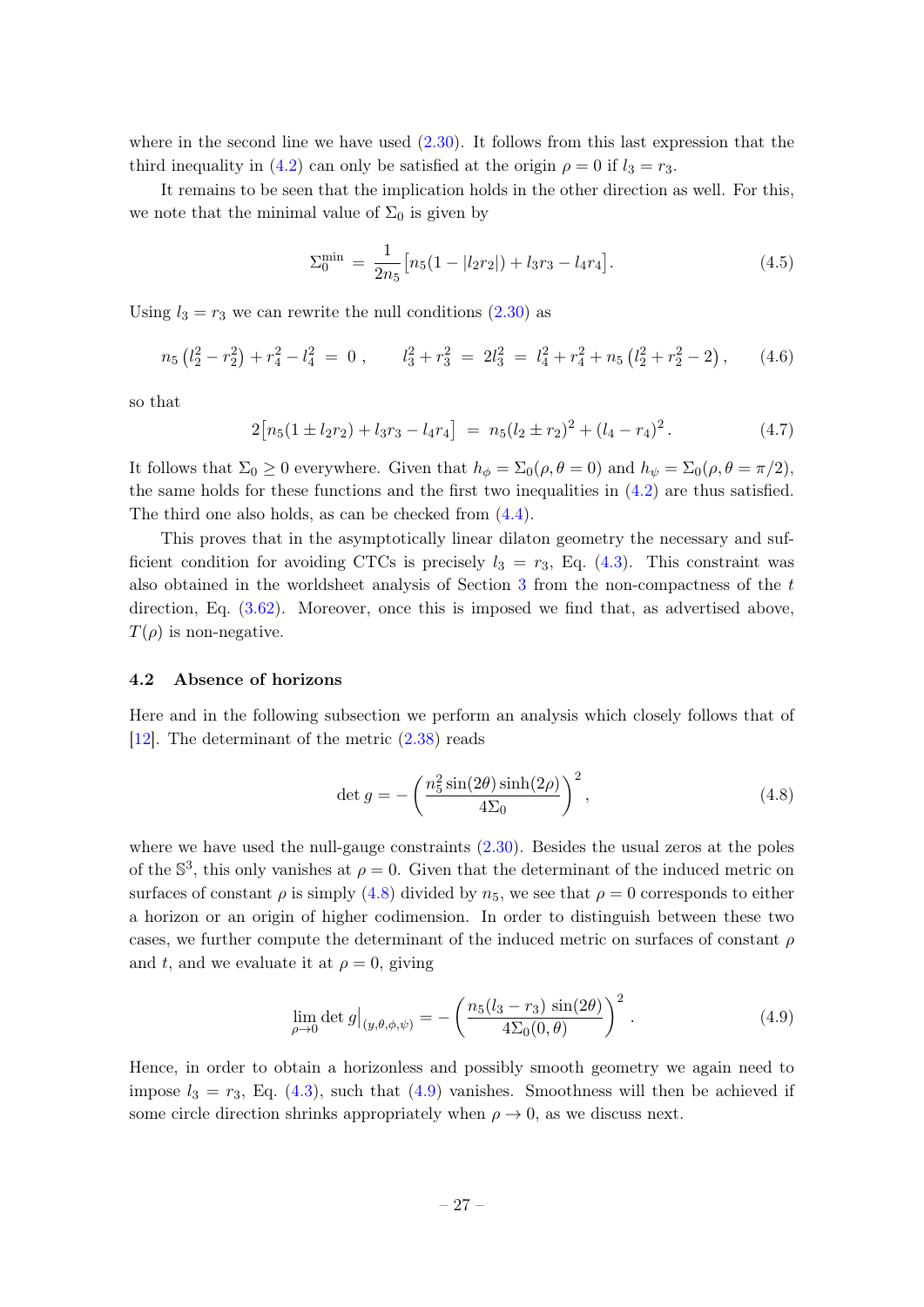#### <span id="page-28-0"></span>4.3 Smoothness and quantisation

When the background contains F1 charge, the supergravity solutions must be smooth up to possible orbifold singularities. In the absence of F1 charge, NS5-brane singularities will be present. We begin by treating the more general case in which F1 charge is present, and treat the latter as a special case.

We therefore focus on the periodic directions and consider a generic Killing vector of the form

<span id="page-28-3"></span>
$$
\xi = \partial_y + \alpha \, \partial_{\psi} - \beta \, \partial_{\phi} \,, \qquad \alpha, \beta \in \mathbb{R}.\tag{4.10}
$$

where the signs have been chosen for later convenience. To find smooth solutions we seek pairs of coefficients  $(\alpha, \beta)$  such that the norm of  $\xi$  vanishes  $\forall \theta \in [0, \frac{\pi}{2}]$  $\frac{\pi}{2}$  when we approach  $\rho = 0$ . From the metric [\(2.38\)](#page-10-1) we find that this is indeed the case when

$$
\alpha = \frac{l_2 r_4 + l_4 r_2}{2n_5 \Sigma_0(0, \frac{\pi}{2})}, \qquad \beta = \frac{l_2 r_4 - l_4 r_2}{2n_5 \Sigma_0(0, 0)}, \qquad (4.11)
$$

since for these values, and upon using the null constraint [\(3.58\)](#page-21-3), we obtain

$$
\lim_{\rho \to 0} g_{ij} \,\xi^i \,\xi^j = -\frac{(l_3 - r_3)^2}{4n_5 \Sigma_0(0, 0) \Sigma_0(0, \frac{\pi}{2})} = 0 \,, \tag{4.12}
$$

where  $i, j = y, \psi, \phi$ . In the last step we have used the no-CTC condition [\(4.3\)](#page-26-3). Then, we define the following shifted coordinates

$$
\hat{\psi} = \psi + \alpha y , \qquad \hat{\phi} = \phi - \beta y , \qquad (4.13)
$$

where the signs are chosen for later convenience. By examining the integral curves of  $\xi$ , we see that the direction that shrinks at  $\rho = 0$  is y at fixed  $\hat{\psi}$ ,  $\hat{\phi}$ . We find that near  $\rho = 0$  the line element at fixed  $(t, \theta, \hat{\psi}, \hat{\phi})$  is of the form

$$
ds_{\rho \to 0}^2 \simeq n_5 \left[ d\rho^2 + \rho^2 d \left( \frac{y}{R} \right)^2 \right] , \qquad R^2 = \left[ \frac{2n_5^2 \Sigma_0(0,0) \Sigma_0(0, \frac{\pi}{2})}{(n_5 + l_3^2) (l_4 - r_4)} \right]^2 ,
$$
 (4.14)

where we have used [\(2.28\)](#page-9-2) and [\(4.3\)](#page-26-3), and assumed  $l_4 \neq r_4$  (for now). Strictly speaking, a smooth geometry will be obtained only if the radius R coincides with  $R_y$ . Given that string theory is well-defined on orbifold backgrounds, as usual we allow for possible  $\mathbb{Z}_k$  orbifold singularities, k being the corresponding orbifold parameter. Thus, we relax this condition and impose  $R^2 = k^2 R_y^2$  for some positive integer k instead, i.e.

<span id="page-28-2"></span><span id="page-28-1"></span>
$$
k^{2}R_{y}^{2} = \left[\frac{2n_{5}^{2}\Sigma_{0}(0,0)\Sigma_{0}(0,\frac{\pi}{2})}{(n_{5}+l_{3}^{2})(l_{4}-r_{4})}\right]^{2}.
$$
\n(4.15)

Making use of the intuition developed in Section [3,](#page-12-0) we further rewrite the values of the parameters  $l_i, r_i$  in terms of new quantities m, n, k and p as in Eqs. [\(3.70\)](#page-24-1) and [\(3.72\)](#page-24-6), namely

$$
l_2 = \mathsf{m} + \mathsf{n} \ , \ r_2 = -(\mathsf{m} - \mathsf{n}) \ , \ \frac{1}{2} \left( l_4 - r_4 \right) = -\mathsf{k} R_y \ , \ \frac{1}{2} \left( l_4 + r_4 \right) = \frac{\mathsf{p}}{R_y} = \frac{n_5}{R_y} \frac{\mathsf{m} \mathsf{n}}{\mathsf{k}}. \tag{4.16}
$$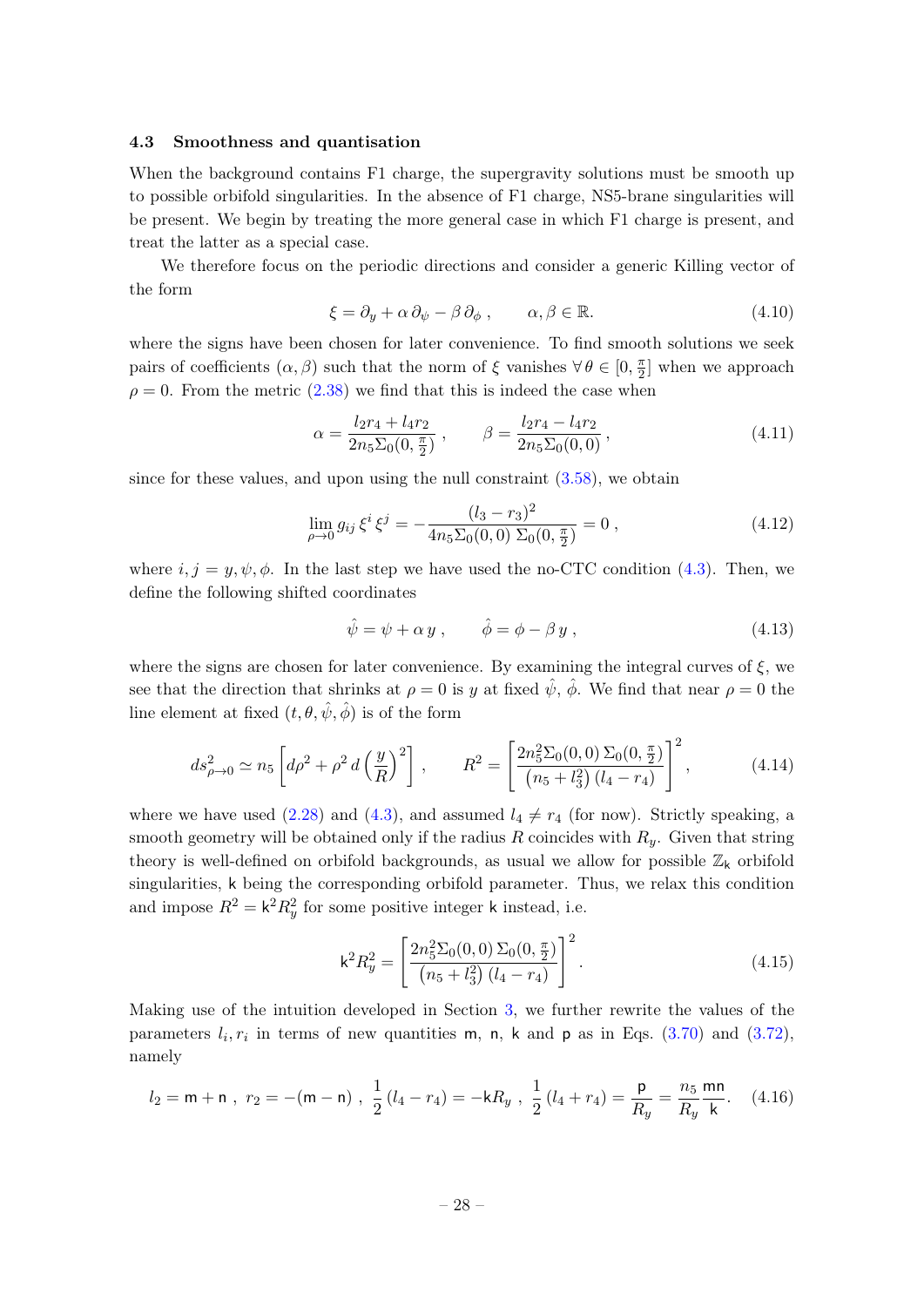In  $(4.16)$  we could a priori have written k' instead of k. However, if we were to then substitute [\(4.16\)](#page-28-1) into [\(4.15\)](#page-28-2), we would find that  $k' = \pm k$ . In other words, within this parametrisation Eq. [\(4.15\)](#page-28-2) is trivially satisfied.

Up to this point, the reparametrisation  $(4.16)$  does not assume that m and n are integers. However, the periodicities of the new angular variables  $\phi$  and  $\psi$  should be consistent with that of y. The corresponding quantisation conditions read

$$
\alpha(k R_y) = \mathsf{m} \in \mathbb{Z} \,, \qquad \beta(k R_y) = \mathsf{n} \in \mathbb{Z} \,. \tag{4.17}
$$

From the classical point of view, the values of the integers m and n seem otherwise unrestricted. However, we know from the discussion around Eq.  $(3.71)$  that one of m, n must be even and the other one must be odd. A geometric argument leading to this restriction was put forward in [\[12\]](#page-40-9) in the JMaRT context. This is based on discussing the periodicity of the fermions along the  $\mathbb{S}^1_y$  circle and the associated spin structure of the target space. Although it should be possible, we will not attempt to extend these arguments to the case with general gauging parameters. This is because in the next section we will directly match the JMaRT solutions to the supergravity fields of our coset models.

Moreover, out of the four parameters m, n, k and  $p = n_5$ mn/k, a priori only the first three appear to be required to be integers from the above smoothness analysis, and nothing seems to prevent p from being a rational (not necessarily integer) number. The stringy nature of this parameter manifests itself in the fact that T-duality along  $\mathbb{S}_y^1$ , namely  $l_4 \to -l_4$  and  $R_y \rightarrow 1/R_y$ , maps  $k \leftrightarrow p$ . Since in the T-dual geometries p is an orbifold parameter, it must also be quantised. Moreover, given that m and n may vanish or be non-vanishing integers with arbitrary signs, so can **p**, and consequently, the same applies to k. In due course we will restrict to non-negative values of  $k, m, n, p$ , without loss of generality.

Recall that in the previous passage we assumed  $l_4 \neq r_4$ . The case  $l_4 - r_4 = 0$ , which corresponds to  $k = 0$  in the parametrisation [\(4.16\)](#page-28-1), needs to be treated separately. When  $k = 0$ ,  $\Sigma_0$  goes to zero at  $\rho = 0$  and either  $\theta = 0$  or  $\theta = \pi/2$ , see e.g. Eq. [\(3.76\)](#page-25-0). The metric is singular as  $\Sigma_0 \to 0$ . We choose conventions in which the zero is at  $\theta = \pi/2$ . This corresponds to the location of the (smeared) NS5 brane source. As we shall see in the next section, this is because the F1 charge vanishes and the solutions are two-charge NS5-P (see Eqs.  $(5.12)$  and  $(5.19)$ – $(5.20)$  below). Let us analyse the geometry away from the source. The region of interest is the neighbourhood of  $\rho = 0$  for  $\theta \neq \pi/2$ . Note that, assuming  $l_3 = r_3$ , the null conditions [\(2.30\)](#page-9-3) imply  $l_2 = \pm r_2$ , so that either  $m = 0$  or  $n = 0$ . To have the source at  $\theta \neq \pi/2$ , we take  $l_2 = -r_2$ , i.e.  $n = 0$ . Then the norm of the Killing vector [\(4.10\)](#page-28-3) is always non-vanishing. However, the  $\psi$  circle shrinks as  $\rho \to 0$ . Indeed, in this neighbourhood the line element at fixed  $(t, y, \theta, \phi)$  reads

<span id="page-29-0"></span>
$$
ds_{\rho \to 0}^2 \simeq n_5 \left[ d\rho^2 + \rho^2 d \left( \frac{\psi}{\mathsf{m}} \right)^2 \right], \qquad (4.18)
$$

where we have used the parametrisation  $(4.16)$  without imposing the last equality, so that **p** is unconstrained. We conclude that for generic values of  $\theta$  and  $m = \pm 1$  the geometry is smooth. As before, we allow for orbifold singularities, so that m is again quantised: any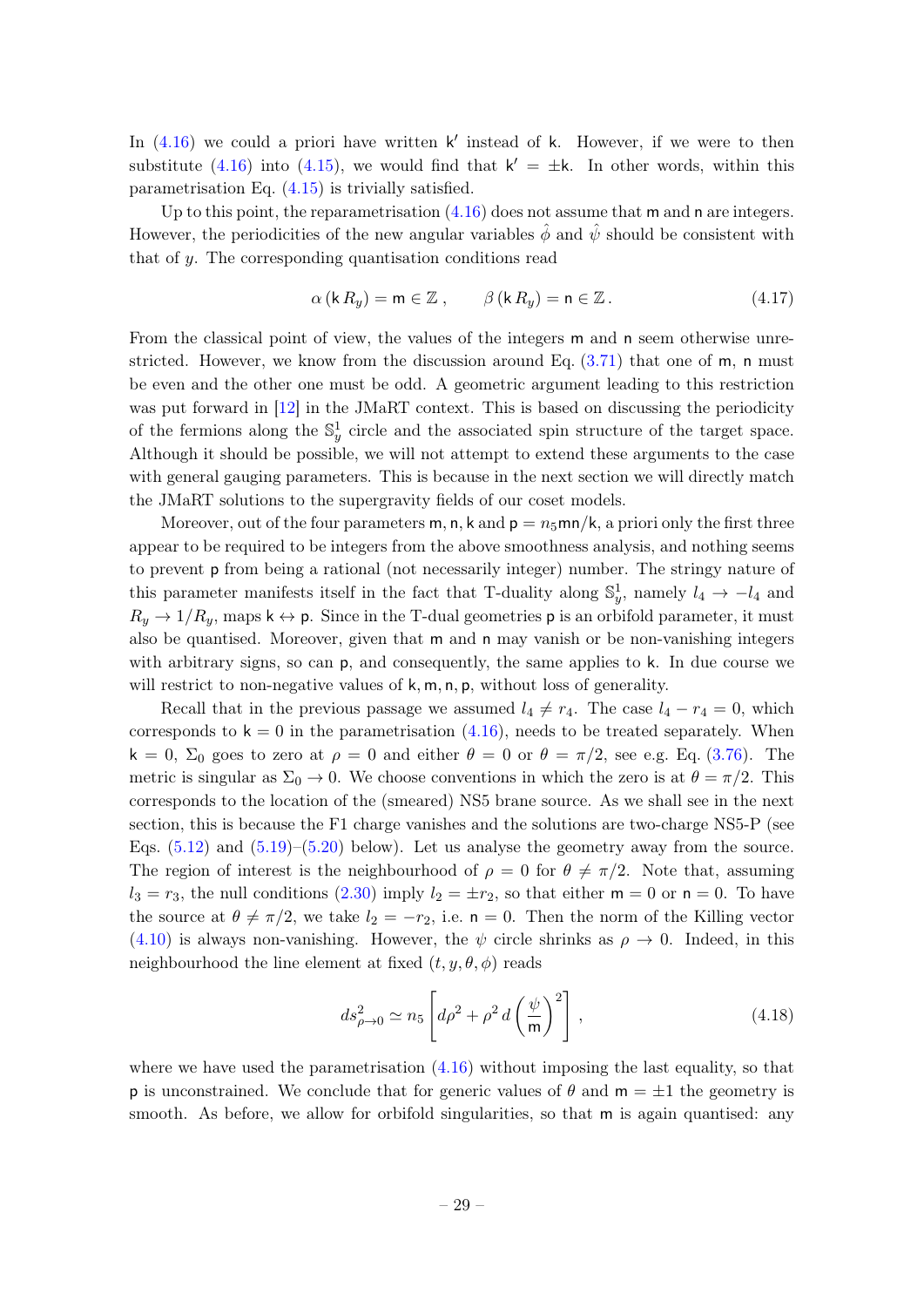other non-zero  $m \in \mathbb{Z}$  leads to a  $\mathbb{Z}_{|m|}$  orbifold structure. Had we chosen  $l_2 = r_2$  instead, the source would have been at  $\theta = 0$ , the  $\phi$  circle would have been the one shrinking at small  $\rho$ , and the parameter m would have been replaced by n.

#### <span id="page-30-0"></span>4.4 Killing Spinors

Finally, we discuss the relation that the embedding coefficient must satisfy in order to preserve a certain amount of supersymmetry. For simplicity, we work directly in the  $AdS_3\times$  $\mathbb{S}^3$  limit, which will be shown to exist in all consistent cases. In order to achieve this, we first consider the Killing spinor in global  $AdS_3$ , as given in [\[12\]](#page-40-9):

$$
\epsilon_L^{\pm} = e^{\pm \frac{i}{2}\tilde{\phi}_L} e^{-\frac{i}{2}y} \epsilon_0, \qquad \epsilon_R^{\pm} = e^{\pm \frac{i}{2}\tilde{\phi}_R} e^{-\frac{i}{2}y} \epsilon_0,
$$
\n(4.19)

where  $\epsilon_0$  is a constant  $AdS_3$  spinor. The dependence on the spacetime coordinates was derived in  $[61]$  and, in particular, the y dependence is such that the Killing spinors are regular near the origin (see also [\[2\]](#page-40-1) and  $[62, App. D,E]$  $[62, App. D,E]$ ). By a large gauge transformation one can induce the  $\mathbb{S}^3$  angular momenta starting from global  $AdS_3 \times \mathbb{S}^3$  which, in terms of the  $\tilde{\phi}_{L,R}$  coordinates, translates into the following diffeomorphism

$$
\tilde{\phi}_L = \phi + (\mathsf{m} + \mathsf{n}) y = \phi + l_2 y , \qquad \tilde{\phi}_R = \phi + (\mathsf{m} - \mathsf{n}) y = \phi - r_2 y . \tag{4.20}
$$

This is known as spacetime spectral flow (see e.g.  $[13, 14]$  $[13, 14]$  $[13, 14]$ ). Focusing on solutions that admit an asymptotically flat completion, the Killing spinor equations demand that the spinors be independent of y after performing the above large gauge transformation. This is obtained by imposing

$$
|l_2| = 1 \quad \text{or} \quad |r_2| = 1. \tag{4.21}
$$

By virtue of the null condition [\(2.28\)](#page-9-2), the above constraint implies an analogous one for the remaining embedding coefficients, namely

$$
|l_3| = |l_4| \quad \text{or} \quad |r_3| = |r_4| \,. \tag{4.22}
$$

We thus conclude that the above constraints must be satisfied in order to have non-trivial Killing spinors in spacetime. This is consistent with the discussion around Eqs. [\(3.55\)](#page-20-3) and [\(3.56\)](#page-21-4) above.

Summarising, we have imposed absence of CTCs, absence of horizons, and smoothness up to physical sources (corresponding to orbifold singularities or NS5 branes) of the general background [\(2.38\)](#page-10-1). These conditions imply a set of constraints on the group-theoretic embedding coefficients  $l_i$ ,  $r_i$  parametrising the space of solutions in which the string propagates without pathologies. These consistency conditions take exactly the same form as those ob-tained from the worldsheet CFT analysis in Section [3,](#page-12-0) Eqs.  $(3.71)$ – $(3.74)$ . In passing, we note that recently a similar relation between consistency of the worldsheet theory and a well-behaved geometry was found in a related context in [\[63,](#page-43-1) [64\]](#page-43-2).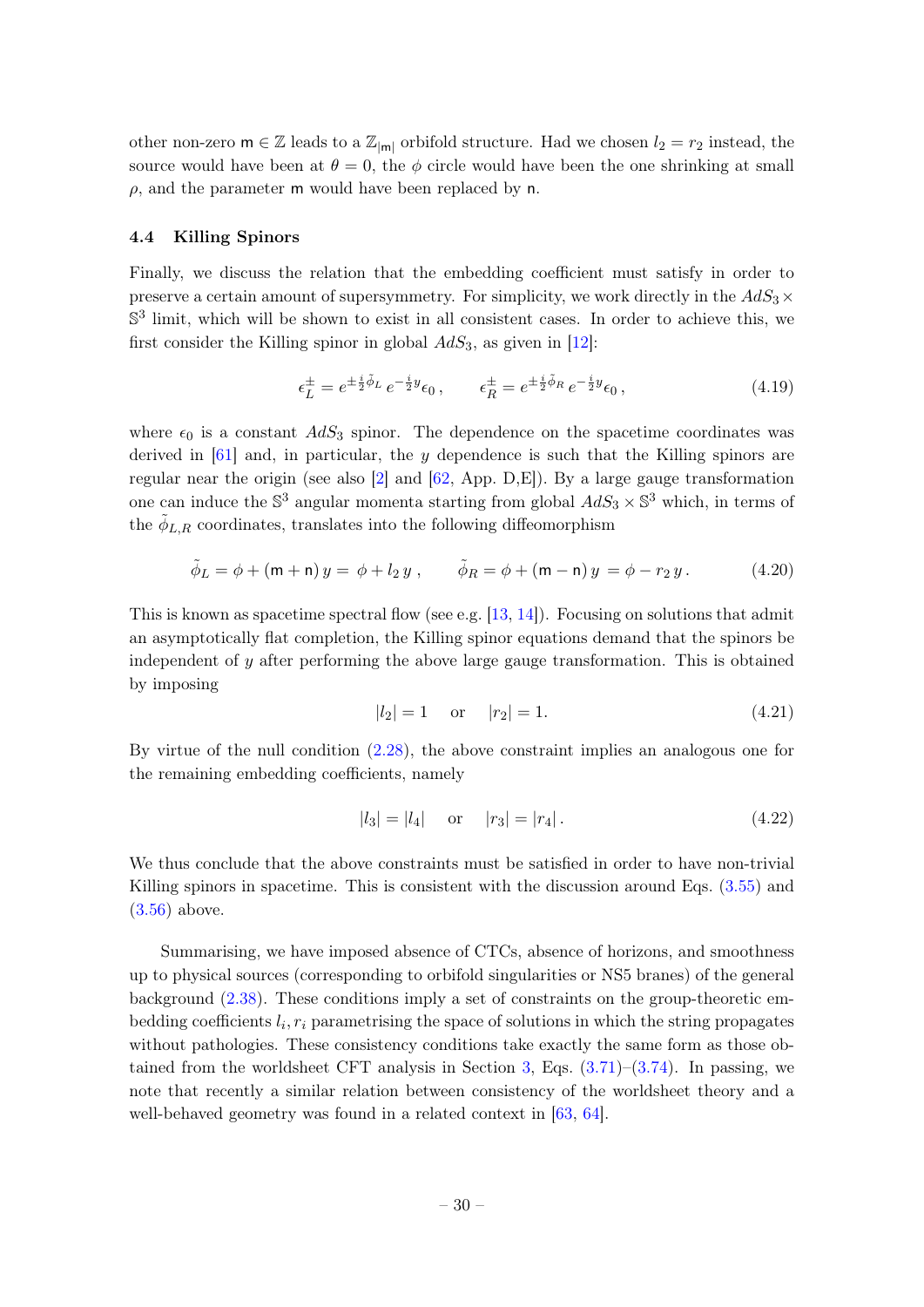### <span id="page-31-0"></span>5 Matching to JMaRT and two-charge limits

In the previous sections we have shown that the class of null-gauged models defined in Section [2](#page-4-0) in terms of the gauging parameters  $l_i$ ,  $r_i$  are consistent iff the latter can be written simply in terms of the four integers  $k, m, n$  and  $p$ . Out of these, only three are independent. Here we show that the resulting models correspond precisely to the full family of JMaRT solutions  $[12]$  and their various limits. The metric and B-field take a simple form in terms of these parameters, all of which have a clear physical meaning. Moreover, starting from the generic three-charge solution, we describe in detail the delicate limits that lead to the two-charge configurations and exhibit novel non-BPS NS5-P solutions.

### <span id="page-31-1"></span>5.1 JMaRT metric and B-field

Let us recall the form of the NS5-decoupled limit of the NS5-F1-P JMaRT solutions, that is, the S-duals of the smooth and horizonless non-supersymmetric D1-D5-P backgrounds obtained in [\[12\]](#page-40-9). Note that we are working in units where  $\alpha' = 1$ , hence  $Q_5 = n_5$ . In our conventions, these geometries take the form [\[27\]](#page-41-4)

$$
ds^{2} = \frac{f}{\tilde{H}_{1}} \left( -dt^{2} + dy^{2} \right) + \frac{M}{\tilde{H}_{1}} \left( c_{p}dt - s_{p}dy \right)^{2} + n_{5} \left( d\rho^{2} + d\theta^{2} \right)
$$
  
+  $\frac{n_{5}}{\tilde{H}_{1}} \left[ \left( r_{+}^{2} - r_{-}^{2} \right) \cosh^{2} \rho + r_{-}^{2} + a_{2}^{2} + M s_{1}^{2} \right] \sin^{2} \theta d\phi^{2}$   
+  $\frac{n_{5}}{\tilde{H}_{1}} \left[ \left( r_{+}^{2} - r_{-}^{2} \right) \sinh^{2} \rho + r_{+}^{2} + a_{1}^{2} + M s_{1}^{2} \right] \cos^{2} \theta d\psi^{2}$   
+  $\frac{2\sqrt{M} n_{5}}{\tilde{H}_{1}} \left[ \left( a_{2}c_{1}c_{p} - a_{1}s_{1}s_{p} \right) dt + \left( a_{1}s_{1}c_{p} - a_{2}c_{1}s_{p} \right) dy \right] \sin^{2} \theta d\phi$   
+  $\frac{2\sqrt{M} n_{5}}{\tilde{H}_{1}} \left[ \left( a_{1}c_{1}c_{p} - a_{2}s_{1}s_{p} \right) dt + \left( a_{2}s_{1}c_{p} - a_{1}c_{1}s_{p} \right) dy \right] \cos^{2} \theta d\psi$   
+  $ds_{\mathbb{T}^{4}}^{2},$  (5.1)

$$
B = -\frac{Ms_1c_1}{\tilde{H}_1} dt \wedge dy + \frac{n_5 \cos^2 \theta}{\tilde{H}_1} \Big[ (r_+^2 - r_-^2) \sinh^2 \rho + r_+^2 + a_2^2 + Ms_1^2 \Big] d\phi \wedge d\psi
$$
  
+ 
$$
\frac{\sqrt{Mn_5}}{\tilde{H}_1} \Big[ (a_1c_1c_p - a_2s_1s_p)dt + (a_2s_1c_p - a_1c_1s_p)dy \Big] \wedge \sin^2 \theta d\phi
$$
  
+ 
$$
\frac{\sqrt{Mn_5}}{\tilde{H}_1} \Big[ (a_2c_1c_p - a_1s_1s_p)dt + (a_1s_1c_p - a_2c_1s_p)dy \Big] \wedge \cos^2 \theta d\psi,
$$

together with the dilaton

<span id="page-31-3"></span><span id="page-31-2"></span>
$$
e^{2\Phi} = g_s^2 \frac{n_5}{\tilde{H}_1}.
$$
\n(5.2)

Here the charges are given in terms of the boost parameters  $\delta_{1,p}$ , that is

$$
Q_i = M s_i c_i , c_i = \cosh(\delta_i) , s_i = \sinh(\delta_i) , \qquad i = 1, p , \qquad (5.3)
$$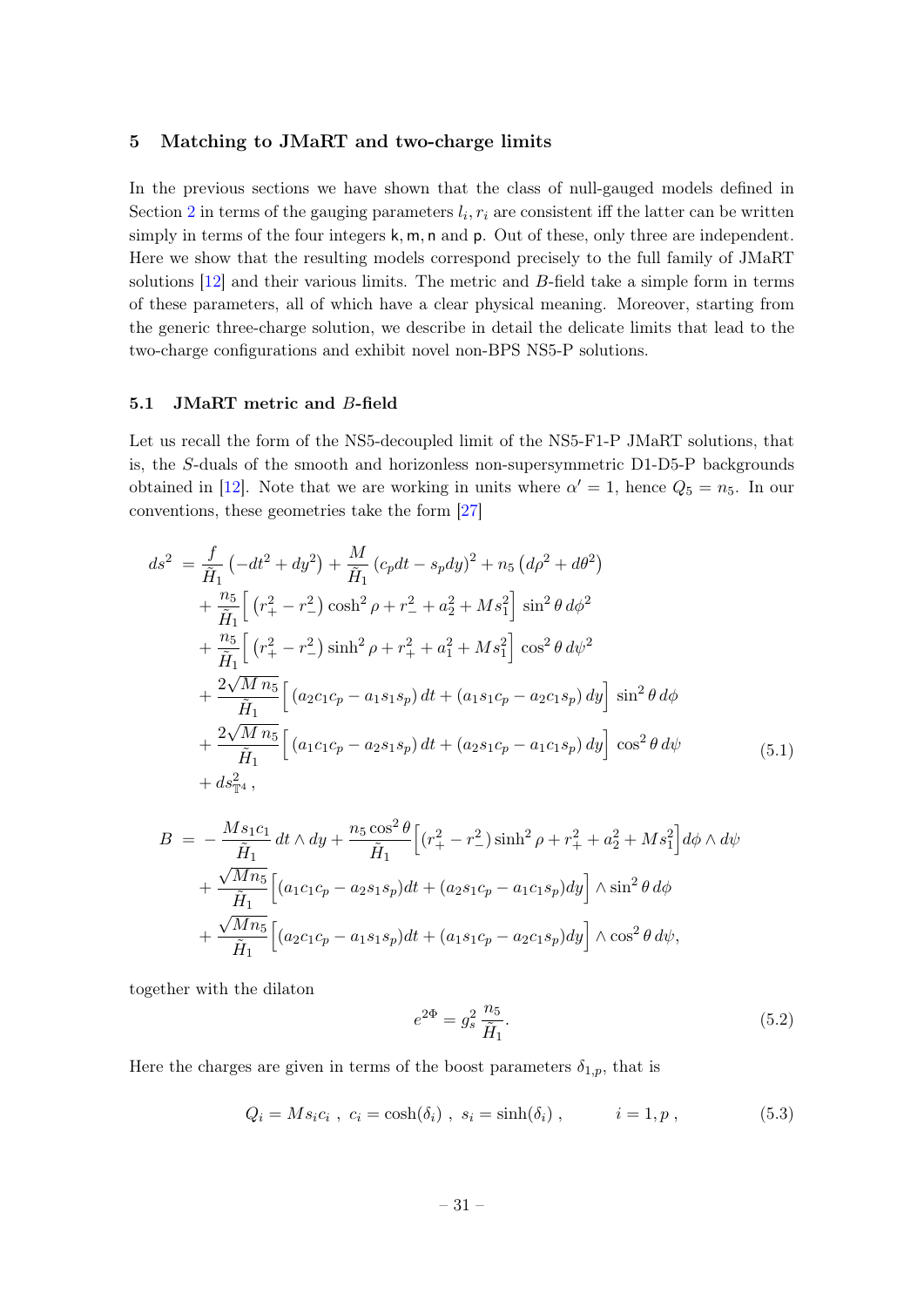and

$$
f = \frac{1}{2} \left[ (r_+^2 - r_-^2) \cosh(2\rho) + (a_2^2 - a_1^2) \cos(2\theta) + r_+^2 + r_-^2 + a_1^2 + a_2^2 \right],
$$
  
\n
$$
\tilde{H}_1 = f + M s_1^2 = \frac{1}{2} \left[ (r_+^2 - r_-^2) \cosh(2\rho) + (a_2^2 - a_1^2) \cos(2\theta) + M^2 \right] + M s_1^2,
$$
\n
$$
r_+^2 = \frac{1}{2} \left[ (M - a_1^2 - a_2^2) \pm \sqrt{(M - a_1^2 - a_2^2)^2 - 4a_1^2 a_2^2} \right] = -a_1 a_2 \left( \frac{s_1 s_p}{c_1 c_p} \right)^{\pm 1}.
$$
\n(5.4)

In these formulas, parameters such as  $a_{1,2}$  are a priori thought of as continuous. As will be clear shortly, this is potentially misleading since they are constrained by the smoothness conditions and the absence of horizons. In this setup, these constraints read

$$
a_1 a_2 = \frac{Q_1 Q_5}{k^2 R_y^2} \frac{s_1^2 c_1^2 s_p c_p}{(c_1^2 c_p^2 - s_1^2 s_p^2)},
$$
  
\n
$$
M = a_1^2 + a_2^2 + r_+^2 + r_-^2 = a_1^2 + a_2^2 - a_1 a_2 \frac{c_1^2 c_p^2 + s_1^2 s_p^2}{c_1 c_p s_1 s_p},
$$
\n(5.5)

and

$$
\mathsf{m} = \sqrt{\frac{M}{n_5}} \frac{\mathsf{k} R_y s_p c_p}{(a_2 s_1 s_p - a_1 c_1 c_p)} \quad \in \mathbb{Z} \;, \qquad \mathsf{n} = \sqrt{\frac{M}{n_5}} \frac{\mathsf{k} R_y s_p c_p}{(a_2 c_1 c_p - a_1 s_1 s_p)} \quad \in \mathbb{Z}.\tag{5.6}
$$

Here the integer numbers **m** and **n** again parametrise the angular momenta on  $\mathbb{S}^3$ . Moreover, these constraints imply the important identity

<span id="page-32-1"></span>
$$
\frac{Q_1}{Q_p} = \frac{n_5 \text{mn}}{\mathsf{k}^2 R_y^2} = \frac{\mathsf{p}}{\mathsf{k}} \frac{1}{R_y^2},\tag{5.7}
$$

with  $kp = n_5$  m n as before, which relates non-trivially the three charges sourcing the configuration. We now show that the above set of conditions leads to a further set of relations which enable us to rewrite the JMaRT solutions in terms of the three integers k, m and n, together with a single dimensionful scale set by  $R_y$ . Defining

<span id="page-32-0"></span>
$$
b^2 = r_+^2 - r_-^2 \Rightarrow f = b^2 f_0 \Rightarrow \tilde{H}_1 = b^2 \Sigma_0, \qquad (5.8)
$$

the most useful relations are of the following form:

$$
a_2^2 - a_1^2 = b^2(\mathsf{m}^2 - \mathsf{n}^2) , \ f + M s_p^2 = b^2 h_y , \ f - M c_p^2 = b^2 h_t , \tag{5.9}
$$

$$
M(c_1^2 + s_1^2) = b^2 \left( \mathbf{m}^2 + \mathbf{n}^2 - 1 + \frac{2\mathbf{k}^2 R_y^2}{n_5} \right), \quad M(c_p^2 + s_p^2) = b^2 \left( \mathbf{m}^2 + \mathbf{n}^2 - 1 + \frac{2\mathbf{p}^2}{n_5 R_y^2} \right),
$$
  

$$
a_1^2 + r_+^2 + M s_1^2 = b^2 \left( \mathbf{n}^2 + \frac{\mathbf{k}^2 R_y^2}{n_5} \right), \quad a_2^2 + r_+^2 + M s_1^2 = b^2 \left( \mathbf{m}^2 + \frac{\mathbf{k}^2 R_y^2}{n_5} \right),
$$
  

$$
\sqrt{M n_5} (a_2 c_1 s_p - a_1 s_1 c_p) = b^2 \left( \mathbf{m} \frac{\mathbf{p}}{R_y} + \mathbf{n} \mathbf{k} R_y \right), \quad \sqrt{M n_5} (a_2 s_1 s_p - a_1 c_1 c_p) = b^2 \mathbf{n} \Delta,
$$
  

$$
\sqrt{M n_5} (a_2 s_1 c_p - a_1 c_1 s_p) = b^2 \left( \mathbf{n} \frac{\mathbf{p}}{R_y} + \mathbf{m} \mathbf{k} R_y \right), \quad \sqrt{M n_5} (a_2 c_1 c_p - a_1 s_1 s_p) = b^2 \mathbf{m} \Delta,
$$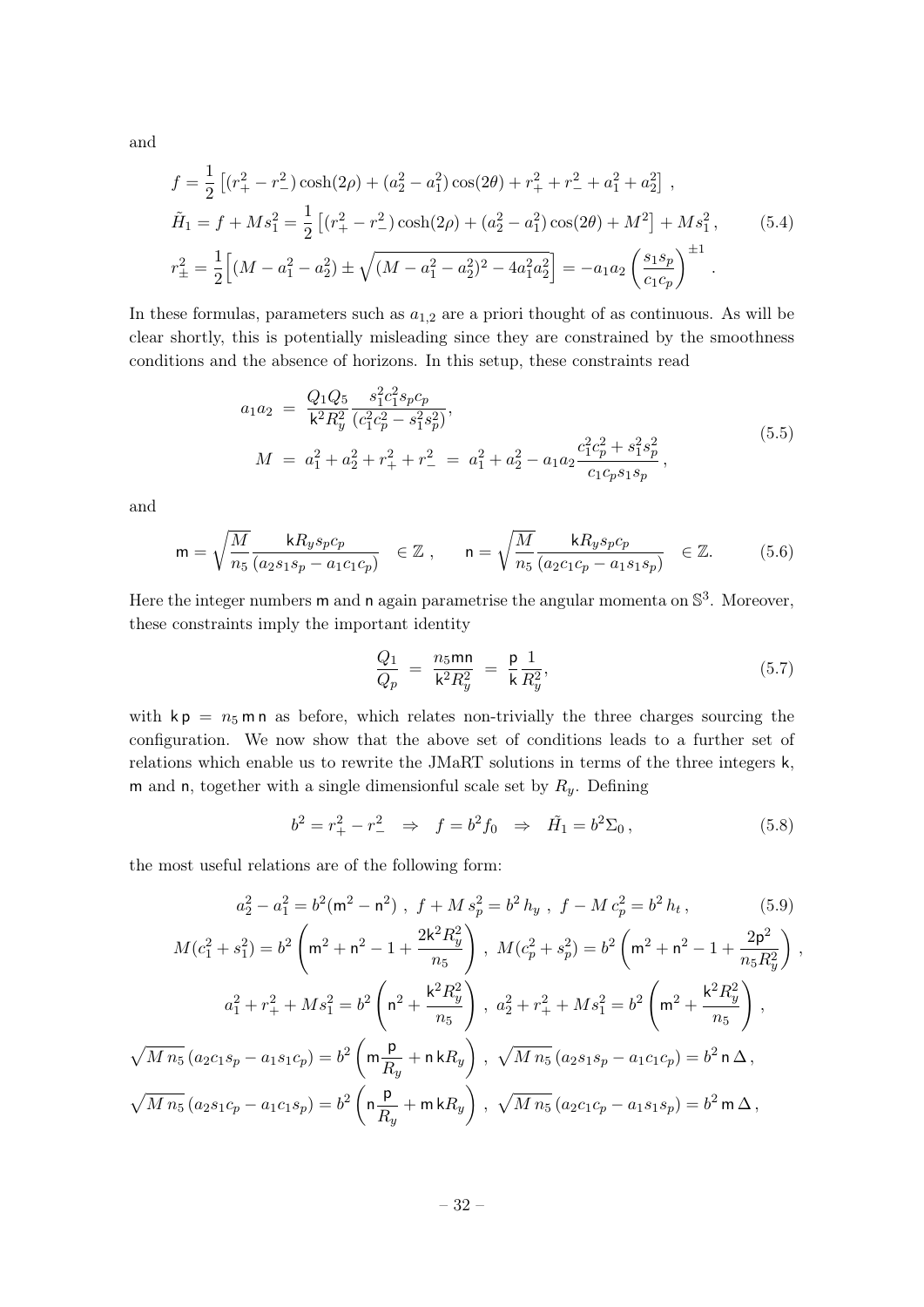where we have defined

$$
\Sigma_0 = \sinh^2 \rho + (m^2 - n^2) \cos^2 \theta + n^2 + \frac{k^2 R_y^2}{n_5},
$$
\n(5.10)

$$
\Delta = \sqrt{n_5(m^2 + n^2 - 1) + k^2 R_y^2 + \frac{p^2}{R_y^2}},
$$
\n(5.11)

such that  $\Sigma_0$  is the same quantity as in previous sections. Finally, we have

<span id="page-33-3"></span><span id="page-33-2"></span><span id="page-33-1"></span><span id="page-33-0"></span>
$$
\frac{Q_1}{b^2} = \frac{kR_y}{n_5} \Delta , \quad \frac{Q_p}{b^2} = \frac{p}{n_5 R_y} \Delta . \tag{5.12}
$$

We note that for the metric and the  $B$ -field we do not need the individual charges  $Q_1$  and  $Q_p$ , but only the ratios [\(5.12\)](#page-33-0). By using these formulas, the  $b^2$  factor cancels out completely, and we finally obtain the six-dimensional fields

$$
ds^{2} = \frac{1}{\Sigma_{0}} \Bigg[ -\left( \sinh^{2} \rho + (m^{2} - n^{2}) \cos^{2} \theta + 1 - m^{2} - \frac{p^{2}}{n_{5}R_{y}^{2}} \right) dt^{2} \qquad (5.13)
$$
  
+  $\left( \sinh^{2} \rho + (m^{2} - n^{2}) \cos^{2} \theta + n^{2} + \frac{p^{2}}{n_{5}R_{y}^{2}} \right) dy^{2} - 2 \frac{p}{n_{5}R_{y}} \Delta dt dy + n_{5} (d\theta^{2} + d\rho^{2})$   
+  $(n_{5} \sinh^{2} \rho + n_{5} m^{2} + k^{2} R_{y}^{2}) \sin^{2} \theta d\phi^{2} + (n_{5} \sinh^{2} \rho + n_{5} n^{2} + k^{2} R_{y}^{2}) \cos^{2} \theta d\psi^{2}$   
+  $2 \left( m \Delta dt - (m \frac{p}{R_{y}} + n k R_{y}) dy \right) \sin^{2} \theta d\phi - 2 \left( n \Delta dt - (n \frac{p}{R_{y}} + m k R_{y}) dy \right) \cos^{2} \theta d\psi \Bigg],$   

$$
B = \frac{1}{\Sigma_{0}} \Bigg[ -\frac{k R_{y}}{n_{5}} \Delta dt \wedge dy + n_{5} (n_{5} \sinh^{2} \rho + n_{5} m^{2} + k^{2} R_{y}^{2}) \cos^{2} \theta d\phi \wedge d\psi
$$
  
+  $\left( m \Delta dt - (m \frac{p}{R_{y}} + n k R_{y}) dy \right) \wedge \cos^{2} \theta d\psi - \left( n \Delta dt - (n \frac{p}{R_{y}} + m k R_{y}) dy \right) \wedge \sin^{2} \theta d\phi \Bigg].$ 

This is exactly the geometry we get from the null-gauge construction studied in the previous sections when inserting the parametrisation  $(4.16)$  for the  $l_i, r_i$  gauging parameters in Eqs. [\(2.38\)](#page-10-1).

It is worth discussing some interesting facts about the expressions we have presented in  $(5.13)$ . First, we note the trivial symmetry associated to exchanging the two  $\mathbb{S}^3$  angular momenta. This corresponds to the re-labelling  $m \leftrightarrow n$  and  $\phi \leftrightarrow -\psi$ , which must be accompanied by the shift  $\theta \to \pi/2 - \theta$ . On the other hand, we note that while the usual JMaRT geometry is obtained by replacing  $p = n_5$ mn/k in the expressions in [\(5.13\)](#page-33-1), here we have chosen a slightly more general form by keeping **p** explicit. As a result, we easily find a symmetry that corresponds to exchanging  $k \leftrightarrow p$  and  $R_y \rightarrow 1/R_y$ , which we have identified above as T-duality. At the classical level, we can now see that this operation is equivalent the well-known Buscher rules [\[65\]](#page-43-3), where  $g_{yy} \rightarrow 1/g_{yy}$ ,  $g_{ty} \rightarrow B_{ty}/g_{yy}$ , etc.

Importantly, by keeping  $p$  explicit in  $(5.13)$  we have presented expressions that are valid even for solutions where  $k = 0$ . As will be reviewed below, this includes the limit associated to the BPS and non-BPS two-charge NS5-P configurations.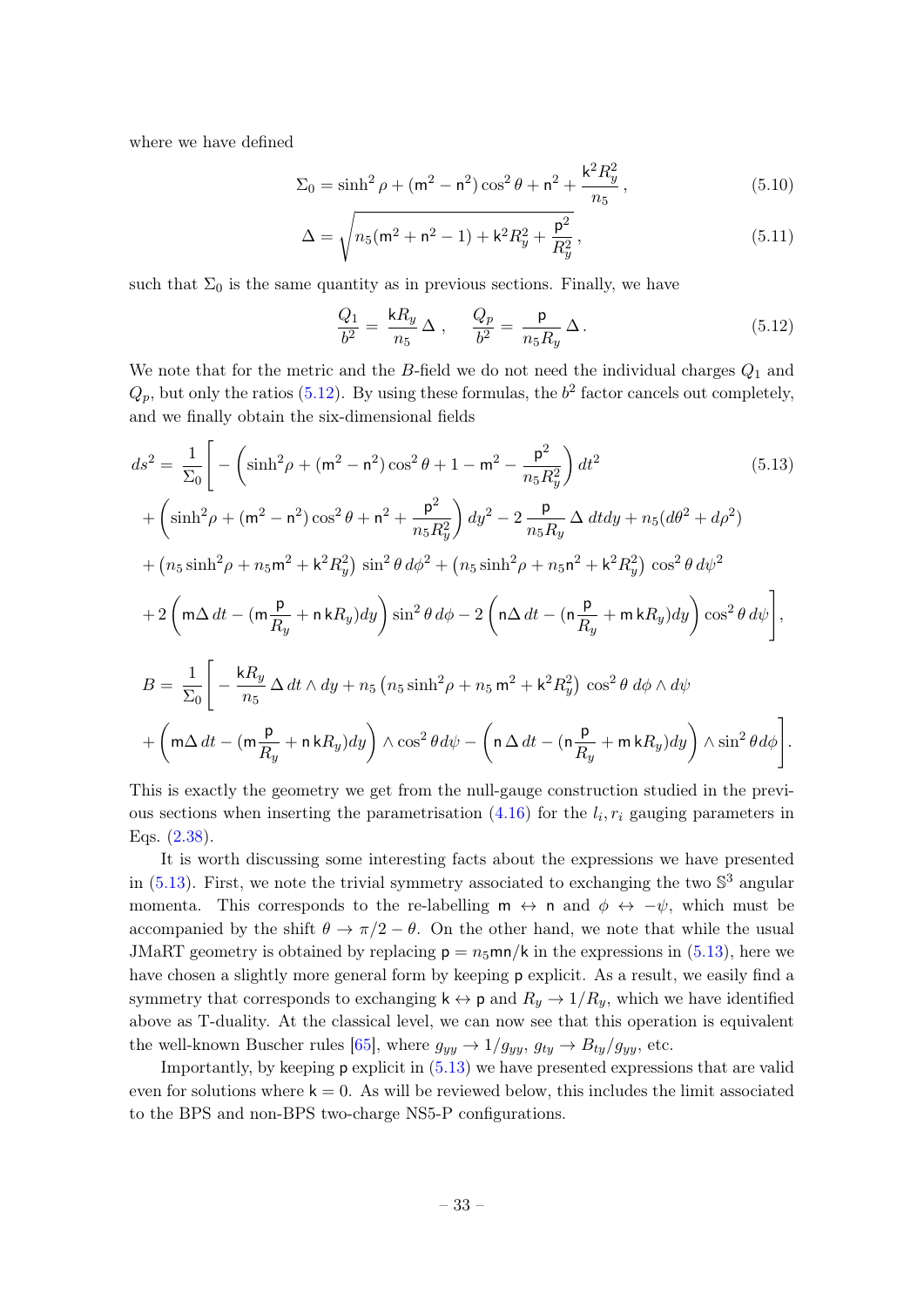## <span id="page-34-0"></span>5.2 The dilaton

As described above, the JMaRT dilaton is of the form [\(5.2\)](#page-31-2). The only coordinate-dependent part of this expression corresponds to  $\Sigma_0$  as defined in [\(5.10\)](#page-33-2), where we have used [\(5.8\)](#page-32-0). This matches exactly with the expression obtained in Section [2,](#page-4-0) see Eq.  $(2.40)$ , by considering the supergravity equations of motion, which provide the dilaton up to a multiplicative constant. The matching with the JMaRT backgrounds thus gives a criteria for choosing this constant appropriately: it is given by  $n_5/b^2$ , i.e.

$$
e^{2\Phi} = \frac{n_5}{b^2 \Sigma_0}.\tag{5.14}
$$

In order to make the expression for the dilaton more transparent we proceed as follows. First, we introduce the canonical expressions for the charges

$$
Q_1 = n_1 \frac{g_s^2}{V_4} , \qquad Q_p = \frac{n_p}{R_y^2} \frac{g_s^2}{V_4} , \qquad (5.15)
$$

where  $V_4$  is the volume of the internal  $\mathbb{T}^4$ , while  $n_1$  is the number of fundamental string sources and  $n_p$  is the integer momentum charge. From these, we find that the key property [\(5.7\)](#page-32-1) is equivalent to

<span id="page-34-2"></span>
$$
\frac{\mathsf{k}R_y}{Q_1} = \frac{\mathsf{p}}{Q_p R_y}.\tag{5.16}
$$

This ties in nicely with the fact that, as discussed above, T-duality interchanges  $Q_1 \leftrightarrow Q_p$ and  $kR_y \leftrightarrow p/R_y$ . It also justifies referring to p as being related to the momentum charge as we did in previous sections. We have seen that the parameters m and n are associated to the angular momenta of the geometry. Here we find in  $(5.16)$  that p and k relate to the momentum and F1 winding charges of the black hole microstate in question along the asymptotic y-circle.

Furthermore, while the  $b^2$  factor is irrelevant for writing down the metric and B-field, it does appear when computing the dilaton. This means that we need to work with the individual charges  $Q_1$  and  $Q_p$  as opposed to the ratios. By making use of Eqs. [\(5.12\)](#page-33-0) we obtain two equivalent expressions for the dilaton, namely

<span id="page-34-3"></span>
$$
e^{2\Phi} = \frac{\Delta}{\Sigma_0} \frac{kR_y}{Q_1} = \frac{\Delta}{\Sigma_0} \frac{\mathsf{p}/R_y}{Q_p},\tag{5.17}
$$

where  $\Delta$  was defined in [\(5.11\)](#page-33-3). This shows that for the dilaton the Buscher rule  $\Phi \rightarrow$  $\Phi - \frac{1}{2}$  $\frac{1}{2} \log g_{yy}$  is once again equivalent to the simultaneous replacements  $Q_1 \leftrightarrow Q_p$  and  $kR_y \leftrightarrow p/R_y$  since the constant prefactor in front of  $\Sigma_0$  is invariant by itself.

## <span id="page-34-1"></span>5.3 JMaRT uniqueness

Having rewritten the NS5-decoupled JMaRT solutions in the form given in Eq. [\(5.13\)](#page-33-1), we observed that these supergravity fields are exactly those we obtained from the null-gauge construction studied in the previous sections when inserting the parametrisation  $(3.71)$  $(3.74)$  for the  $l_i, r_i$  gauging parameters in the general solutions in Eq.  $(2.38)$ .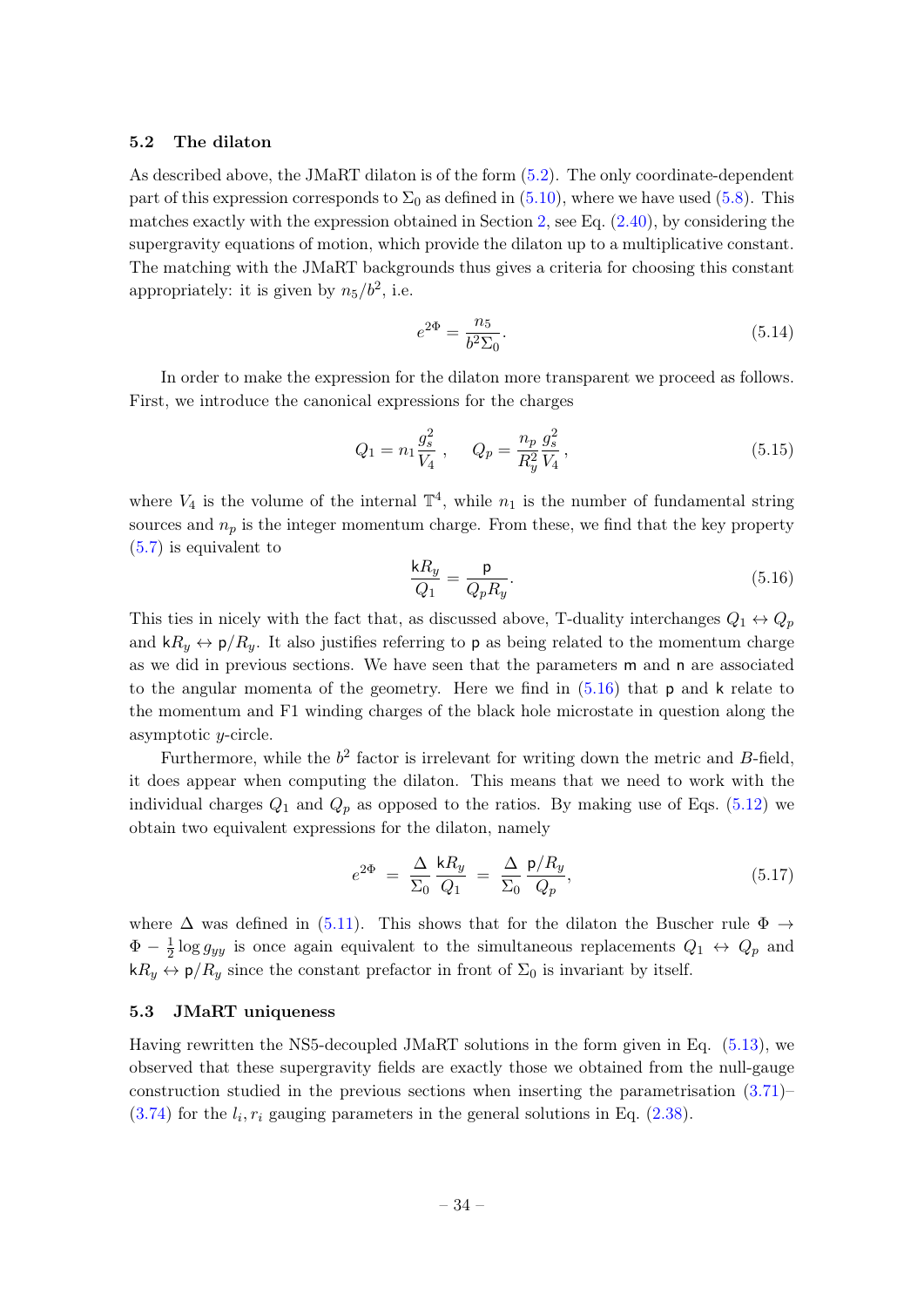We have thus shown that we are able to reproduce the full family of supergravity backgrounds collectively denoted as JMaRT. We now argue that these solutions exhaust the full set of consistent null-gauged models considered in this paper, by scrutinising the allowed ranges of the parameters and identifying physically equivalent solutions.

At first sight, by looking at the metric, B-field and dilaton given in Eqs. [\(5.13\)](#page-33-1) and  $(5.17)$ , one would expect that k, m, n and p could take any integer value. Additionally, in writing these expressions we have fixed an extra degree of freedom by choosing a positive sign for ∆. However, this parameter space is constrained. In the general case, the parameter p is fixed in terms of the other three as in Eq. [\(3.75\)](#page-24-4), though we will see below that in the limit in which the fundamental string charge  $Q_1$  vanishes, its value becomes arbitrary. On the other hand, choosing the opposite sign for  $\Delta$  simply results in an equivalent timereversed configuration. This leaves us with arbitrary m, n and k (for negative k, the orbifold parameter is identified with its absolute value). Changing the sign of m, n or k can be compensated by choosing the orientation of the circle coordinate y or the  $\mathbb{S}^3$  angles  $\phi$  and  $\psi$ , respectively. Therefore we can take all of m, n, k to be non-negative. In addition, due to the  $m \leftrightarrow n$  symmetry described below [\(5.13\)](#page-33-1), we are free to restrict to  $m \ge n$ . Finally, based on spectral flow considerations we have argued in Section [3](#page-12-0) that we must restrict to angular momenta such that  $m \pm n$  are odd, see the discussion below Eq. [\(3.70\)](#page-24-1). This clarifies the discussion about spin structures in [\[12\]](#page-40-9). This excludes  $m = n$  and so we conclude that the set of inequivalent configurations is given by

$$
k \ge 0, \ m > n \ge 0, \qquad m \pm n \in 2\mathbb{Z} + 1,\tag{5.18}
$$

which is precisely the principal range of values considered in [\[12\]](#page-40-9). As we shall discuss below, for  $k = 0$  we take the limit such that one of the angular momenta vanishes and  $p$  is generically kept non-zero and finite.

### <span id="page-35-0"></span>5.4 Two-charge limits and novel non-BPS NS5-P solutions

The expressions  $(5.13)$  and  $(5.17)$  we have obtained for the metric, B-field and dilaton generated in the classical limit of the null-gauged models match exactly the solutions given in [\[12\]](#page-40-9), which have  $k > 0$  (and where  $p = n_5mn/k$ ). However, and as discussed above, they are presented in a form that is slightly more general and can be used to access somewhat delicate limits. In particular, we now examine two-charge limits.

There are two such limits that we can access. The first of these corresponds to NS5-F1 solutions, obtained by setting  $Q_p = 0$ , which were analysed in [\[12\]](#page-40-9). As shown by the identity  $(5.16)$ , in order to keep  $Q_1$  finite and arbitrary we need to do this carefully. More precisely, we also need to take the limit  $p \to 0$  in such a way that the ratio  $p/(R_u Q_p) = kR_u/Q_1$  is finite. An analogous conclusion for taking  $n \to 0$  with  $p/n = n_5 m/k$  fixed is obtained by considering [\(3.75\)](#page-24-4).

On the other hand, we can now similarly access a different limit leading to novel non-BPS NS5-P configurations. In this case, we take  $Q_1 = \mathsf{k} = \mathsf{n} = 0$  while keeping the ratios  $kR_y/Q_1 = p/(R_yQ_p)$  and  $k/n = n_5m/p$  fixed. This allows  $Q_p$  to take arbitrary values as needed. To the best of our knowledge, the metric and B-field for the non-BPS NS5-P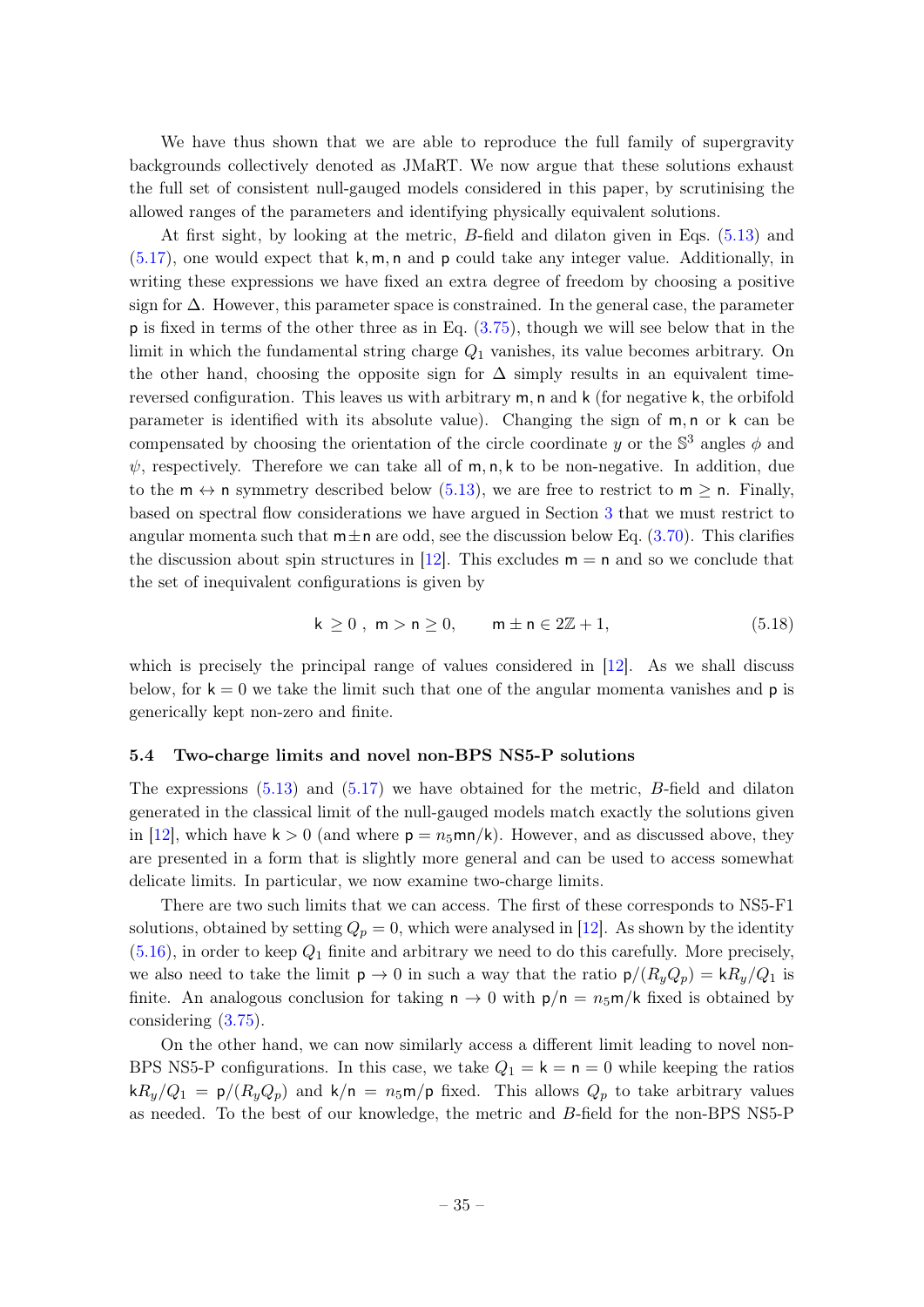solutions have not been presented in the literature. They take the following form:

$$
ds^{2} = \frac{1}{\Sigma_{0}} \Bigg[ -\left( \sinh^{2}\rho + m^{2}(\cos^{2}\theta - 1) + 1 - \frac{p^{2}}{n_{5}R_{y}^{2}} \right) dt^{2} - 2 \frac{p}{n_{5}R_{y}} \Delta dt dy \qquad (5.19)
$$
  
+  $\left( \sinh^{2}\rho + m^{2}\cos^{2}\theta + \frac{p^{2}}{n_{5}R_{y}^{2}} \right) dy^{2} + 2m \left( \Delta dt - \frac{p}{R_{y}} dy \right) \sin^{2}\theta d\phi$   
+  $n_{5} \left( \sinh^{2}\rho + m^{2} \right) \sin^{2}\theta d\phi^{2} + n_{5} \sinh^{2}\rho \cos^{2}\theta d\psi^{2} + n_{5} (d\theta^{2} + d\rho^{2}) \Bigg],$   

$$
B = \frac{n_{5}}{4\Sigma_{0}} \Big[ m^{2} - 1 + \cosh(2\rho) \Big] \cos(2\theta) d\phi \wedge d\psi + \frac{m}{\Sigma_{0}} \left( \Delta dt - m \frac{p}{R_{y}} dy \right) \wedge \cos^{2}\theta d\psi,
$$
 (5.19)

with the dilaton given by the second expression in  $(5.17)$ , and where we now have

<span id="page-36-2"></span><span id="page-36-1"></span>
$$
\Sigma_0 = \sinh^2 \rho + m^2 \cos^2 \theta , \qquad \Delta = \sqrt{n_5(m^2 - 1) + \frac{p^2}{R_y^2}} . \tag{5.20}
$$

Recall that, as discussed around Eq. [\(4.18\)](#page-29-0), these solutions involve a fivebrane source at  $\rho = 0, \theta = \pi/2$  and a  $\mathbb{Z}_{|m|}$  orbifold singularity at  $\rho = 0, \theta \neq \pi/2$ .

Finally, we can restrict to the BPS cases by setting  $m = 1$ , as indicated by the su-persymmetry conditions [\(3.55\)](#page-20-3) and [\(3.56\)](#page-21-4). Thus, in this limit we find  $\Delta = kR_y$  for the BPS NS5-F1 configuration, and  $\Delta = p/R_y$  for the NS5-P one. In the former case, the first expression for the dilaton in [\(5.17\)](#page-34-3) then gives

$$
e^{2\Phi}|_{\text{NS5-F1}} = \frac{1}{Q_1} \frac{k^2 R_y^2}{\sinh^2 \rho + \cos^2 \theta + k^2 R_y^2 / n_5},\tag{5.21}
$$

which coincides with that of  $[26]$ , Eq.  $(4.13)$ , while for the latter the alternative expression in  $(5.17)$  yields

$$
e^{2\Phi}|_{\text{NS5}-\text{P}} = \frac{1}{Q_p} \frac{(\text{p}/R_y)^2}{\sinh^2 \rho + \cos^2 \theta},\tag{5.22}
$$

which coincides with that of  $[26]$ , Eq.  $(4.2)$ . One can check that in both cases the metric and B-field match as well.

## <span id="page-36-0"></span>5.5  $AdS_3$  limit and holography

The AdS limit of the geometries under consideration is obtained by taking the large  $R_y$ limit, while keeping the charge  $Q_1$  fixed. This describes the region of small radial distances (as compared with  $Q_1$  and  $R_y$ ). The energy and momenta  $ER_y$  and  $P_yR_y$  also stay fixed, such that the coordinates

$$
\tilde{t} = t/R_y \ , \ \tilde{y} = y/R_y \tag{5.23}
$$

are better suited for this region. The six-dimensional metric [\(5.13\)](#page-33-1) then takes the form of an orbifolded  $AdS_3 \times \mathbb{S}^3$ , namely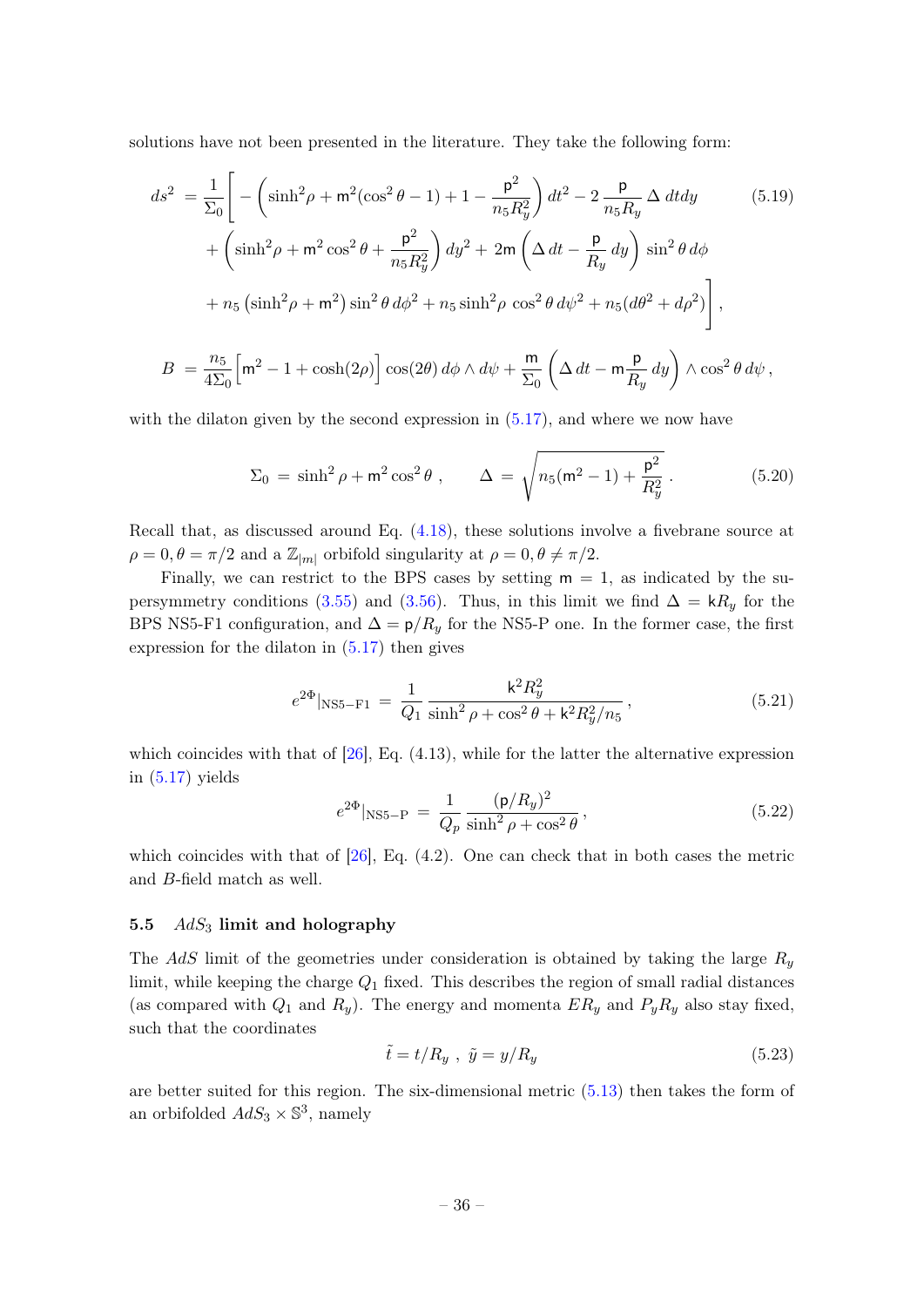$$
ds^{2} = n_{5} \left[ -\frac{1}{k^{2}} \cosh^{2} \rho d\tilde{t}^{2} + \frac{1}{k^{2}} \sinh^{2} \rho d\tilde{y}^{2} + d\rho^{2} + d\theta^{2} + \sin^{2} \theta \left( d\phi - \frac{n}{k} d\tilde{t} + \frac{m}{k} d\tilde{y} \right)^{2} + \cos^{2} \theta \left( d\psi + \frac{m}{k} d\tilde{t} - \frac{n}{k} d\tilde{y} \right)^{2} \right].
$$
\n(5.24)

The orbifold singularity structure near  $\tilde{y} = 0$  depends on the common divisors between m, n, k and is described in [\[12,](#page-40-9) [14,](#page-40-7) [27\]](#page-41-4). By means of the large gauge transformation

<span id="page-37-1"></span>
$$
\tilde{\psi} = \psi + \frac{\mathsf{m}}{\mathsf{k}} \tilde{t} - \frac{\mathsf{n}}{\mathsf{k}} \tilde{y}, \qquad \tilde{\phi} = \phi - \frac{\mathsf{n}}{\mathsf{k}} \tilde{t} + \frac{\mathsf{m}}{\mathsf{k}} \tilde{y}, \tag{5.25}
$$

one can formally re-absorb the contributions from the angular momenta, that is, the terms depending on m and n. This is related to the general holographic description of such configurations. They are interpreted as excited states in the holographic symmetric orbifold CFT which can be constructed by considering  $n_1n_5/k$  identical strands of length k in their NS vacuum state and performing left-right asymmetric fractional spectral flow [\[14\]](#page-40-7). The spectral flow charges are of the form

<span id="page-37-2"></span>
$$
2\alpha = \frac{m+n}{k}, \ 2\bar{\alpha} = \frac{m-n}{k} \tag{5.26}
$$

which matches the intuition derived from [\(5.25\)](#page-37-1) and provides yet another interpretation for the gauging parameters  $l_2$  and  $r_2$ . Note that this is distinct from the *worldsheet* spectral flow that was used in Section [3.](#page-12-0) Interestingly, within this description the momentum per strand is given by mn/k and must be an integer number, which is a slightly more restrictive condition than the quantisation of p discussed above.

Furthermore, we also note that in this AdS limit there seems to be no particular issues with the solutions with even  $m \pm n$ , see the discussion around Eq. [\(3.71\)](#page-24-2). In particular, the case  $m = n = 0$  takes us back to the global  $AdS_3$  vacuum. The present perspective shows that the cases that extend consistently to the full linear dilaton geometry, namely  $m \pm n \in 2\mathbb{Z} + 1$ , belong to the RR sector (in the covering space) of the holographic CFT. while those that do not are characterised by having spectral flow charges [\(5.26\)](#page-37-2) with even numerators, such that they correspond to NSNS states.

Moreover, in this  $AdS_3$  limit the dilaton becomes constant, as can be seen from  $(5.17)$ since  $\Delta \to kR_y$  and  $\Sigma_0 \to k^2R_y^2/n_5$ . In other words, the rescaled harmonic function  $\tilde{H}_1$  associated to the fundamental string charges approaches the constant value  $Q_1$ , see Eq.  $(5.12)$ . In terms of the actual harmonic function  $H_1$ , this roughly corresponds to the usual *dropping the* " $1+$ " term, as is usual in such decoupling limits (see e.g. [\[19\]](#page-40-11)).

In terms of the null-gauged description, there is an intuitive way of understanding this  $AdS_3 \times \mathbb{S}^3$  limit. Indeed, the upstairs model already contains an  $SL(2,\mathbb{R}) \times SU(2)$ factor, complemented by the novel  $\mathbb{R}_t \times \mathbb{S}^1_y$  factor. For large  $R_y$ , the gauging parameters associated to the former are  $l_{1,2} \sim r_{1,2} \sim \mathcal{O}(1)$ , while those corresponding to the latter grow parametrically large as  $l_{3,4} \sim r_{3,4} \sim \mathcal{O}(R_y)$ . Thus, we are mostly gauging away the extra directions t and y.

## <span id="page-37-0"></span>5.6 From  $AdS$  back to the linear dilaton background

At this point, it is interesting to go back to the intuition developed within the sigma model description presented at the beginning of Section [2.1.](#page-5-0) There, we argued that, after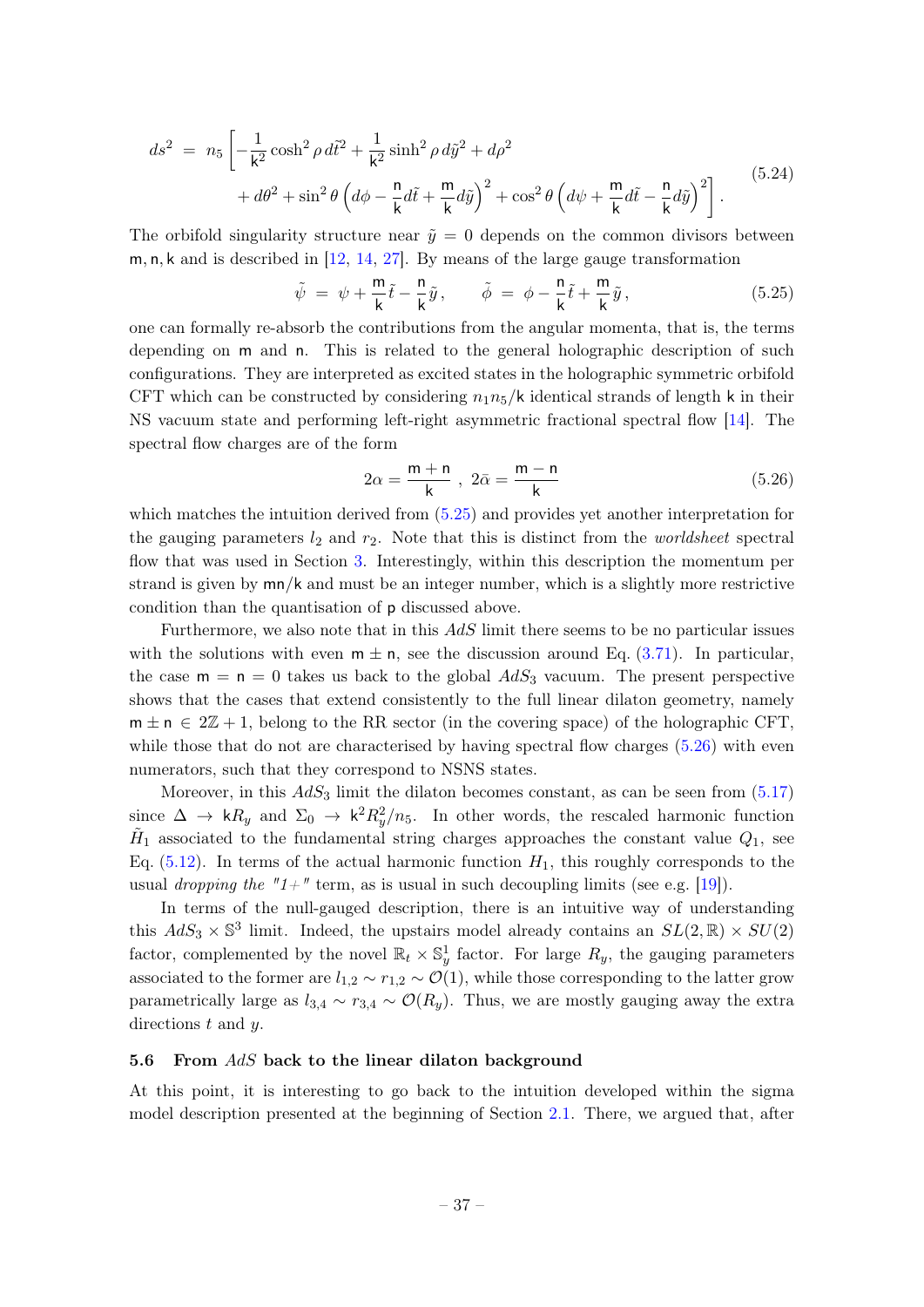integrating out the gauge fields, the gauging procedure induces a deformation given by including an additional term of the form  $\mathcal{J}\bar{\mathcal{J}}/\Sigma$  to the action, see Eq. [\(2.10\)](#page-6-3). We can simplify the discussion by working in the  $t = y = 0$  gauge, such that the currents  $\mathcal{J}$ and  $\bar{\mathcal{J}}$  are nothing but linear combinations of the diagonal currents of the  $SL(2,\mathbb{R})$  and  $SU(2)$  WZW models. In the AdS limit, we have seen that the coefficient  $1/\Sigma$  approaches a constant value, such that the induced contribution becomes  $\mathcal{J}\bar{\mathcal{J}}$ , giving a simple marginal deformation of the worldsheet theory.

The situation is to be contrasted with that of [\[38](#page-41-13)[–40\]](#page-41-14). There, the authors make use of the null-gauging formalism to introduce a  $J\bar{J}$  deformation for the  $AdS_3$  worldsheet theory, the crucial difference being that the current under consideration corresponds to the J<sup>−</sup> instead of  $J^3$ . Based on  $[32]$ , this procedure is interpreted as the dual of the so-called single-trace  $TT$  irrelevant deformation of the holographic CFT. Such deformation triggers a controlled flow to the UV, which is realised in the dual geometry by effectively reinserting the " $1+\pi$ " term in the harmonic function associated to the fundamental string sources. This produces an asymptotically linear dilaton geometry, i.e. an NS5-decoupled background, such that the above UV flow is thought of as leading to a realisation of little string theory.

The parallel to our construction can thus be made more general. As described above, for large  $R_y$  we know that  $\Sigma$  becomes constant, and our  $\mathcal{J}\bar{\mathcal{J}}$  deformation on the worldsheet made up of  $J^3$  and  $K^3$  (together with their antiholomorphic counterparts) has a much less dramatic effect, as it produces a sort of large gauge transformation which, however, does not further modify the  $AdS_3$  asymptotics, where the dilaton stays constant. On the other hand, when moving away from the  $AdS$  limit by keeping  $R_y$  finite one recovers the full nontrivial coordinate dependence of the function Σ, which sits at the denominator of various terms in the supergravity fields. This modifies the effect of the  $J\bar{J}/\Sigma$ , which now does take us back to the full asymptotically linear dilaton background described by Eqs. [\(5.13\)](#page-33-1) and [\(5.17\)](#page-34-3). This effect has also recently been observed in a larger class of solutions in [\[29\]](#page-41-6).

## <span id="page-38-0"></span>6 Discussion

In this paper we have analysed all consistent backgrounds within a general class of nullgauged WZW models. We showed that the (NS5-decoupled) JMaRT family, and limits thereof, are the unique supergravity backgrounds that arise in these models. We also showed that the metric and B-field can be written explicitly in terms of the integers  $k, m, n, n<sub>5</sub>$  and the modulus  $R_y$ , while for the dilaton one needs further include the ratio  $n_1/V_4$  (or  $n_p/V_4$ ).

Our analysis makes the connection between the worldsheet and geometric descriptions quite explicit. In the supergravity solutions, imposing absence of CTCs implies  $l_3 = r_3$ , which excludes horizons. The converse statements are also true: excluding horizons implies  $l_3 = r_3$ , which excludes CTCs. On the other hand, the condition  $l_3 = r_3$  is necessary but not sufficient for smoothness (up to orbifold singularities), which further requires the quantization of k, m, n. This is consistent with the interpretation of the allowed configurations as a family of black hole microstates.

At the level of the worldsheet CFT, we have shown that a consistent spectrum is obtained if and only if the gauging parameters are given in terms of three independent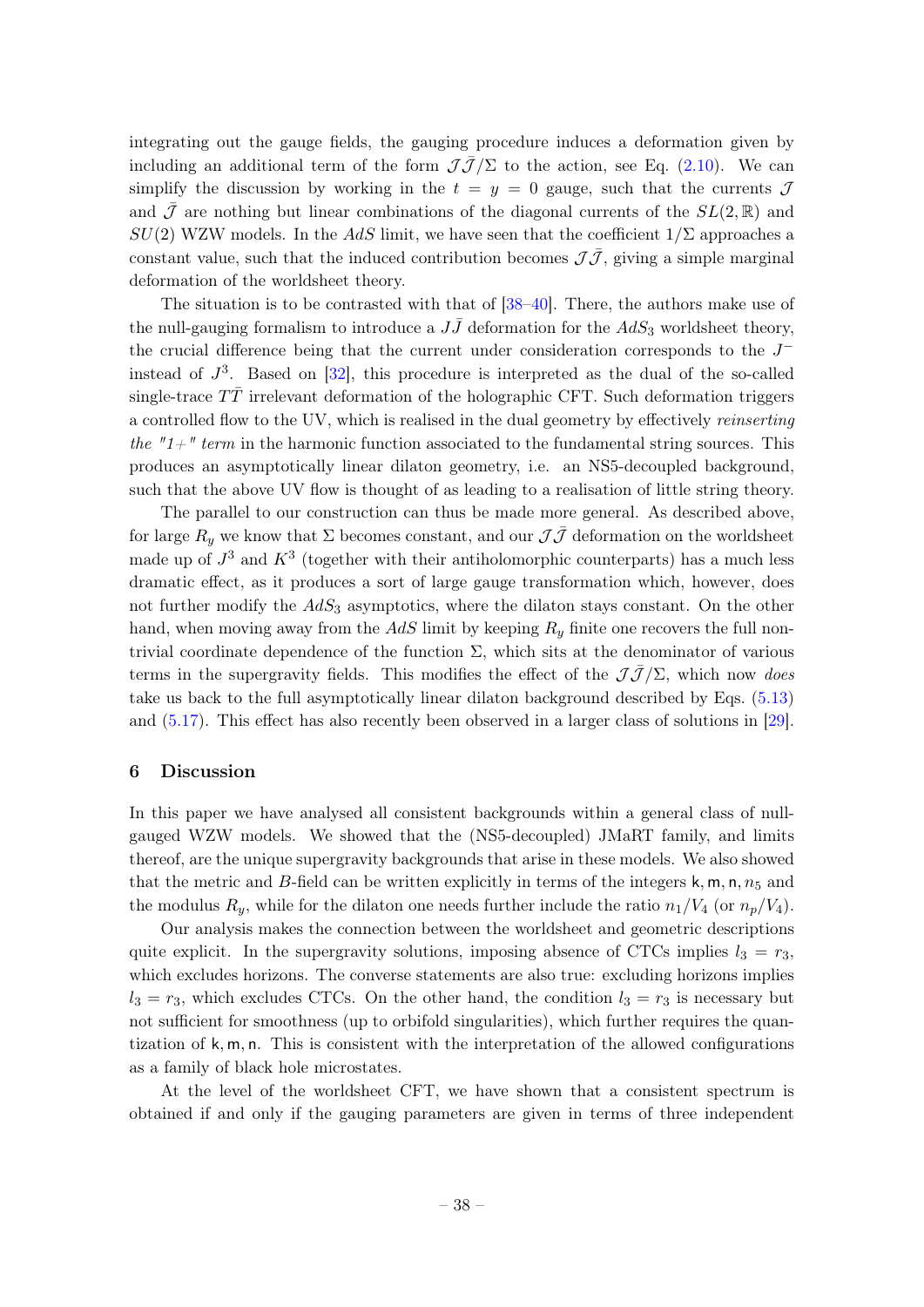integers k, m, n together with  $n_5$  and  $R_y$ , as in  $(3.71)-(3.75)$  $(3.71)-(3.75)$  $(3.71)-(3.75)$ . We explicitly rewrote the JMaRT metric and B-field in terms of these quantities, which enabled us to completely bypass the usual, somewhat cumbersome, supergravity parametrisation [\(5.1\)](#page-31-3).

Our parametrisation also provides a clear and important physical understanding of the quantity  $p = n_5$ mn/k. In the  $AdS_3$  decoupling limit, the quantity mn/k has previously been interpreted as being the momentum per strand in the holographically dual symmetric product orbifold CFT  $[14]$ . We have uncovered the direct role of p in the (asymptotically linear dilaton) supergravity solutions, as being the quantity that is T-dual to k, where the T-duality is performed along the y circle.

As we mentioned in the Introduction, one of the motivations of our systematic analysis was the possibility of finding new backgrounds. Although our uniqueness proof means that the set of models we analysed does not have more general backgrounds than the JMaRT family, we have exhibited a novel sub-family of two-charge non-BPS NS5-P backgrounds that arise from a non-trivial limit, see Eqs. [\(5.19\)](#page-36-1) and [\(5.20\)](#page-36-2). We observed that in the core of the solutions but away from the fivebrane source, the solutions involve a  $\mathbb{Z}_m$  orbifold singularity. To our knowledge, these solutions have not appeared before in the literature.

We expect that our results will be useful in analysing generalisations of the models studied here, either by changing the currents being gauged to include non-Cartan generators of the non-Abelian factors of the upstairs group, or by changing the upstairs group, or both. Our systematic approach should enable such generalisations to be investigated in a similar way.

Besides this, within the models considered in this work there remain several unanswered questions. For instance, since we have control over these theories exactly in  $\alpha'$ , there are many interesting correlation functions that can be computed. We intend to report an analysis of such correlators in the near future.

The results we have obtained, and the possibilities they open up for future work, offer the prospect of improving our understanding of little string theory and the corresponding non-AdS holography. Furthermore, it is tempting to wonder about extending some of these ideas beyond the fivebrane decoupling limit into the full asymptotically flat regime.

Having an exact worldsheet description of heavy pure states, far from the vacuum of the theory, is rare and valuable. Such models allow us to study aspects of black hole microstates that are smeared out in supergravity, and so cannot be studied with supergravity techniques. This offers the tantalising prospect of obtaining a quantitative understanding of the microscopic degrees of freedom of black holes.

## Acknowledgments

We thank Emil Martinec and Stefano Massai for discussions. The work of D.B. was supported by the Royal Society Research Grant RGF\R1\181019. The work of S.I. was partially supported by the CONICET fellowships PUE-IAFE22920160100060CO and PICT-2016-1358. The work of N.K. was supported by the Leverhulme Trust under grant no. RPG-2018-153 and by the ERC Consolidator Grant 772408-Stringlandscape. The work of D.T. was supported by a Royal Society Tata University Research Fellowship.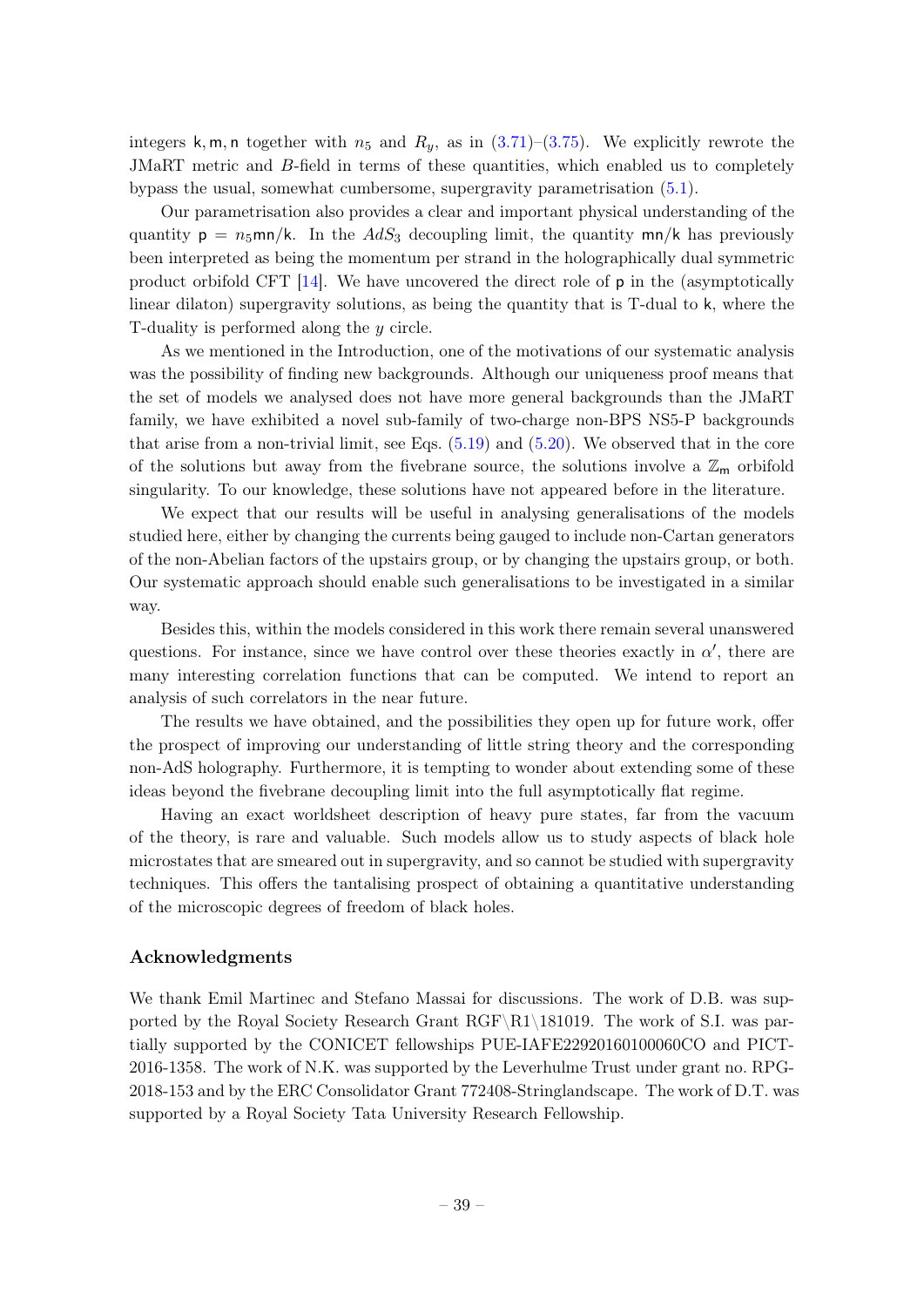### References

- <span id="page-40-0"></span>[1] J. M. Maldacena, The Large N limit of superconformal field theories and supergravity, [Int. J.](https://doi.org/10.1023/A:1026654312961, 10.4310/ATMP.1998.v2.n2.a1) [Theor. Phys.](https://doi.org/10.1023/A:1026654312961, 10.4310/ATMP.1998.v2.n2.a1) 38 (1999) 1113 [[hep-th/9711200](https://arxiv.org/abs/hep-th/9711200)].
- <span id="page-40-1"></span>[2] V. Balasubramanian, J. de Boer, E. Keski-Vakkuri and S. F. Ross, Supersymmetric conical defects: Towards a string theoretic description of black hole formation, [Phys. Rev. D](https://doi.org/10.1103/PhysRevD.64.064011) 64 [\(2001\) 064011](https://doi.org/10.1103/PhysRevD.64.064011) [[hep-th/0011217](https://arxiv.org/abs/hep-th/0011217)].
- <span id="page-40-2"></span>[3] J. M. Maldacena and L. Maoz, *Desingularization by rotation, JHEP* 12 [\(2002\) 055](https://doi.org/10.1088/1126-6708/2002/12/055) [[hep-th/0012025](https://arxiv.org/abs/hep-th/0012025)].
- <span id="page-40-3"></span>[4] O. Lunin and S. D. Mathur, AdS/CFT duality and the black hole information paradox, [Nucl.](https://doi.org/10.1016/S0550-3213(01)00620-4) Phys. B623 [\(2002\) 342](https://doi.org/10.1016/S0550-3213(01)00620-4) [[hep-th/0109154](https://arxiv.org/abs/hep-th/0109154)].
- [5] O. Lunin, J. M. Maldacena and L. Maoz, Gravity solutions for the D1-D5 system with angular momentum, [hep-th/0212210](https://arxiv.org/abs/hep-th/0212210).
- [6] M. Taylor, General 2 charge geometries, JHEP 03 (2006) 009 [[hep-th/0507223](https://arxiv.org/abs/hep-th/0507223)].
- [7] I. Kanitscheider, K. Skenderis and M. Taylor, Fuzzballs with internal excitations, JHEP 06 (2007) 056 [[0704.0690](https://arxiv.org/abs/0704.0690)].
- <span id="page-40-4"></span>[8] S. D. Mathur and D. Turton, The fuzzball nature of two-charge black hole microstates, [1811.09647](https://arxiv.org/abs/1811.09647).
- <span id="page-40-5"></span>[9] O. Lunin, Adding momentum to D1-D5 system, JHEP 04 [\(2004\) 054](https://doi.org/10.1088/1126-6708/2004/04/054) [[hep-th/0404006](https://arxiv.org/abs/hep-th/0404006)].
- <span id="page-40-10"></span>[10] S. Giusto, S. D. Mathur and A. Saxena, Dual geometries for a set of 3-charge microstates, [Nucl. Phys.](https://doi.org/10.1016/j.nuclphysb.2004.09.001) B701 (2004) 357 [[hep-th/0405017](https://arxiv.org/abs/hep-th/0405017)].
- [11] S. Giusto, S. D. Mathur and A. Saxena, 3-charge geometries and their CFT duals, [Nucl.](https://doi.org/10.1016/j.nuclphysb.2005.01.009) Phys. B710 [\(2005\) 425](https://doi.org/10.1016/j.nuclphysb.2005.01.009) [[hep-th/0406103](https://arxiv.org/abs/hep-th/0406103)].
- <span id="page-40-9"></span>[12] V. Jejiala, O. Madden, S. F. Ross and G. Titchener, Non-supersymmetric smooth geometries and D1-D5-P bound states, Phys. Rev. D71 [\(2005\) 124030](https://doi.org/10.1103/PhysRevD.71.124030) [[hep-th/0504181](https://arxiv.org/abs/hep-th/0504181)].
- <span id="page-40-6"></span>[13] S. Giusto, O. Lunin, S. D. Mathur and D. Turton, D1-D5-P microstates at the cap, [JHEP](https://doi.org/10.1007/JHEP02(2013)050) 1302 [\(2013\) 050](https://doi.org/10.1007/JHEP02(2013)050) [[1211.0306](https://arxiv.org/abs/1211.0306)].
- <span id="page-40-7"></span>[14] B. Chakrabarty, D. Turton and A. Virmani, Holographic description of non-supersymmetric orbifolded D1-D5-P solutions, JHEP 11 [\(2015\) 063](https://doi.org/10.1007/JHEP11(2015)063) [[1508.01231](https://arxiv.org/abs/1508.01231)].
- <span id="page-40-8"></span>[15] I. Bena, S. Giusto, R. Russo, M. Shigemori and N. P. Warner, Habemus Superstratum! A constructive proof of the existence of superstrata, JHEP 05 [\(2015\) 110](https://doi.org/10.1007/JHEP05(2015)110) [[1503.01463](https://arxiv.org/abs/1503.01463)].
- [16] I. Bena, E. Martinec, D. Turton and N. P. Warner, Momentum Fractionation on Superstrata, JHEP 05 [\(2016\) 064](https://doi.org/10.1007/JHEP05(2016)064) [[1601.05805](https://arxiv.org/abs/1601.05805)].
- [17] I. Bena, S. Giusto, E. J. Martinec, R. Russo, M. Shigemori, D. Turton et al., Smooth horizonless geometries deep inside the black-hole regime, [Phys. Rev. Lett.](https://doi.org/10.1103/PhysRevLett.117.201601) 117 (2016) 201601 [[1607.03908](https://arxiv.org/abs/1607.03908)].
- [18] I. Bena, S. Giusto, E. J. Martinec, R. Russo, M. Shigemori, D. Turton et al., Asymptotically-flat supergravity solutions deep inside the black-hole regime, JHEP 02 [\(2018\)](https://doi.org/10.1007/JHEP02(2018)014) [014](https://doi.org/10.1007/JHEP02(2018)014) [[1711.10474](https://arxiv.org/abs/1711.10474)].
- <span id="page-40-11"></span>[19] I. Bena, P. Heidmann and D. Turton,  $AdS_2$  holography: mind the cap, JHEP 12 [\(2018\) 028](https://doi.org/10.1007/JHEP12(2018)028) [[1806.02834](https://arxiv.org/abs/1806.02834)].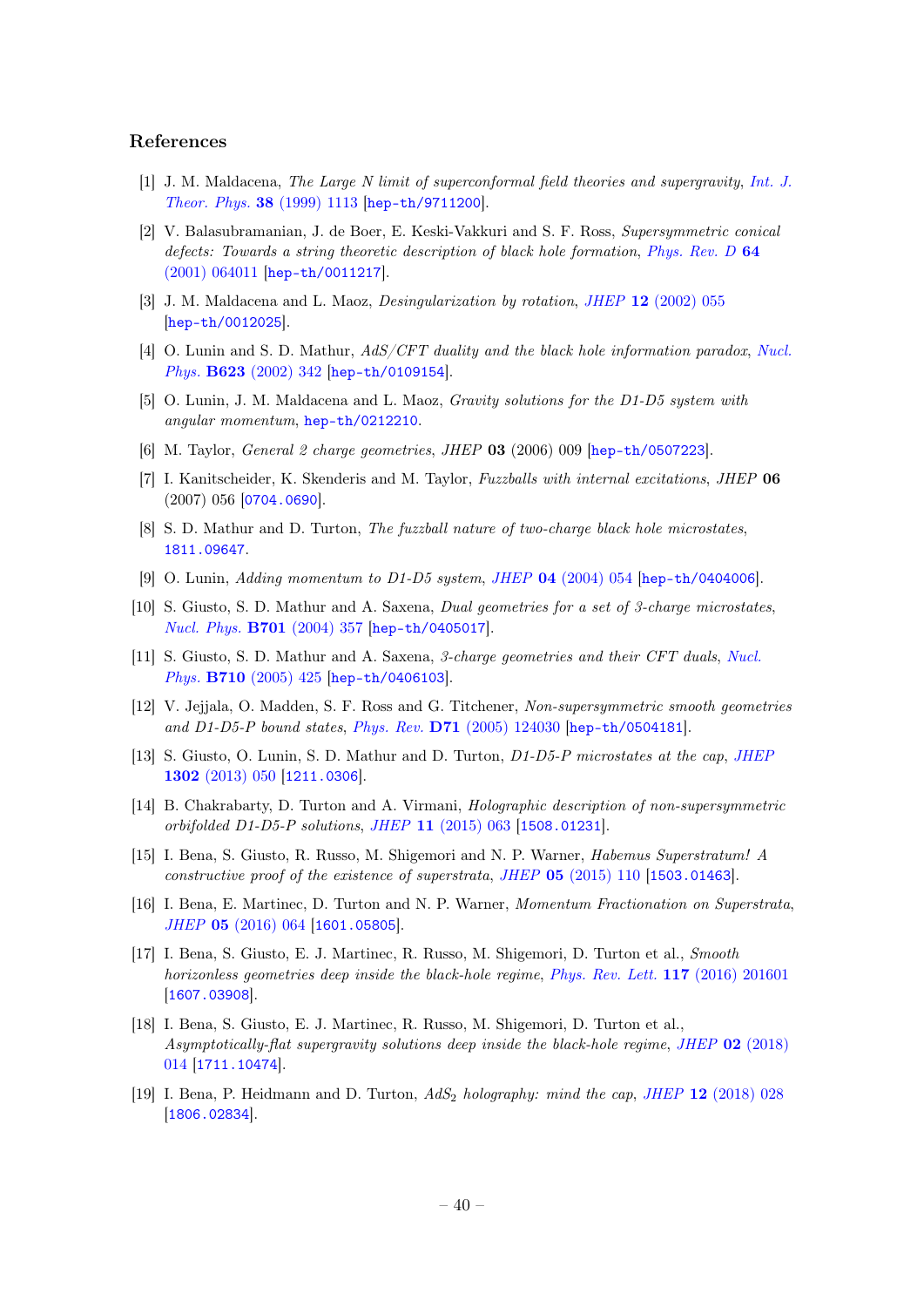- [20] N. Ceplak, R. Russo and M. Shigemori, Supercharging Superstrata, JHEP 03 [\(2019\) 095](https://doi.org/10.1007/JHEP03(2019)095) [[1812.08761](https://arxiv.org/abs/1812.08761)].
- [21] P. Heidmann and N. P. Warner, Superstratum Symbiosis, JHEP 09 [\(2019\) 059](https://doi.org/10.1007/JHEP09(2019)059) [[1903.07631](https://arxiv.org/abs/1903.07631)].
- <span id="page-41-0"></span>[22] S. Giusto, S. Rawash and D. Turton,  $Ads<sub>3</sub>$  holography at dimension two, JHEP 07 [\(2019\)](https://doi.org/10.1007/JHEP07(2019)171) [171](https://doi.org/10.1007/JHEP07(2019)171) [[1904.12880](https://arxiv.org/abs/1904.12880)].
- <span id="page-41-1"></span>[23] B. D. Chowdhury and S. D. Mathur, Radiation from the non-extremal fuzzball, [Class. Quant.](https://doi.org/10.1088/0264-9381/25/13/135005) Grav. 25 [\(2008\) 135005](https://doi.org/10.1088/0264-9381/25/13/135005) [[0711.4817](https://arxiv.org/abs/0711.4817)].
- [24] S. G. Avery, B. D. Chowdhury and S. D. Mathur, *Emission from the D1D5 CFT*, *[JHEP](https://doi.org/10.1088/1126-6708/2009/10/065)* 10 [\(2009\) 065](https://doi.org/10.1088/1126-6708/2009/10/065) [[0906.2015](https://arxiv.org/abs/0906.2015)].
- <span id="page-41-2"></span>[25] S. G. Avery and B. D. Chowdhury, Emission from the D1D5 CFT: Higher Twists, [JHEP](https://doi.org/10.1007/JHEP01(2010)087) 1001 [\(2010\) 087](https://doi.org/10.1007/JHEP01(2010)087) [[0907.1663](https://arxiv.org/abs/0907.1663)].
- <span id="page-41-3"></span>[26] E. J. Martinec and S. Massai, String Theory of Supertubes, JHEP 07 [\(2018\) 163](https://doi.org/10.1007/JHEP07(2018)163) [[1705.10844](https://arxiv.org/abs/1705.10844)].
- <span id="page-41-4"></span>[27] E. J. Martinec, S. Massai and D. Turton, String dynamics in NS5-F1-P geometries, [JHEP](https://doi.org/10.1007/JHEP09(2018)031) 09 [\(2018\) 031](https://doi.org/10.1007/JHEP09(2018)031) [[1803.08505](https://arxiv.org/abs/1803.08505)].
- <span id="page-41-5"></span>[28] E. J. Martinec, S. Massai and D. Turton, Little Strings, Long Strings, and Fuzzballs, [JHEP](https://doi.org/10.1007/JHEP11(2019)019) 11 [\(2019\) 019](https://doi.org/10.1007/JHEP11(2019)019) [[1906.11473](https://arxiv.org/abs/1906.11473)].
- <span id="page-41-6"></span>[29] E. J. Martinec, S. Massai and D. Turton, Stringy Structure at the BPS Bound, [JHEP](https://doi.org/10.1007/JHEP12(2020)135) 12 [\(2020\) 135](https://doi.org/10.1007/JHEP12(2020)135) [[2005.12344](https://arxiv.org/abs/2005.12344)].
- <span id="page-41-7"></span>[30] T. D. Brennan and E. J. Martinec, Wrapped fivebranes redux, 2020.
- <span id="page-41-8"></span>[31] A. Giveon, D. Kutasov and N. Seiberg, Comments on string theory on AdS(3), [Adv. Theor.](https://doi.org/10.4310/ATMP.1998.v2.n4.a3) [Math. Phys.](https://doi.org/10.4310/ATMP.1998.v2.n4.a3) 2 (1998) 733 [[hep-th/9806194](https://arxiv.org/abs/hep-th/9806194)].
- <span id="page-41-15"></span>[32] D. Kutasov and N. Seiberg, More comments on string theory on  $AdS(3)$ , JHEP 04 [\(1999\)](https://doi.org/10.1088/1126-6708/1999/04/008) [008](https://doi.org/10.1088/1126-6708/1999/04/008) [[hep-th/9903219](https://arxiv.org/abs/hep-th/9903219)].
- <span id="page-41-10"></span>[33] J. M. Maldacena and H. Ooguri, Strings in AdS(3) and SL(2,R) WZW model 1.: The Spectrum, [J. Math. Phys.](https://doi.org/10.1063/1.1377273) 42 (2001) 2929 [[hep-th/0001053](https://arxiv.org/abs/hep-th/0001053)].
- [34] J. M. Maldacena, H. Ooguri and J. Son, *Strings in AdS(3)* and the  $SL(2,R)$  WZW model. Part 2. Euclidean black hole, [J. Math. Phys.](https://doi.org/10.1063/1.1377039) 42 (2001) 2961 [[hep-th/0005183](https://arxiv.org/abs/hep-th/0005183)].
- <span id="page-41-9"></span>[35] J. M. Maldacena and H. Ooguri, Strings in  $AdS(3)$  and the  $SL(2,R)$  WZW model. Part 3. Correlation functions, Phys. Rev. D65 [\(2002\) 106006](https://doi.org/10.1103/PhysRevD.65.106006) [[hep-th/0111180](https://arxiv.org/abs/hep-th/0111180)].
- <span id="page-41-11"></span>[36] D. Israel, C. Kounnas, A. Pakman and J. Troost, The Partition function of the supersymmetric two-dimensional black hole and little string theory, JHEP  $06$  [\(2004\) 033](https://doi.org/10.1088/1126-6708/2004/06/033) [[hep-th/0403237](https://arxiv.org/abs/hep-th/0403237)].
- <span id="page-41-12"></span>[37] G. Giribet, A. Pakman and L. Rastelli, Spectral Flow in  $AdS(3)/CFT(2)$ , JHEP 06 [\(2008\)](https://doi.org/10.1088/1126-6708/2008/06/013) [013](https://doi.org/10.1088/1126-6708/2008/06/013) [[0712.3046](https://arxiv.org/abs/0712.3046)].
- <span id="page-41-13"></span>[38] A. Giveon, N. Itzhaki and D. Kutasov, TT and LST, JHEP 07 [\(2017\) 122](https://doi.org/10.1007/JHEP07(2017)122) [[1701.05576](https://arxiv.org/abs/1701.05576)].
- [39] M. Asrat, A. Giveon, N. Itzhaki and D. Kutasov, Holography Beyond AdS, [Nucl. Phys. B](https://doi.org/10.1016/j.nuclphysb.2018.05.005) 932 [\(2018\) 241](https://doi.org/10.1016/j.nuclphysb.2018.05.005) [[1711.02690](https://arxiv.org/abs/1711.02690)].
- <span id="page-41-14"></span>[40] A. Giveon, N. Itzhaki and D. Kutasov, A solvable irrelevant deformation of  $AdS_3/CFT_2$ , JHEP 12 [\(2017\) 155](https://doi.org/10.1007/JHEP12(2017)155) [[1707.05800](https://arxiv.org/abs/1707.05800)].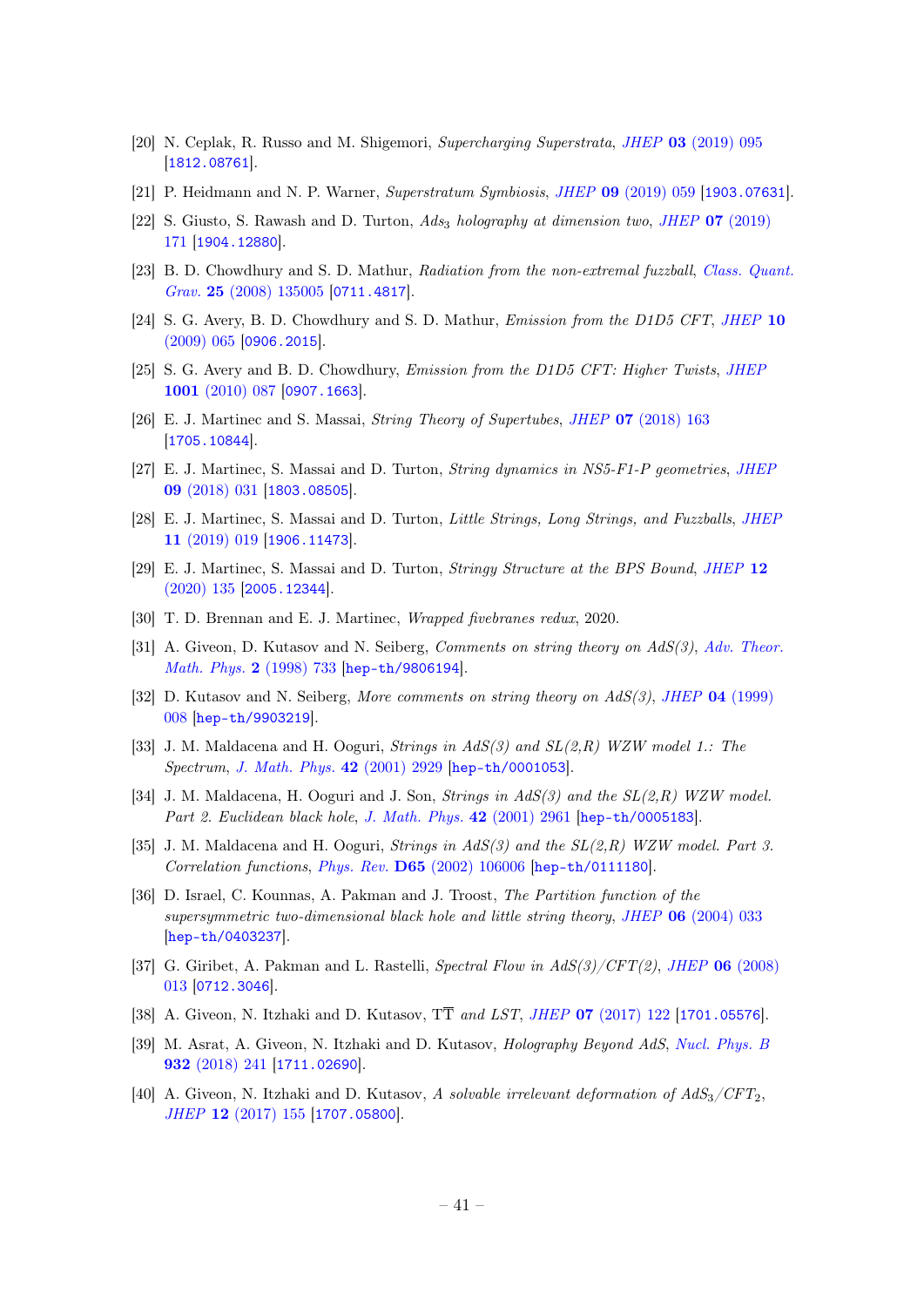- <span id="page-42-0"></span>[41] K. Sfetsos, Branes for Higgs phases and exact conformal field theories, JHEP 01 [\(1999\) 015](https://doi.org/10.1088/1126-6708/1999/01/015) [[hep-th/9811167](https://arxiv.org/abs/hep-th/9811167)].
- <span id="page-42-17"></span>[42] A. Giveon and D. Kutasov, Little string theory in a double scaling limit, JHEP 10 [\(1999\)](https://doi.org/10.1088/1126-6708/1999/10/034) [034](https://doi.org/10.1088/1126-6708/1999/10/034) [[hep-th/9909110](https://arxiv.org/abs/hep-th/9909110)].
- <span id="page-42-1"></span>[43] A. Giveon and D. Kutasov, *Comments on double scaled little string theory, JHEP* 01 [\(2000\)](https://doi.org/10.1088/1126-6708/2000/01/023) [023](https://doi.org/10.1088/1126-6708/2000/01/023) [[hep-th/9911039](https://arxiv.org/abs/hep-th/9911039)].
- <span id="page-42-2"></span>[44] A. A. Tseytlin, Conformal sigma models corresponding to gauged Wess-Zumino-Witten theories, [Nucl. Phys. B](https://doi.org/10.1016/0550-3213(94)90461-8) 411 (1994) 509 [[hep-th/9302083](https://arxiv.org/abs/hep-th/9302083)].
- [45] C. Klimcik and A. A. Tseytlin, Exact four-dimensional string solutions and Toda like sigma models from 'null gauged' WZNW theories, [Nucl. Phys. B](https://doi.org/10.1016/0550-3213(94)90089-2) 424 (1994) 71 [[hep-th/9402120](https://arxiv.org/abs/hep-th/9402120)].
- [46] C. Hull and B. J. Spence, The Gauged Nonlinear  $\sigma$  Model With Wess-Zumino Term, [Phys.](https://doi.org/10.1016/0370-2693(89)91688-2) Lett. B **232** [\(1989\) 204.](https://doi.org/10.1016/0370-2693(89)91688-2)
- <span id="page-42-3"></span>[47] J. M. Figueroa-O'Farrill and N. Mohammedi, *Gauging the Wess-Zumino term of a sigma* model with boundary, JHEP 08 [\(2005\) 086](https://doi.org/10.1088/1126-6708/2005/08/086) [[hep-th/0506049](https://arxiv.org/abs/hep-th/0506049)].
- <span id="page-42-4"></span>[48] T. Quella and V. Schomerus, Asymmetric cosets, JHEP 02 [\(2003\) 030](https://doi.org/10.1088/1126-6708/2003/02/030) [[hep-th/0212119](https://arxiv.org/abs/hep-th/0212119)].
- <span id="page-42-5"></span>[49] D. Kutasov, Introduction to little string theory, ICTP Lect. Notes Ser. 7 (2002) 165.
- <span id="page-42-6"></span>[50] W. McElgin, *Notes on the*  $SL(2,R)$  *CFT*, [1511.07256](https://arxiv.org/abs/1511.07256).
- <span id="page-42-7"></span>[51] A. Zamolodchikov and V. Fateev, Operator Algebra and Correlation Functions in the Two-Dimensional Wess-Zumino SU(2) x SU(2) Chiral Model, Sov. J. Nucl. Phys. 43 (1986) 657.
- <span id="page-42-8"></span>[52] V. Fateev and A. Zamolodchikov, Parafermionic Currents in the Two-Dimensional Conformal Quantum Field Theory and Selfdual Critical Points in Z(n) Invariant Statistical Systems, Sov. Phys. JETP 62 (1985) 215.
- <span id="page-42-9"></span>[53] N. Itzhaki, D. Kutasov and N. Seiberg, I-brane dynamics, JHEP 01 [\(2006\) 119](https://doi.org/10.1088/1126-6708/2006/01/119) [[hep-th/0508025](https://arxiv.org/abs/hep-th/0508025)].
- <span id="page-42-10"></span>[54] D. Kutasov, F. Larsen and R. G. Leigh, String theory in magnetic monopole backgrounds, [Nucl. Phys. B](https://doi.org/10.1016/S0550-3213(99)00144-3) 550 (1999) 183 [[hep-th/9812027](https://arxiv.org/abs/hep-th/9812027)].
- <span id="page-42-11"></span>[55] R. Argurio, A. Giveon and A. Shomer, Superstrings on  $AdS(3)$  and symmetric products, JHEP 12 [\(2000\) 003](https://doi.org/10.1088/1126-6708/2000/12/003) [[hep-th/0009242](https://arxiv.org/abs/hep-th/0009242)].
- <span id="page-42-12"></span>[56] D. M. Hofman and C. A. Nunez, Free field realization of superstring theory on  $AdS(3)$ , [JHEP](https://doi.org/10.1088/1126-6708/2004/07/019) 07 [\(2004\) 019](https://doi.org/10.1088/1126-6708/2004/07/019) [[hep-th/0404214](https://arxiv.org/abs/hep-th/0404214)].
- <span id="page-42-13"></span>[57] L. Eberhardt and M. R. Gaberdiel, *String theory on AdS*<sub>3</sub> and the symmetric orbifold of Liouville theory, Nucl. Phys. B948 [\(2019\) 114774](https://doi.org/10.1016/j.nuclphysb.2019.114774) [[1903.00421](https://arxiv.org/abs/1903.00421)].
- <span id="page-42-14"></span>[58] L. Eberhardt, M. R. Gaberdiel and R. Gopakumar, The Worldsheet Dual of the Symmetric Product CFT, JHEP 04 [\(2019\) 103](https://doi.org/10.1007/JHEP04(2019)103) [[1812.01007](https://arxiv.org/abs/1812.01007)].
- <span id="page-42-15"></span>[59] S.-w. Chung and S. H. H. Tye, Chiral gauged WZW theories and coset models in conformal field theory, [Phys. Rev. D](https://doi.org/10.1103/PhysRevD.47.4546) 47 (1993) 4546 [[hep-th/9202002](https://arxiv.org/abs/hep-th/9202002)].
- <span id="page-42-16"></span>[60] V. Cardoso, O. J. C. Dias, J. L. Hovdebo and R. C. Myers, Instability of non-supersymmetric smooth geometries, Phys. Rev. D 73 [\(2006\) 064031](https://doi.org/10.1103/PhysRevD.73.064031) [[hep-th/0512277](https://arxiv.org/abs/hep-th/0512277)].
- <span id="page-42-18"></span>[61] J. M. Izquierdo and P. K. Townsend, Supersymmetric spacetimes in  $(2+1)$  ads-supergravity models, [Classical and Quantum Gravity](https://doi.org/10.1088/0264-9381/12/4/003) 12 (1995) 895–924.